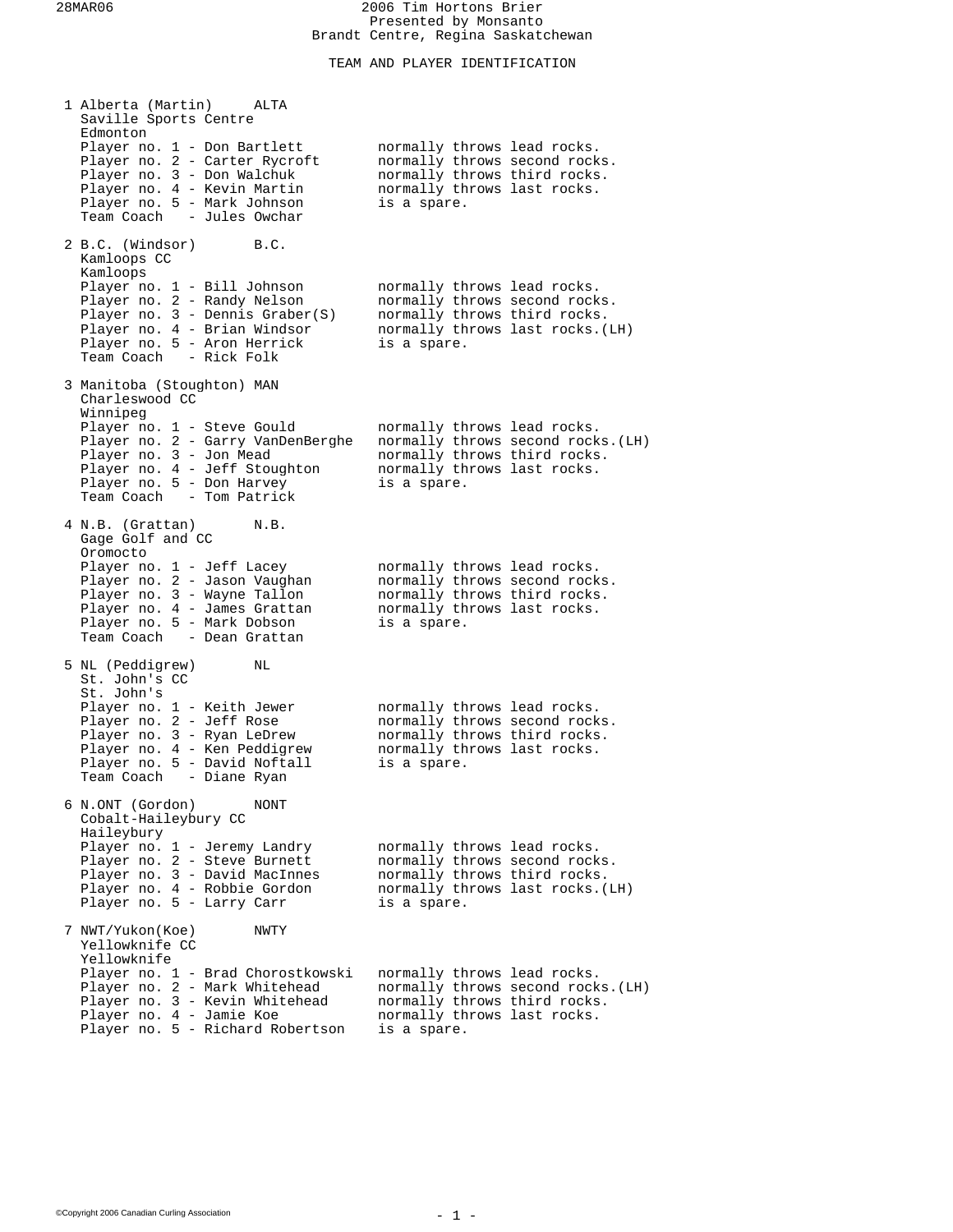# TEAM AND PLAYER IDENTIFICATION REPORT CONTINUED

| 8 Nova Scotia (Dacey) N.S.<br>Mayflower CC<br>Halifax                                                                                                                                                           |             |                                                                                                                                  |
|-----------------------------------------------------------------------------------------------------------------------------------------------------------------------------------------------------------------|-------------|----------------------------------------------------------------------------------------------------------------------------------|
| Player no. 1 - Andrew Gibson<br>Player no. 2 - Rob Harris<br>Player no. 3 - Bruce Lohnes<br>Player no. 4 - Mark Dacey<br>Player no. 5 - Mathew Harris<br>Team Coach - Peter Corkum                              | is a spare. | normally throws lead rocks.<br>normally throws second rocks.<br>normally throws third rocks.<br>normally throws last rocks.      |
| 9 Ontario (Howard)<br>ONT<br>Coldwater & District CC<br>Coldwater                                                                                                                                               |             |                                                                                                                                  |
| Player no. 1 - Craig Savill<br>Player no. 2 - Brent Laing<br>Player no. 3 - Richard Hart<br>Player no. 4 - Glenn Howard<br>Player no. 5 - Scott Taylor                                                          | is a spare. | normally throws lead rocks.<br>normally throws second rocks.<br>normally throws third rocks. (LH)<br>normally throws last rocks. |
| 10 PEI (MacDonald)<br>PEI<br>Charlottetown CC                                                                                                                                                                   |             |                                                                                                                                  |
| Charlottetown<br>Player no. 1 - Mike Dillon<br>Player no. 2 - Phil Gorveatt<br>Player no. 3 - Kevin Champion<br>Player no. 4 - Rod MacDonald<br>Player no. 5 - Mark O'Rourke<br>Team Coach - Pat Aylward        | is a spare. | normally throws lead rocks. (LH)<br>normally throws second rocks.<br>normally throws third rocks.<br>normally throws last rocks. |
| 11 Quebec (Menard)<br>OUE<br>Victoria CC, Ste-Foy and Etchemin CC                                                                                                                                               |             |                                                                                                                                  |
| St-Romuald<br>Player no. 1 - Maxime Elmaleh<br>Player no. 2 - Eric Sylvain<br>Player no. 3 - Francois Roberge<br>Player no. 4 - Jean-Michel Menard<br>Player no. 5 - Jean Gagnon<br>Team Coach - Michel St-Onge | is a spare. | normally throws lead rocks.<br>normally throws second rocks.<br>normally throws third rocks. (LH)<br>normally throws last rocks. |
| 12 SASK (Simmons)<br>SASK<br>Davidson CC<br>Davidson                                                                                                                                                            |             |                                                                                                                                  |
| Player no. 1 - Ben Hebert<br>Player no. 2 - Chris Haichert<br>Player no. 3 - Jeff Sharp<br>Player no. 4 - Pat Simmons<br>Player no. 5 - Brian McCusker<br>Team Coach<br>- Gerry Adam                            | is a spare. | normally throws lead rocks.<br>normally throws second rocks.<br>normally throws third rocks.<br>normally throws last rocks.      |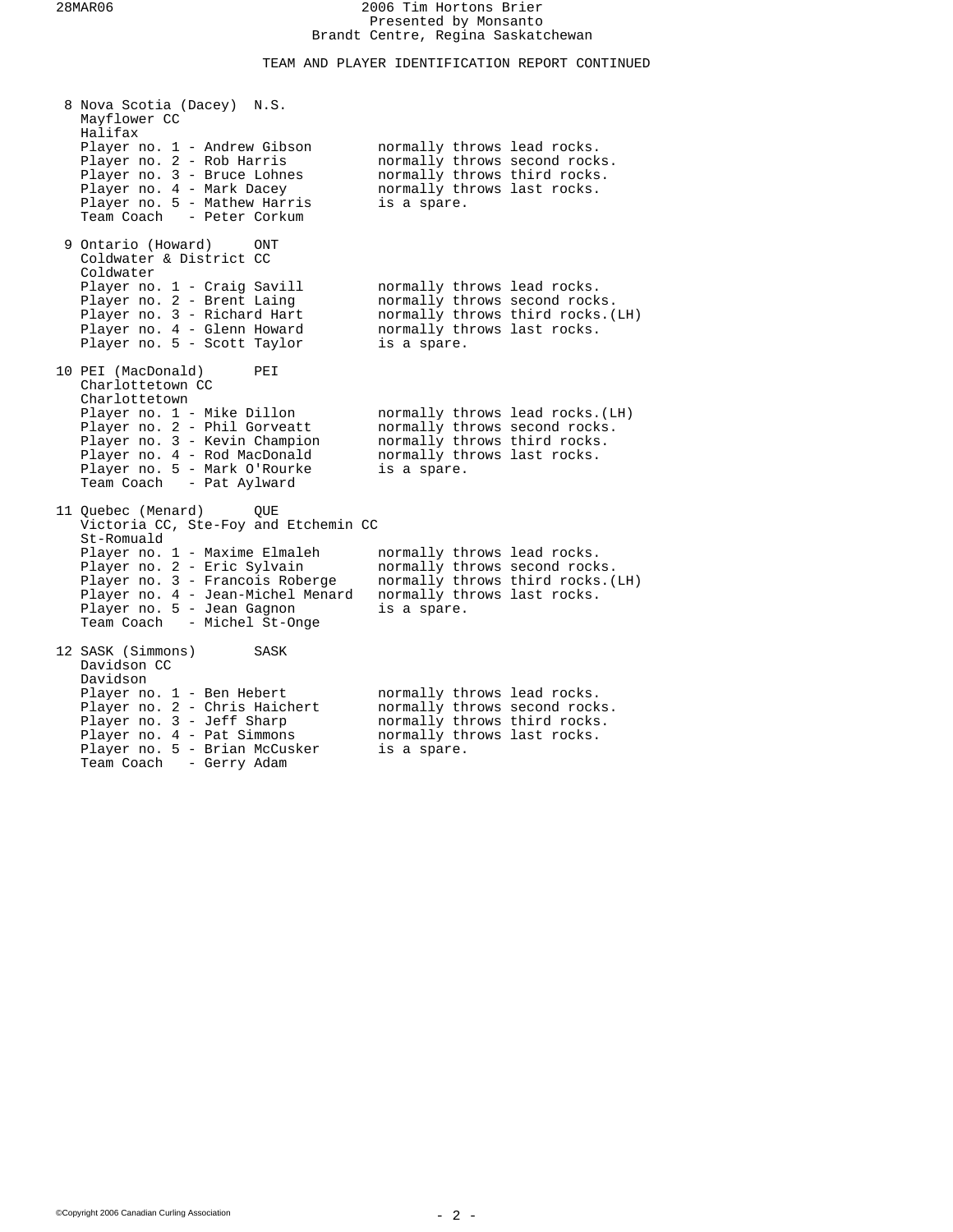# GAME SCORES BY DRAW

| DRAW | Α                                         | В                                              | C                                             | D                                |  |
|------|-------------------------------------------|------------------------------------------------|-----------------------------------------------|----------------------------------|--|
| 1    | *SASK 3                                   | N.S. 7 NWTY 6 *ALTA 8                          | *PEI 8 N.B. 3 ONT 12                          | $*$ QUE 6                        |  |
| 2    | *ALTA 9<br>PEI 3                          | $*$ MAN 6<br>B.C. 3                            | NL 11<br>*NONT 6                              | $*N.B. 6$<br>NWTY 8              |  |
| 3    |                                           | $*$ QUE 10 $*$ ONT<br>SASK <sub>2</sub>        | 9<br>N.S.<br>4                                |                                  |  |
| 4    | NL 8                                      | $*B.C. 9$ *NWTY 4 *PEI 6<br>ALTA 6             | N.B. 8                                        | $*$ MAN 7<br>NONT 5              |  |
| 5    | $*_{N.S.}$ 6<br>OUE 11                    | $*_{\rm NL}$ 4<br>MAN 6 B.C.                   | $5 -$<br>$*$ NONT<br>7                        | *SASK 5<br>ONT 10                |  |
| 6    | N.B. 5                                    | *ONT 8 *QUE 8 *SASK<br>PEI 10                  | ALTA<br>9                                     | 5 *N.S. 9<br>NWTY 4              |  |
| 7    | NONT 4                                    | *PEI 7 *N.B. 10 *NWTY 9<br>B.C. 4              | NL<br>5                                       | *ALTA 6<br>MAN 7                 |  |
| 8    | $*$ MAN 3<br>SASK 8                       | N.S. 6                                         | *NL $4$ *B.C. 5<br>ONT<br>9                   | $*$ NONT 5<br>QUE 10             |  |
| 9    | $*B.C. 6$<br>N.S. 4                       | $*$ NONT 7<br>SASK 8                           | $*$ MAN 8<br>QUE 10 ONT                       | $*_{\rm NL}$<br>4<br>7           |  |
| 10   | $*QUE$ 5 $*ONT$ 4<br>NWTY 3               | ALTA 7                                         | $*N.S.$ 7<br>PEI 6                            | *SASK 8<br>N.B. 5                |  |
| 11   | *ALTA 8<br>N <sub>L</sub><br>$\mathbf{1}$ | *NWTY 7<br>MAN 6                               | $*_{\rm N.B.}$<br><b>NONT</b><br>$\mathbf{2}$ | 5<br>9 *PEI<br>B.C. 8            |  |
| 12   | $*N.B. 9$<br>MAN 3                        | *PEI $5$<br>NL 6                               | *ALTA 7<br>B.C. 1                             | *NWTY<br>9<br>NONT 8             |  |
| 13   | $*$ NONT 4<br>ONT 7                       | $*B.C. 7$                                      | $*$ NL 4<br>QUE 5 SASK 7                      | *MAN<br>- 8<br>7<br>N.S.         |  |
| 14   | PEI 1                                     | N.B. 2                                         | NWTY 7                                        | *QUE<br>9<br>ALTA<br>5           |  |
| 15   | B.C. 2 NONT 7                             | *NWTY 4 *ALTA 10 *PEI                          | 5 <sub>5</sub><br>MAN 6                       | $*_{\rm N.B.}$<br>9<br>NL 1<br>3 |  |
| 16   |                                           | *N.S. 7 *SASK 4 *QUE 9<br>ALTA 1 NWTY 5 N.B. 3 |                                               | $*$ ONT<br>7<br>PEI<br>5         |  |
| 17   | $*_{\rm NL}$<br>2<br>7<br>QUE             | 2<br>*MAN<br>ONT<br>8                          | *NONT<br>5<br>N.S.<br>10                      | $*B.C.$<br>9<br>SASK<br>8        |  |
|      |                                           |                                                |                                               | --- END OF ROUND ROBIN ---       |  |
| 18   |                                           | ${\tt N.S.}$<br>6<br>*ALTA<br>5                |                                               |                                  |  |
| 19   |                                           | 6<br>QUE<br>*ONT<br>9                          |                                               |                                  |  |
| 20   |                                           | *QUE<br>7<br>N.S.<br>6                         |                                               |                                  |  |
| 21   |                                           | 8<br>QUE<br>*ONT<br>7                          |                                               |                                  |  |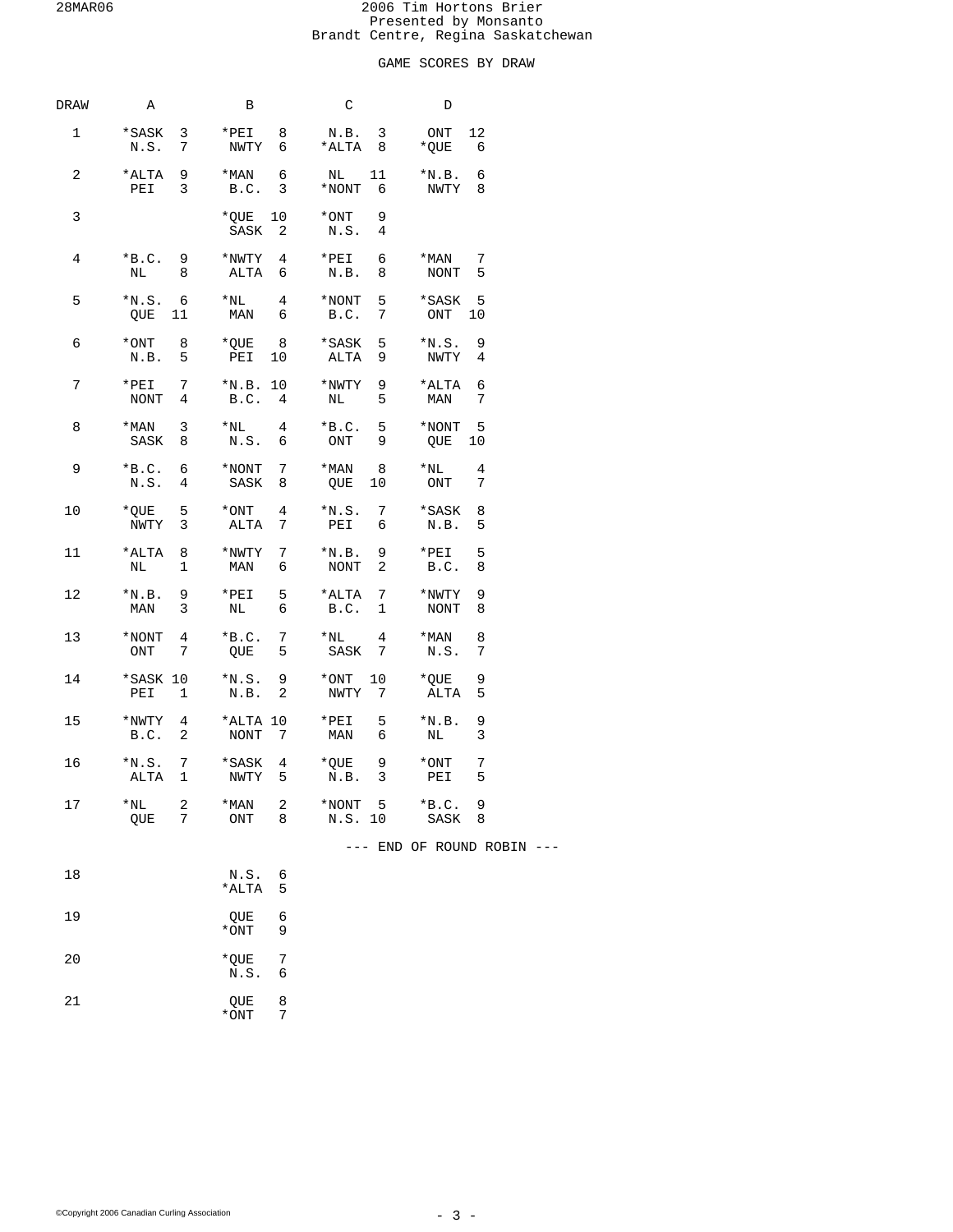# TEAM STANDINGS AFTER 17 DRAWS

| TEAM                 | WINS           | LOSSES         | RANK           |
|----------------------|----------------|----------------|----------------|
| Ontario (Howard)     | 10             | $\mathbf{1}$   | $\mathbf{1}$   |
| Quebec (Menard)      | 8              | 3              | 2              |
| Alberta (Martin)     | 8              | 3              | 3              |
| Nova Scotia (Dacey)  | 7              | $\overline{4}$ | $\overline{4}$ |
| NWT/Yukon(Koe)       | 6              | 5              | 5              |
| Manitoba (Stoughton) | 6              | 5              | 6              |
| B.C. (Windsor)       | 6              | 5              | 7              |
| SASK (Simmons)       | 5              | 6              | 8              |
| N.B. (Grattan)       | 5              | 6              | 9              |
| PEI (MacDonald)      | 3              | 8              | 10             |
| NL (Peddigrew)       | $\overline{2}$ | 9              | 11             |
| N.ONT (Gordon)       | 0              | 11             | 12             |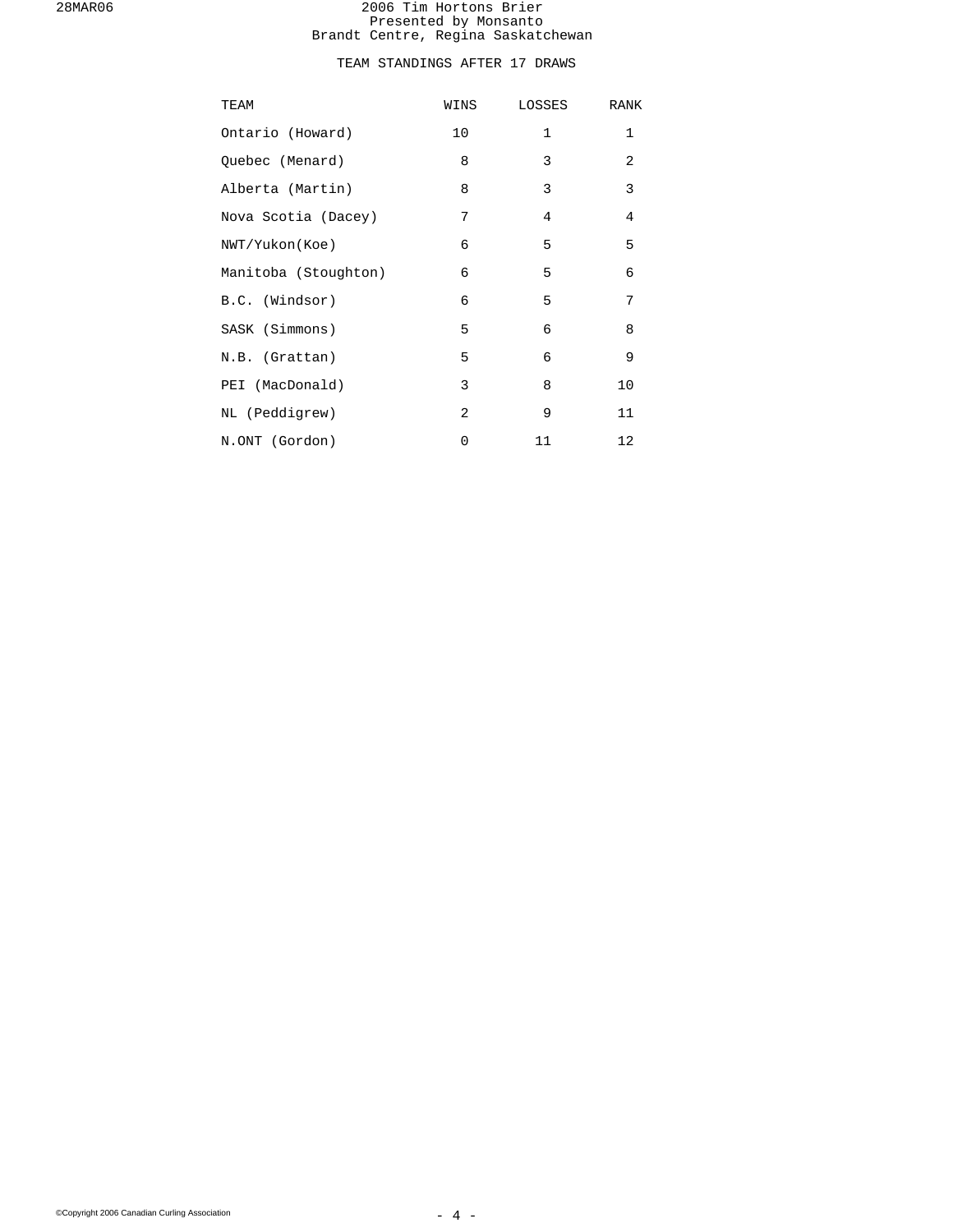# TEAM WIN/LOSS GRID AFTER 17 DRAWS

|                                                        | $\verb ALTA $ | B.C.        | MAN         | N.B.        | $\rm NL$    | $\rm{NONT}$ | NWTY        | N.S.        | $\mathop{\rm ONT}\nolimits$ | PEI         | QUE         | ${\tt SASK}$ |
|--------------------------------------------------------|---------------|-------------|-------------|-------------|-------------|-------------|-------------|-------------|-----------------------------|-------------|-------------|--------------|
| $\mathtt{ALTA}$                                        | $\star$       | W           | $\mathbb L$ | W           | W           | W           | W           | $\mathbb L$ | W                           | W           | $\mathbb L$ | W            |
| B.C.                                                   | $\mathbb L$   | $\star$     | $\mathbb L$ | $\mathbb L$ | M           | M           | $\mathbb L$ | M           | $\mathbb L$                 | M           | M           | W            |
| $\texttt{MAN}$                                         | ${\tt W}$     | W           | $\star$     | $\mathbb L$ | W           | W           | $\mathbb L$ | M           | $\mathbb L$                 | W           | L           | L            |
| $\textsc{n}$ . $\textsc{B}$ .                          | $\mathbb L$   | W           | ${\tt W}$   | $\star$     | W           | W           | $\mathbb L$ | $\mathbf L$ | $\mathbb L$                 | W           | L           | L            |
| $\rm NL$                                               | $\mathbb L$   | $\mathbb L$ | $\mathbb L$ | $\mathbb L$ | $^{\star}$  | W           | $\mathbb L$ | $\mathbf L$ | $\mathbb L$                 | W           | $\mathbb L$ | L            |
| $\rm{NONT}$                                            | $\mathbb L$   | $\mathbb L$ | $\mathbb L$ | $\mathbb L$ | $\mathbb L$ | $\star$     | $\mathbb L$ | $\mathbb L$ | $\mathbb L$                 | $\mathbb L$ | $\mathbb L$ | $\mathbf L$  |
| $\texttt{NWTY}$                                        | $\mathbb L$   | W           | W           | W           | M           | W           | $\star$     | $\mathbb L$ | $\mathbb L$                 | $\mathbf L$ | $\mathbb L$ | W            |
| $\textsc{N}$ . $\textsc{S}$ .                          | M             | $\mathbb L$ | $\mathbb L$ | W           | M           | W           | ${\tt W}$   | $\star$     | $\mathbb L$                 | W           | L           | W            |
| $\mathop{\rm ONT}\nolimits$                            | $\mathbb L$   | W           | W           | W           | M           | W           | ${\tt W}$   | ${\tt W}$   | $\star$                     | W           | M           | W            |
| $\ensuremath{\mathop{\rm PE}}\ensuremath{\mathbbm{1}}$ | $\mathbb L$   | $\mathbb L$ | $\mathbb L$ | $\mathbb L$ | $\mathbb L$ | W           | W           | $\mathbb L$ | $\mathbb L$                 | $\star$     | W           | $\mathbb L$  |
| QUE                                                    | W             | $\mathbb L$ | W           | M           | M           | M           | W           | W           | $\mathbb L$                 | $\mathbf L$ | $\star$     | W            |
| SASK                                                   | $\mathbb L$   | $\mathbb L$ | W           | W           | M           | M           | $\mathbb L$ | $\mathbb L$ | $\mathbb L$                 | W           | $\mathbb L$ | $\star$      |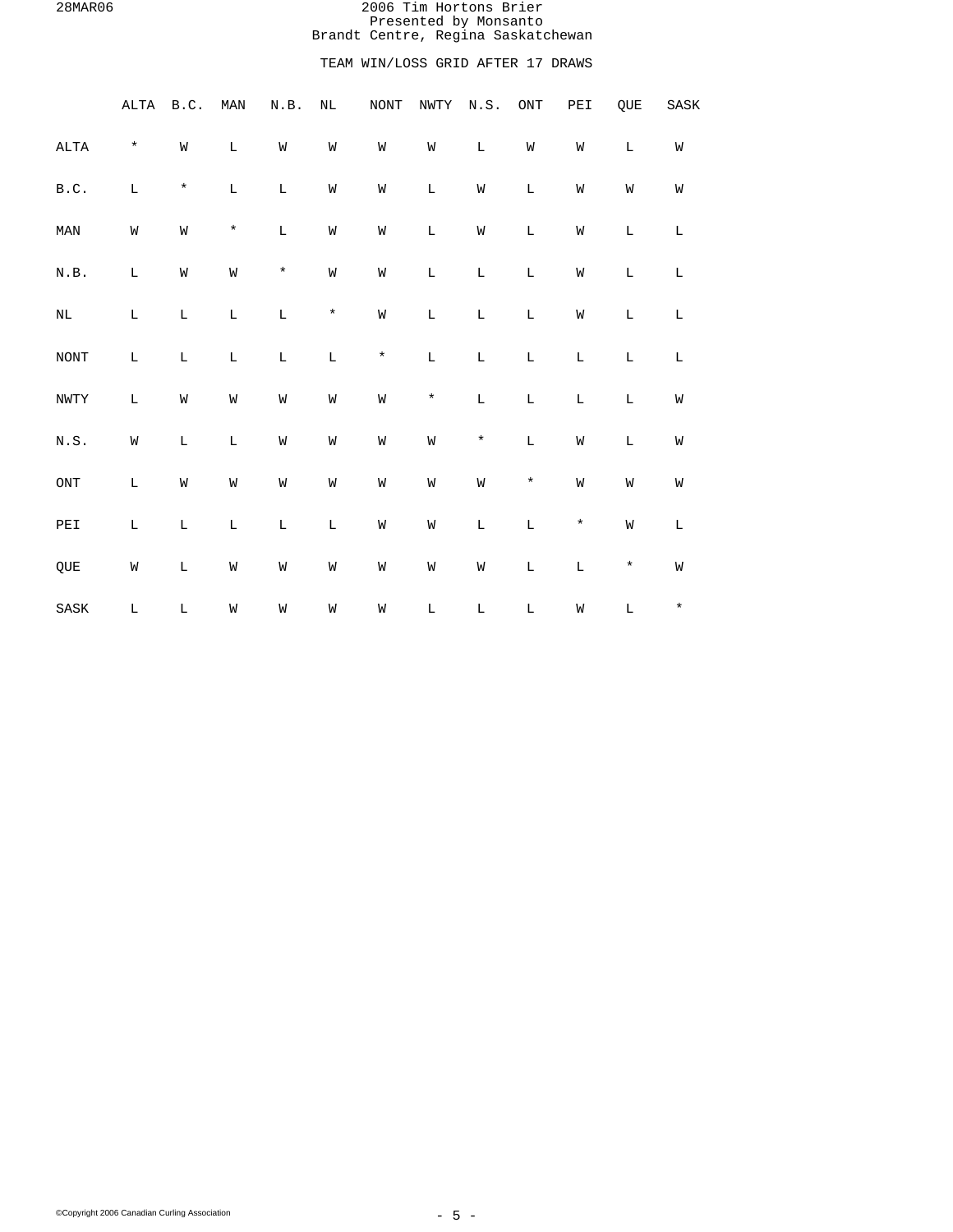# POSITIONAL CUMULATIVE PERCENTAGES REPORT

|                      | $DRAW---->$    | $\mathbf{1}$ | 2     | 3 | 4 | 5 | - 6 | 7 8 |  |  |  |                                                       |       | 9 10 11 12 13 14 15 16 17 AVG |
|----------------------|----------------|--------------|-------|---|---|---|-----|-----|--|--|--|-------------------------------------------------------|-------|-------------------------------|
| LEADS                |                |              |       |   |   |   |     |     |  |  |  |                                                       |       |                               |
| + Jean Gagnon        | QUE            |              |       |   |   |   |     |     |  |  |  | ** ** ** ** **]()() ** ** ** ** ** ** ** ** ** ** **  |       | 100                           |
| + Aron Herrick       | B.C.           |              |       |   |   |   |     |     |  |  |  | ** ** ** ** ** ** ** ** ** ** ** **100 ** ** ** ** ** |       | 100                           |
| + Mark Johnson       | <b>ALTA</b>    |              |       |   |   |   |     |     |  |  |  | ** ** ** ** ** ** ** ** ** ** 91 ** ** ** 94 ** **    |       | 93                            |
| 1 Steve Gould        | MAN            |              |       |   |   |   |     |     |  |  |  | ** 76 ** 95 86 ** 94 94 91 ** 94 85 94 ** 89 ** 80    |       | 89                            |
| 2 Don Bartlett       | <b>ALTA</b>    |              |       |   |   |   |     |     |  |  |  | 88 89 ** 88 ** 71 90 ** ** 86 ** 84 ** 94 ** 90 **    |       | 87                            |
| 2 Craig Savill       | <b>ONT</b>     |              |       |   |   |   |     |     |  |  |  | 79 ** 81 ** 95 79 ** 82 94 93 ** **100 76 ** 80 94    |       | 87                            |
| 4 Ben Hebert         | <b>SASK</b>    |              |       |   |   |   |     |     |  |  |  | 89 ** 79 ** 86 88 ** 81 85 88 ** ** 84 84 ** 81 98    |       | 86                            |
| 4 Andrew Gibson      | N.S.           |              | 84 ** |   |   |   |     |     |  |  |  | 73 ** 91 89 ** 88 83 83 ** ** 89 71 ** 95 94          |       | 86                            |
| 6 Brad Chorostkowski | <b>NWTY</b>    |              |       |   |   |   |     |     |  |  |  | 91 88 ** 86 ** 84 81 ** ** 89 80 86 ** 79 81 93 **    |       | 85                            |
| + David Noftall      | NL             |              |       |   |   |   |     |     |  |  |  | ** ** ** ** ** ** ** ** ** ** ** 85 ** ** ** ** **    |       | 85                            |
| 7 Keith Jewer        | NL             |              |       |   |   |   |     |     |  |  |  | ** 81 ** 89 73 ** 85 85 85 ** 88 ** 81 ** 89 ** 92    |       | 84                            |
| + Mark Dobson        | N.B.           |              |       |   |   |   |     |     |  |  |  | ** ** ** ** ** ** 84 ** ** ** ** ** ** ** ** ** **    |       | 84                            |
| 8 Jeff Lacey         | N.B.           |              |       |   |   |   |     |     |  |  |  | 91 54 ** 84 ** 75 94 ** ** 93 94 88 ** 94 84 81 **    |       | 83                            |
| 8 Mike Dillon        | PEI            |              |       |   |   |   |     |     |  |  |  | 75 77 ** 89 ** 78 69 ** ** 85 84 89 ** 88 86 90 **    |       | 83                            |
| 10 Maxime Elmaleh    | QUE            |              |       |   |   |   |     |     |  |  |  | 89 ** 73 ** 78 83 ** 81 78 73 ** ** 78 87 ** 96 89    |       | 81                            |
| 10 Bill Johnson      | B.C.           |              |       |   |   |   |     |     |  |  |  | ** 94 ** 60 91 ** 78 86 74 ** 90 78 74 ** 88 ** 81    |       | 81                            |
| 12 Jeremy Landry     | NONT           |              |       |   |   |   |     |     |  |  |  | ** 78 ** 73 90 ** 86 83 79 ** 67 81 ** ** 80 ** 81    |       | 80                            |
| + Larry Carr         | NONT           |              |       |   |   |   |     |     |  |  |  |                                                       |       | 64                            |
|                      |                |              |       |   |   |   |     |     |  |  |  |                                                       |       |                               |
| <b>SECONDS</b>       |                |              |       |   |   |   |     |     |  |  |  |                                                       |       |                               |
| 1 Chris Haichert     | <b>SASK</b>    |              |       |   |   |   |     |     |  |  |  | 89 ** 82 ** 83 78 ** 95 89 89 ** ** 86 89 ** 93 85    |       | 87                            |
| 2 Carter Rycroft     | <b>ALTA</b>    |              |       |   |   |   |     |     |  |  |  | 86 94 ** 84 ** 88 80 ** ** 91 86 93 ** 85 81 85 **    |       | 86                            |
| 2 Brent Laing        | <b>ONT</b>     |              |       |   |   |   |     |     |  |  |  | 81 ** 83 ** 91 95 ** 79 88 90 ** ** 89 76 ** 83 89    |       | 86                            |
| 4 Rob Harris         | N.S.           |              |       |   |   |   |     |     |  |  |  | 77 ** 83 ** 79 84 ** 90 93 76 ** ** 81 85 ** 83 92    |       | 84                            |
| + Mark O'Rourke      | PEI            |              |       |   |   |   |     |     |  |  |  | ** ** ** ** ** ** ** ** ** ** ** ** 84 ** ** ** ** ** |       | 84                            |
| + Don Harvey         | MAN            |              |       |   |   |   |     |     |  |  |  | ** ** ** ** ** ** ** 81 ** ** ** ** ** ** ** ** **    |       | 81                            |
| 5 Jason Vaughan      | N.B.           |              |       |   |   |   |     |     |  |  |  | 67 85 ** 83 ** 75 64 ** ** 84 79 81 ** 79 92 79       | $***$ | 79                            |
| 6 Randy Nelson       | B.C.           |              |       |   |   |   |     |     |  |  |  | ** 88 ** 85 90 ** 75 68 68 ** 84 66 75 ** 83 ** 75    |       | 78                            |
| 6 Garry VanDenBerghe | MAN            |              |       |   |   |   |     |     |  |  |  | ** 71 ** 81 76 ** 91 78 83 ** 73 75 71 ** 80 **       | - 75  | 78                            |
| 8 Jeff Rose          | NL             |              |       |   |   |   |     |     |  |  |  | ** 78 ** 78 86 ** 69 81 84 ** 80 57 80 ** 66 ** 88    |       | 77                            |
| 8 Mark Whitehead     | <b>NWTY</b>    |              |       |   |   |   |     |     |  |  |  | 75 75 ** 83 ** 69 85 ** ** 79 76 80 ** 73 84 69 **    |       | 77                            |
| 8 Eric Sylvain       | QUE            |              |       |   |   |   |     |     |  |  |  | 68 ** 93 ** 73 70 ** 86 71 73 ** ** 76 71 ** 81 92    |       | 77                            |
| 11 Phil Gorveatt     | PEI            |              |       |   |   |   |     |     |  |  |  | 71 63 ** 72 ** 79 78 ** ** 74 74 ** ** 82 80 63 **    |       | 73                            |
| 12 Steve Burnett     | <b>NONT</b>    |              |       |   |   |   |     |     |  |  |  | ** 64 ** 60 73 ** 66 63 70 ** 67 78 79 ** 75 ** 64    |       | 69                            |
| THIRDS               |                |              |       |   |   |   |     |     |  |  |  |                                                       |       |                               |
| 1 Richard Hart       | $\rm ONT$      |              |       |   |   |   |     |     |  |  |  | 81 ** 78 ** 89 82 ** 86 89 83 ** ** 91 86 ** 91 77    |       | 85                            |
| 2 Don Walchuk        | <b>ALTA</b>    |              |       |   |   |   |     |     |  |  |  | 84 91 ** 85 ** 91 74 ** ** 89 86 86 ** 89 75 79 **    |       | 84                            |
| 3 Jeff Sharp         | SASK           |              |       |   |   |   |     |     |  |  |  | 75 ** 82 ** 80 78 ** 84 68 95 ** ** 90 75 ** 83 86    |       | 82                            |
| 3 Bruce Lohnes       | N.S.           |              |       |   |   |   |     |     |  |  |  | 88 ** 63 ** 78 80 ** 84 76 84 ** ** 86 79 ** 90 90    |       | 82                            |
| 5 Francois Roberge   | QUE            | 75           |       |   |   |   |     |     |  |  |  | ** 89 ** 68 86 ** 85 83 79 ** ** 73 89 ** 92 84       |       | 81                            |
| 5 Kevin Champion     | PEI            |              |       |   |   |   |     |     |  |  |  | 80 69 ** 80 ** 70 85 ** ** 83 86 90 ** 79 90 78       | $***$ | 81                            |
| 5 Jon Mead           | MAN            |              |       |   |   |   |     |     |  |  |  | ** 93 ** 85 83 ** 89 66 71 ** 81 81 86 ** 77 **       | 73    | 81                            |
| 8 Kevin Whitehead    | <b>NWTY</b>    |              | 78 78 |   |   |   |     |     |  |  |  | ** 81 ** 72 74 ** ** 83 69 91 ** 68 80 88             | $***$ | 78                            |
| 9 Dennis Graber(S)   | B.C.           |              |       |   |   |   |     |     |  |  |  | ** 75 ** 83 86 ** 73 69 74 ** 84 82 71 ** 79 **       | 73    | 77                            |
| 10 Ryan LeDrew       | NL             |              |       |   |   |   |     |     |  |  |  | ** 68 ** 80 70 ** 71 78 89 ** 81 86 65 ** 73 **       | 73    | 76                            |
| 10 David MacInnes    | NONT           |              |       |   |   |   |     |     |  |  |  | ** 57 ** 83 75 ** 65 79 88 ** 56 83 83 ** 77 **       | -78   | 76                            |
| + Aron Herrick       | B.C.           |              |       |   |   |   |     |     |  |  |  |                                                       |       | 75                            |
| 12 Wayne Tallon      | N.B.           |              |       |   |   |   |     |     |  |  |  | 78 73 ** 68 ** 74 80 ** ** 70 65 83 ** 63 66 73 **    |       | 72                            |
| + David Noftall      | N <sub>L</sub> |              |       |   |   |   |     |     |  |  |  | ** ** ** ** ** ** ** ** ** ** 56 ** ** ** ** ** **    |       | 56                            |
|                      |                |              |       |   |   |   |     |     |  |  |  |                                                       |       |                               |
| SKIPS                |                |              |       |   |   |   |     |     |  |  |  |                                                       |       |                               |
| 1 Glenn Howard       | ONT            |              |       |   |   |   |     |     |  |  |  | 88 ** 91 ** 86 86 ** 83 91 90 ** ** 79 88 ** 95100    |       | 88                            |
| 2 Kevin Martin       | ALTA           |              |       |   |   |   |     |     |  |  |  | 88 84 ** 84 ** 94 74 ** ** 98 88 80 ** 72 73 55 **    |       | 81                            |
| 3 Jeff Stoughton     | MAN            |              |       |   |   |   |     |     |  |  |  | ** 93 ** 86 82 ** 82 50 79 ** 78 86 83 ** 81 ** 80    |       | 80                            |
| 4 Mark Dacey         | N.S.           |              |       |   |   |   |     |     |  |  |  | 94 ** 63 ** 68 86 ** 85 68 77 ** ** 80 81 ** 90 82    |       | 79                            |
| 5 Pat Simmons        | SASK           |              |       |   |   |   |     |     |  |  |  | 53 ** 64 ** 77 70 ** 77 78 84 ** ** 86 89 ** 83 74    |       | 76                            |
| 5 Jean-Michel Menard | QUE            |              |       |   |   |   |     |     |  |  |  | 59 ** 93 ** 79 68 ** 82 84 78 ** ** 58 69 ** 96 80    |       | 76                            |
| 7 Jamie Koe          | <b>NWTY</b>    |              |       |   |   |   |     |     |  |  |  | 68 65 ** 79 ** 78 78 ** ** 66 75 75 ** 81 82 84 **    |       | 75                            |
| 7 James Grattan      | N.B.           |              |       |   |   |   |     |     |  |  |  | 78 64 ** 63 ** 76 92 ** ** 79 85 90 ** 60 86 52 **    |       | 75                            |
| 9 Brian Windsor      | B.C.           |              |       |   |   |   |     |     |  |  |  | ** 71 ** 74 84 ** 56 68 69 ** 75 61 74 ** 76 ** 89    |       | 73                            |
| 10 Ken Peddigrew     | NL             |              |       |   |   |   |     |     |  |  |  | ** 72 ** 72 73 ** 56 68 67 ** 64 81 76 ** 63 ** 61    |       | 69                            |
| 11 Robbie Gordon     | <b>NONT</b>    |              |       |   |   |   |     |     |  |  |  | ** 49 ** 65 76 ** 78 72 57 ** 58 70 69 ** 82 ** 65    |       | 68                            |
| 12 Rod MacDonald     | PEI            |              |       |   |   |   |     |     |  |  |  | 74 83 ** 53 ** 80 79 ** ** 67 53 75 ** 46 64 63 **    |       | 67                            |
|                      |                |              |       |   |   |   |     |     |  |  |  |                                                       |       |                               |

\*\*did not play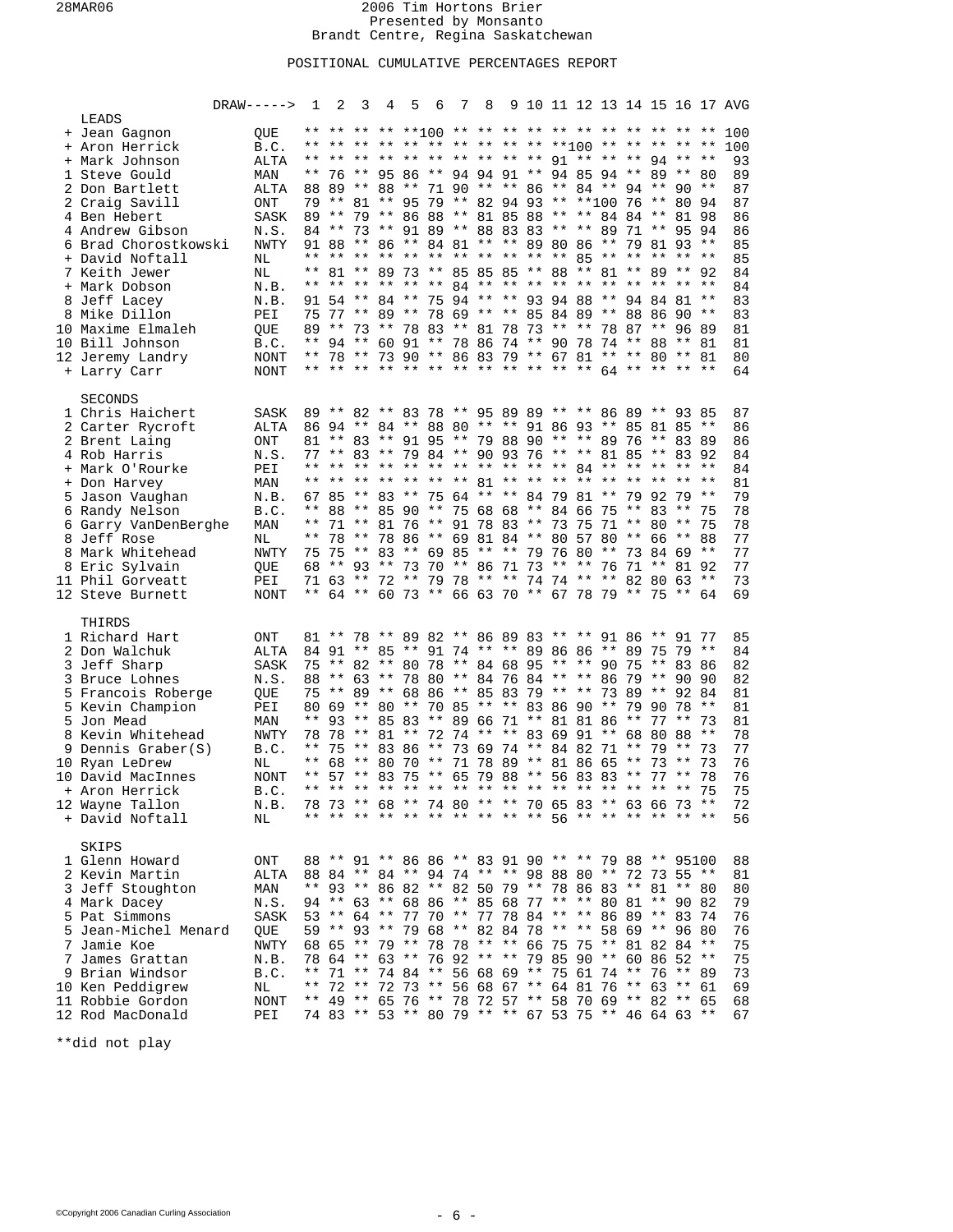# POSITIONAL CUMULATIVE PERCENTAGES REPORT CONTINUED

| $DRAW-----2 1$         | 2 | ર | 4 | $5 -$ | 6                                                  | $7\overline{ }$ | 8 | 9 10 11 |  |  |  | 12 13 14 15 16 17 AVG |
|------------------------|---|---|---|-------|----------------------------------------------------|-----------------|---|---------|--|--|--|-----------------------|
| TEAMS                  |   |   |   |       |                                                    |                 |   |         |  |  |  |                       |
| 1 Ontario (Howard)     |   |   |   |       | 82 ** 83 ** 90 86 ** 83 90 89 ** ** 90 82 ** 87 90 |                 |   |         |  |  |  | 86                    |
| 2 Alberta (Martin)     |   |   |   |       | 86 89 ** 85 ** 86 79 ** ** 91 88 86 ** 85 81 78 ** |                 |   |         |  |  |  | 85                    |
| 3 SASK (Simmons)       |   |   |   |       | 77 ** 77 ** 81 79 ** 84 80 89 ** ** 86 84 ** 85 86 |                 |   |         |  |  |  | 83                    |
| 3 Nova Scotia (Dacey)  |   |   |   |       | 86 ** 70 ** 79 85 ** 87 80 80 ** ** 84 79 ** 89 90 |                 |   |         |  |  |  | 83                    |
| 5 Manitoba (Stoughton) |   |   |   |       | ** 83 ** 87 82 ** 89 72 81 ** 81 82 83 ** 82 ** 77 |                 |   |         |  |  |  | 82                    |
| 6 Ouebec (Menard)      |   |   |   |       | 73 ** 87 ** 74 79 ** 83 79 75 ** ** 71 79 ** 91 87 |                 |   |         |  |  |  | 79                    |
| 6 NWT/Yukon(Koe)       |   |   |   |       | 78 76 ** 82 ** 76 79 ** ** 79 75 83 ** 75 82 83 ** |                 |   |         |  |  |  | 79                    |
| 8 B.C. (Windsor)       |   |   |   |       | ** 82 ** 76 88 ** 71 73 71 ** 83 73 73 ** 81 ** 80 |                 |   |         |  |  |  | 78                    |
| 9 N.B. (Grattan)       |   |   |   |       | 79 69 ** 74 ** 75 81 ** ** 81 81 85 ** 74 82 71 ** |                 |   |         |  |  |  | 77                    |
| 10 NL (Peddigrew)      |   |   |   |       | ** 75 ** 80 75 ** 70 78 81 ** 77 78 76 ** 73 ** 79 |                 |   |         |  |  |  | 76                    |
| 10 PEI (MacDonald)     |   |   |   |       | 75 73 ** 73 ** 77 78 ** ** 77 74 84 ** 74 80 73 ** |                 |   |         |  |  |  | 76                    |
| 12 N.ONT (Gordon)      |   |   |   |       | ** 62 ** 70 78 ** 73 74 73 ** 62 78 74 ** 78 ** 72 |                 |   |         |  |  |  | 73                    |
|                        |   |   |   |       |                                                    |                 |   |         |  |  |  |                       |

\*\*did not play

+player unranked due to insufficient games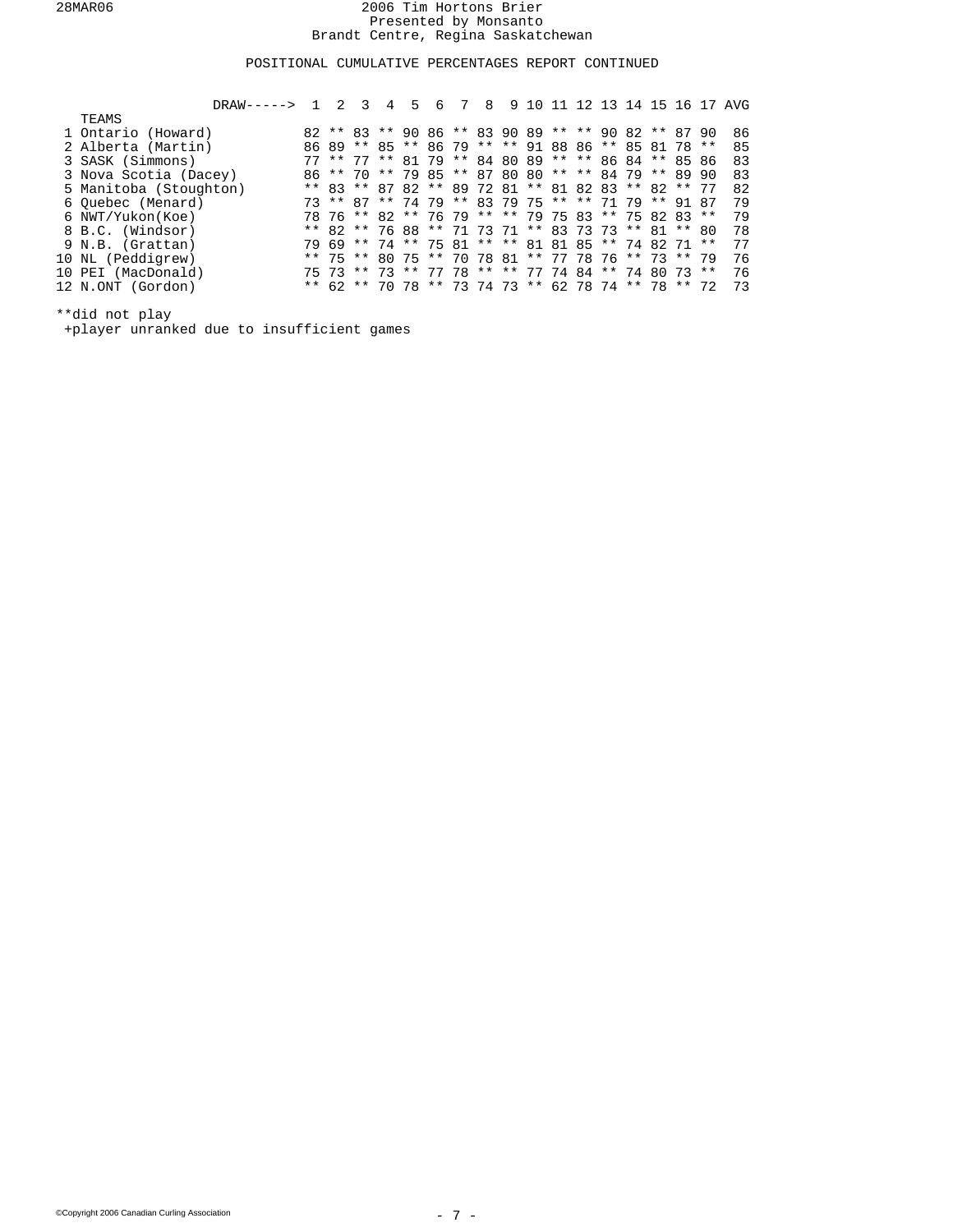# PLUS/MINUS STATISTICS AFTER DRAW 17

|                    | $DRAW---$      | 1                        | 2                        | 3             | 4              | 5                        | 6                                   | 7                        | 8                    | 9                        |                                     |                          |                                  |                |                          |                |                          |                          | 10 11 12 13 14 15 16 17 TOT |
|--------------------|----------------|--------------------------|--------------------------|---------------|----------------|--------------------------|-------------------------------------|--------------------------|----------------------|--------------------------|-------------------------------------|--------------------------|----------------------------------|----------------|--------------------------|----------------|--------------------------|--------------------------|-----------------------------|
| LEADS              |                |                          |                          |               |                |                          |                                     |                          |                      |                          |                                     |                          |                                  |                |                          |                |                          |                          |                             |
| Craig Savill       | ONT            |                          | $\star$                  | $\ddot{}$     | $\star$        | $\ddot{+}$               | $\Omega$                            | $\star$                  | $\Omega$             | $^{+}$                   | $\ddot{}$                           | $^\star$                 | $^\star$                         | $\ddot{}$      | $\Omega$                 | $^\star$       |                          | $\ddot{}$                | $+4$                        |
| Steve Gould        | MAN            | $\star$                  | $\overline{a}$           | $\star$       | $\ddot{}$      | $+$                      | $^\star$                            | 0                        | $+$                  | $\ddot{}$                | $^\star$                            | $\ddot{}$                | 0                                | $+$            | *                        | 0              | $^\star$                 | $\equiv$                 | $+4$                        |
| Brad Chorostkowski | <b>NWTY</b>    | $+$                      | $+$                      | $^\star$      | 0              | $^\star$                 | $\overline{\phantom{0}}$            | $\Omega$                 | $\star$              | *                        | $+$                                 | $\overline{\phantom{0}}$ | $\begin{array}{c} + \end{array}$ | $^\star$       | $\Omega$                 | $\overline{a}$ | $+$                      | $\star$                  | $+2$                        |
| Ben Hebert         | SASK           | $+$                      | $\star$                  | $\ddot{}$     | $\star$        |                          | $+$                                 | $\star$                  |                      | $^{+}$                   | $\qquad \qquad -$                   | $\star$                  | $\star$                          | $\Omega$       | $\Omega$                 | $\star$        | $\qquad \qquad -$        | $+$                      | $+1$                        |
| Andrew Gibson      | N.S.           | $\equiv$                 | $\star$                  |               | $^\star$       | $+$                      | $\ddot{}$                           | $^\star$                 | $\Omega$             | $\ddot{}$                | 0                                   | $^\star$                 | $^\star$                         |                | $\overline{a}$           | $\star$        | $+$                      | $\ddot{}$                | $+1$                        |
|                    |                |                          | $\overline{a}$           | $\star$       | $\overline{a}$ | $^\star$                 | 0                                   |                          | $\star$              | $\ast$                   |                                     |                          |                                  | $\star$        |                          |                | $\overline{\phantom{0}}$ | $\star$                  |                             |
| Jeff Lacey         | N.B.           | 0                        |                          | $\star$       |                | $\star$                  |                                     | $^{+}$                   | $\star$              | $\star$                  | $\ddot{}$                           | $\ddot{}$<br>$\star$     | 0                                | ÷              | $\ddot{}$                | $\star$        |                          | $\star$                  | $\mathbf 0$                 |
| Don Bartlett       | ALTA           | $\Omega$<br>$\star$      | $+$                      | $\star$       | $\Omega$       |                          | $\overline{\phantom{a}}$<br>$\star$ | $\Omega$                 |                      |                          | $\overline{\phantom{0}}$<br>$\star$ |                          | $+$<br>$\star$                   |                | $\ddot{}$<br>*           |                | $\star$                  |                          | $\mathbf 0$                 |
| Keith Jewer        | N <sub>L</sub> |                          | $\Omega$                 |               | $+$            | $\qquad \qquad -$        |                                     | $\Omega$                 | $\Omega$             | $\bar{ }$                |                                     | 0                        |                                  | $\Omega$       |                          | $+$            |                          | $\Omega$                 | $\mathbf 0$                 |
| Maxime Elmaleh     | QUE            | $\ddot{}$                | $\star$                  | L.            | $\star$        | $\equiv$                 | $+$                                 | $^\star$                 | 0                    | $\overline{\phantom{0}}$ | ÷.                                  | $\star$                  | $\star$                          | $\Omega$       | ÷.                       | $^\star$       | $+$                      | 0                        | $-2$                        |
| Bill Johnson       | B.C.           | $\star$                  | $+$                      | $\star$       |                | $\Omega$                 | $\star$                             |                          | $\Omega$             | $\frac{1}{2}$            | $\star$                             | $\ddot{}$                | $\qquad \qquad -$                | 0              | $\star$                  | $+$            | $\star$                  | $\overline{\phantom{a}}$ | $-2$                        |
| Mike Dillon        | PEI            |                          |                          | $\star$       | $\ddot{}$      | $\star$                  |                                     |                          | $\star$              | $\star$                  | $\Omega$                            |                          | $\Omega$                         | $\star$        | $\Omega$                 | $\Omega$       | $+$                      | $\star$                  | $-3$                        |
| Jeremy Landry      | NONT           |                          | $\overline{0}$           | $\star$       | $\overline{a}$ | $\Omega$                 | $^\star$                            | $\ddot{}$                | 0                    | $\overline{a}$           |                                     | $\overline{a}$           | $\overline{a}$                   | $\star$        | $\star$                  |                |                          | $\overline{a}$           | $-5$                        |
| SECONDS            |                |                          |                          |               |                |                          |                                     |                          |                      |                          |                                     |                          |                                  |                |                          |                |                          |                          |                             |
| Brent Laing        | ONT            | $\ddot{}$                | $\ast$                   | 0             | $\ast$         | $\ddot{}$                | $\ddot{}$                           | $\star$                  | $\ddot{}$            | 0                        | 0                                   | *                        | $^\star$                         | $\ddot{}$      | 0                        | $^\star$       | $\ddot{}$                | $\ddot{}$                | $+7$                        |
|                    |                |                          | $\star$                  |               | $^\star$       |                          |                                     | $\star$                  |                      |                          |                                     | $^\star$                 | $\star$                          |                |                          | $\star$        |                          |                          |                             |
| Rob Harris         | N.S.           | $\overline{\phantom{m}}$ |                          | 0<br>$^\star$ |                | $\ddot{}$<br>$\star$     | $\ddot{}$                           |                          | $\ddot{}$<br>$\star$ | $\ddot{}$<br>$\star$     | 0                                   |                          |                                  | $+$<br>$\star$ | $\ddot{}$                |                | $\mathbf 0$              | $+$<br>$\star$           | $+6$                        |
| Carter Rycroft     | ALTA           | $+$                      | $+$                      |               | 0              |                          | $+$                                 |                          |                      |                          | $\Omega$                            | $+$                      | $+$                              |                | $+$                      | $+$            | $\Omega$                 |                          | $+6$                        |
| Chris Haichert     | <b>SASK</b>    | $+$                      | $\star$                  |               | $\star$        | $\overline{a}$           | $\overline{\phantom{0}}$            | $^\star$                 | $+$                  | $\ddot{}$                | $\ddot{+}$                          | *                        | $\star$                          | $\ddot{}$      | $\ddot{}$                | $\star$        | $+$                      | $\ddot{}$                | $+5$                        |
| Randy Nelson       | B.C.           | $\star$                  | $+$                      | $\star$       | $\ddot{}$      | $\ddot{}$                | $\star$                             | $\ddot{}$                | ÷.                   | $\qquad \qquad -$        | $\star$                             | $\ddot{}$                | $\overline{\phantom{a}}$         | 0              | ¥                        | $\overline{0}$ | $\star$                  | $\frac{1}{2}$            | $+1$                        |
| Jason Vaughan      | N.B.           | $\overline{\phantom{m}}$ | $+$                      | $^\star$      | $+$            | $\star$                  | $\overline{\phantom{0}}$            |                          | $\star$              | $\star$                  | $\overline{\phantom{0}}$            | $+$                      | $+$                              | $\star$        | $\qquad \qquad -$        | $^{+}$         | $\Omega$                 | $\star$                  | $\mathbf 0$                 |
| Mark Whitehead     | <b>NWTY</b>    | 0                        | $\equiv$                 | $\star$       | 0              | $^\star$                 | $\overline{a}$                      | $+$                      | $\star$              | $\star$                  | $+$                                 | 0                        | 0                                | $\star$        | 0                        | 0              | $\equiv$                 | $\star$                  | $-1$                        |
| Phil Gorveatt      | PEI            | $\Omega$                 | $\bar{\phantom{a}}$      | $\star$       | $\overline{a}$ | $^\star$                 | $\ddot{}$                           | $\ddot{}$                | $\star$              | $\star$                  | 0                                   | $\overline{a}$           | $\star$                          | $\star$        | $\overline{\phantom{0}}$ | 0              | $\overline{\phantom{0}}$ | $\star$                  | $-3$                        |
| Garry VanDenBerghe | MAN            | $\star$                  |                          | $\star$       | $+$            |                          | $\star$                             | $\ddot{}$                |                      | $\ddot{}$                | $\star$                             | 0                        | $\overline{\phantom{a}}$         | $\overline{a}$ | $\star$                  | $\Omega$       | $\star$                  |                          | $-3$                        |
| Eric Sylvain       | QUE            |                          | $\star$                  | $+$           | $^\star$       | $\equiv$                 |                                     | $^\star$                 | $+$                  | $\equiv$                 |                                     | $\star$                  | $\star$                          | $\Omega$       |                          | $^\star$       | $\Omega$                 | $\Omega$                 | $-4$                        |
| Jeff Rose          | NL             | $\star$                  | $\ddot{}$                | $\star$       |                | $\ddot{+}$               | $\star$                             | $\overline{a}$           | $\equiv$             | 0                        | $\star$                             | $\overline{a}$           | $\overline{\phantom{0}}$         | $\equiv$       | $\star$                  | $\overline{a}$ | $\star$                  | $\overline{0}$           | $-5$                        |
| Steve Burnett      | <b>NONT</b>    | $\star$                  |                          | $\star$       |                |                          | $\star$                             |                          |                      | $\overline{\phantom{0}}$ | $\star$                             |                          | $\Omega$                         |                | $\star$                  |                | $\star$                  | $\equiv$                 | $-10$                       |
| THIRDS             |                |                          |                          |               |                |                          |                                     |                          |                      |                          |                                     |                          |                                  |                |                          |                |                          |                          |                             |
|                    |                |                          | $\star$                  |               | $\star$        |                          |                                     | $^\star$                 |                      | 0                        |                                     | $^\star$                 | $\star$                          | $+$            | $\ddot{}$                | $\star$        | $+$                      | $\Omega$                 |                             |
| Richard Hart       | ONT            | $+$                      | $\star$                  | $+$           | $\star$        | $+$                      | $+$                                 | $^\star$                 | $\ddot{}$            |                          |                                     | $\star$                  | $\star$                          |                |                          | $^\star$       |                          |                          | $+7$                        |
| Bruce Lohnes       | N.S.           | $+$                      | $\star$                  | $\equiv$      | $\star$        | $\ddot{}$                | $\ddot{}$                           |                          | $\ddot{+}$           | 0                        | 0                                   |                          | $\star$                          | 0              | $\ddot{}$                | $\star$        | $+$                      | $\ddot{}$                | $+6$                        |
| Francois Roberge   | QUE            | $\overline{\phantom{0}}$ |                          | $+$           |                | $\overline{\phantom{0}}$ | $+$                                 | $^\star$                 | $+$                  | $+$                      | 0                                   | $^\star$                 |                                  | $\Omega$       | 0                        |                | $+$                      | $+$                      | $+4$                        |
| Don Walchuk        | ALTA           | $\ddot{}$                | $+$                      | $\star$       | $\Omega$       | $\star$                  | $\ddot{}$                           |                          | $\star$              | $\star$                  | $\ddot{+}$                          | $\ddot{}$                | $\Omega$                         | $\star$        | $\Omega$                 | $\Omega$       |                          | $\star$                  | $+3$                        |
| Jon Mead           | MAN            | $\star$                  | $+$                      | $\star$       | 0              | $+$                      | $\star$                             | $\ddot{}$                | $\overline{a}$       | $\bar{ }$                | $\star$                             | $\ddot{}$                | 0                                | $\Omega$       | *                        | $\overline{a}$ | $\star$                  | $\Omega$                 | $+1$                        |
| Kevin Champion     | PEI            | 0                        | $\overline{\phantom{a}}$ | $\star$       | $\ddot{}$      | $\star$                  | $\qquad \qquad -$                   | $\ddot{}$                | $\star$              | $\star$                  | 0                                   | 0                        | 0                                | $\star$        | 0                        | $\ddot{}$      |                          | $\star$                  | $\mathbf 0$                 |
| Kevin Whitehead    | NWTY           | 0                        | $+$                      | $\star$       | $\Omega$       | $\star$                  |                                     | $\Omega$                 | $\star$              | $\star$                  | $\Omega$                            |                          | $+$                              | $\star$        | $\overline{\phantom{0}}$ | 0              | $+$                      | $\star$                  | $\mathbf 0$                 |
| Jeff Sharp         | SASK           |                          | $\star$                  |               | $\star$        |                          |                                     | $\star$                  | $+$                  | $\equiv$                 | $\ddot{}$                           | $^\star$                 | $\star$                          | $+$            | 0                        | $^\star$       |                          | $+$                      | $-2$                        |
| Dennis Graber(S)   | B.C.           | $\star$                  | $\equiv$                 | $\star$       | 0              | $+$                      | $\star$                             | $\equiv$                 | $\equiv$             | 0                        | *                                   | 0                        | $\mathbf 0$                      | 0              | *                        | 0              | $\star$                  | $\qquad \qquad -$        | $-3$                        |
| Ryan LeDrew        | ΝL             | $\star$                  | $+$                      | $\star$       | 0              |                          | $\star$                             | $\Omega$                 |                      | $\Omega$                 | $\star$                             |                          | $\Omega$                         |                | $\star$                  | $+$            | $\star$                  | $\bar{ }$                | $-3$                        |
| Wayne Tallon       | N.B.           |                          | $\overline{a}$           | *             |                | $\star$                  |                                     | $\ddot{}$                | $^\star$             | $\star$                  |                                     | $\ddot{}$                | 0                                | $^\star$       |                          |                |                          | $\star$                  | $-6$                        |
| David MacInnes     | <b>NONT</b>    |                          |                          | $\star$       | 0              |                          | $\star$                             |                          |                      | $\ddot{}$                |                                     |                          |                                  |                | $\star$                  | $\Omega$       | $\star$                  |                          | $-7$                        |
|                    |                |                          |                          |               |                |                          |                                     |                          |                      |                          |                                     |                          |                                  |                |                          |                |                          |                          |                             |
| <b>SKIPS</b>       |                |                          |                          |               |                |                          |                                     |                          |                      |                          |                                     |                          |                                  |                |                          |                |                          |                          |                             |
| Glenn Howard       | ONT            | $\ddot{}$                | $^\star$                 | $\ddot{}$     | $^\star$       | $\ddot{}$                | $\ddot{}$                           | $\star$                  | $\ddot{}$            | $\ddot{}$                | $\overline{\phantom{0}}$            | *                        | $\star$                          | $+$            | $\ddot{}$                | $^\star$       | $+$                      | $+$                      | $+9$                        |
| Mark Dacey         | N.S.           | $+$                      | $\star$                  |               | $^\star$       |                          | $\ddot{}$                           | $^\star$                 | $+$                  | 0                        | $\ddot{}$                           | $\star$                  | $\star$                          | 0              | $\ddot{}$                | $^\star$       | $+$                      | $+$                      | $+5$                        |
| Jean-Michel Menard | QUE            | $\qquad \qquad -$        | $\star$                  | $+$           | $^\star$       | $+$                      | $\qquad \qquad -$                   | *                        | $^{+}$               | $\ddot{}$                | $\ddot{+}$                          | $\star$                  | $\star$                          | $\equiv$       | 0                        | $^\star$       | $+$                      | $+$                      | $+4$                        |
| Kevin Martin       | ALTA           | $\ddot{}$                | $\overline{0}$           | *             | $\ddot{}$      | $\star$                  | $\ddot{}$                           | $\overline{\phantom{0}}$ | $\star$              | $\star$                  | $\ddot{}$                           | $\ddot{}$                | $\ddot{}$                        | $\star$        | 0                        | $\overline{a}$ | $\equiv$                 | $\star$                  | $+3$                        |
| Jeff Stoughton     | MAN            | $\star$                  | $+$                      | $\star$       | $\ddot{}$      | $+$                      | $\star$                             | $\ddot{}$                |                      | $\overline{\phantom{0}}$ | $\star$                             | 0                        | $\Omega$                         | $\Omega$       | *                        | $^{+}$         | $\star$                  | $\frac{1}{2}$            | $+2$                        |
| Pat Simmons        | SASK           | $\equiv$                 | $\star$                  |               | $\star$        |                          | $\equiv$                            | $^\star$                 | $\ddot{}$            | $\ddot{}$                | $\ddot{}$                           | $\star$                  | $\star$                          | $+$            | $\ddot{}$                | $\star$        | 0                        | $\equiv$                 | $\mathbf 0$                 |
| James Grattan      | N.B.           | $\equiv$                 | $\Omega$                 | $\star$       | $+$            | $\star$                  | $\overline{a}$                      | $\ddot{}$                | $\star$              | $\star$                  | $\overline{a}$                      | $\ddot{}$                | $\Omega$                         | $\star$        | $\equiv$                 | $+$            | $\equiv$                 | $\star$                  | $-1$                        |
| Brian Windsor      | B.C.           | $\star$                  | $\equiv$                 | $\star$       | 0              | $\ddot{}$                | $\star$                             |                          |                      | $\Omega$                 | $\star$                             | $\ddot{}$                | $\overline{\phantom{a}}$         | $+$            | $\star$                  |                | $\star$                  | $\ddot{+}$               | $-1$                        |
| Jamie Koe          | NWTY           | $\overline{\phantom{a}}$ | $\overline{0}$           | $\star$       |                | $\star$                  | $\overline{a}$                      | $+$                      | $\star$              | $\star$                  | $\overline{a}$                      | 0                        | $\qquad \qquad +$                | $\star$        | $\equiv$                 | $+$            | $\mathbf 0$              | $\star$                  | $-2$                        |
| Rod MacDonald      | PEI            | $+$                      | $\Omega$                 | $\star$       |                | $\star$                  | $\ddot{+}$                          | $\Omega$                 | $\star$              | $\star$                  |                                     |                          |                                  | $\star$        | $\overline{a}$           |                |                          | $\star$                  | $-5$                        |
| Ken Peddigrew      | NL             | $\star$                  | $\ddot{+}$               | $\star$       | $\Omega$       | $\overline{a}$           | $\star$                             |                          |                      |                          | $\star$                             |                          | $+$                              |                | $\star$                  |                |                          |                          | $-6$                        |
| Robbie Gordon      | <b>NONT</b>    | $\star$                  |                          | $\star$       |                |                          | $\star$                             | $\Omega$                 |                      |                          | $\star$                             |                          |                                  |                | $\star$                  | $\ddot{+}$     | $\star$                  |                          | $-8$                        |
|                    |                |                          |                          |               |                |                          |                                     |                          |                      |                          |                                     |                          |                                  |                |                          |                |                          |                          |                             |

\*did not play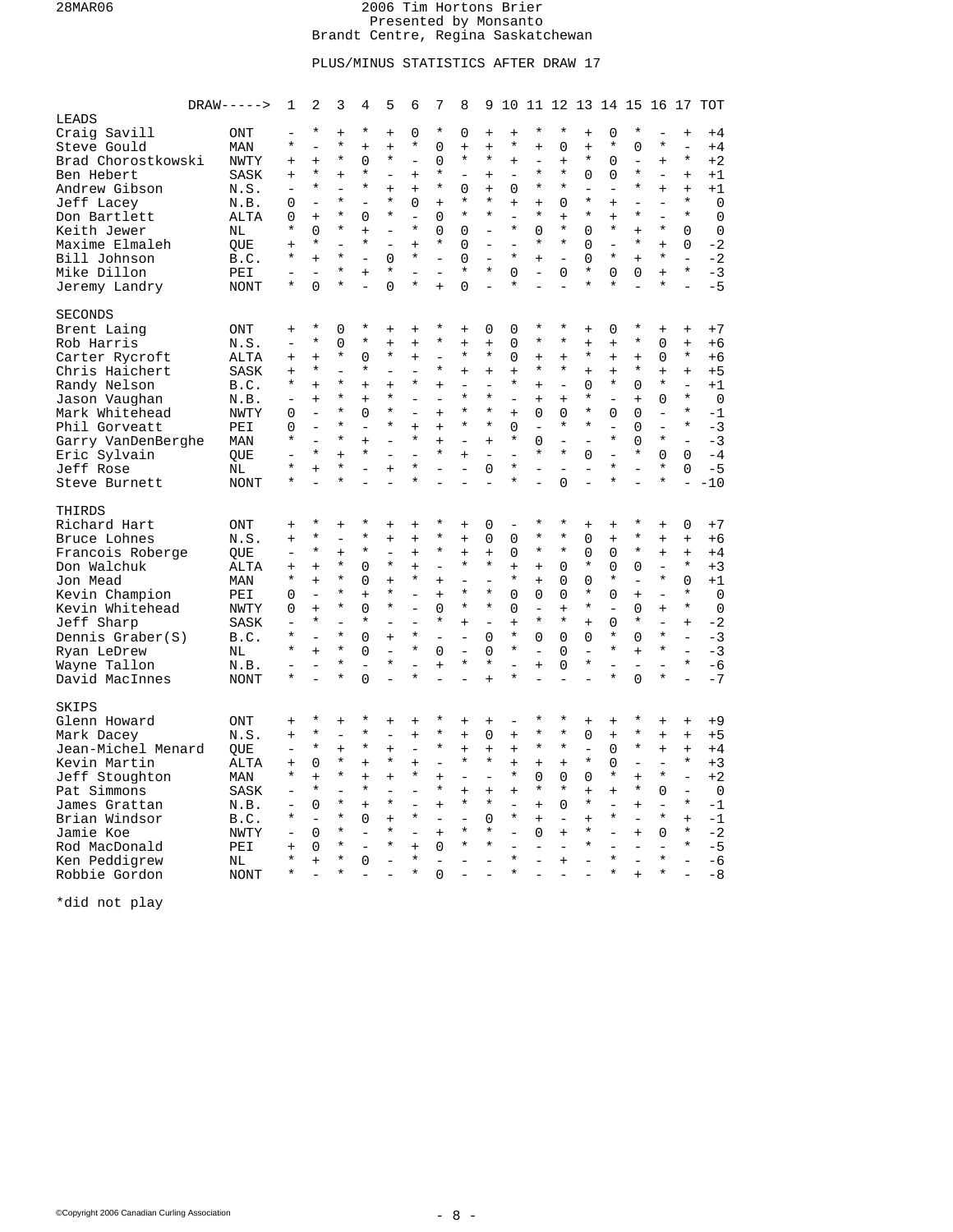# PLUS/MINUS STATISTICS AFTER DRAW 17 CONTINUED

| $DRAW-----$          |          |          |          | 4        | 5        | 6        |          | 8                        | 9        |          |                          |                          |          | $4^{\circ}$              | 5        | -6                       |                          | TOT      |
|----------------------|----------|----------|----------|----------|----------|----------|----------|--------------------------|----------|----------|--------------------------|--------------------------|----------|--------------------------|----------|--------------------------|--------------------------|----------|
| <b>TEAMS</b>         |          |          |          |          |          |          |          |                          |          |          |                          |                          |          |                          |          |                          |                          |          |
| Ontario (Howard)     | $+$      | *        | $+$      | $^\star$ | $+$      |          | *        | $+$                      | $+$      | $\Omega$ | $^\star$                 | *                        | $+$      |                          | $\ast$   | $+$                      | $+$                      | $+10$    |
| Nova Scotia (Dacey)  | $+$      | $^\star$ |          | $\ast$   | $+$      | $+$      | $^\star$ | $+$                      | $+$      | $\Omega$ | $\star$                  | $^\star$                 | $\Omega$ | $+$                      | $^\star$ | $+$                      | $+$                      | $+7$     |
| Alberta (Martin)     | $+$      | $^{+}$   | $^\star$ | $\Omega$ | $^\star$ | $+$      |          | $^\star$                 | $^\star$ | $\Omega$ | $+$                      | $+$                      | $^\star$ | $+$                      | $\Omega$ | $\overline{\phantom{0}}$ | $^\star$                 | $+4$     |
| Manitoba (Stoughton) | $\star$  | $\Omega$ | $\ast$   | $+$      | $+$      | $^\star$ | $+$      | $\overline{\phantom{0}}$ | $\Omega$ | $^\star$ | $+$                      | $\Omega$                 | $\Omega$ | $^\star$                 | $\Omega$ | $^\star$                 | $\overline{\phantom{0}}$ | $+2$     |
| SASK (Simmons)       |          | $\star$  |          | $\star$  |          |          | $^\star$ | $+$                      | $+$      | $+$      | $\ast$                   | $^\star$                 | $+$      | $+$                      | $\ast$   | $\cap$                   | $+$                      | $+2$     |
| Ouebec (Menard)      |          | $\star$  | $+$      | $^\star$ |          | $\Omega$ | $^\star$ | $+$                      | $\Omega$ | $\Omega$ | $\star$                  | $^\star$                 | $\Omega$ | -                        | $^\star$ | $+$                      | $+$                      | $+1$     |
| NWT/Yukon(Koe)       | $\Omega$ | $+$      | $^\star$ | $\Omega$ | $^\star$ |          | $+$      | $^\star$                 | $^\star$ | $\Omega$ | $\overline{\phantom{0}}$ | $+$                      | $^\star$ | $\overline{\phantom{0}}$ | $\cap$   | $\cap$                   | $\ast$                   | $\Omega$ |
| (MacDonald)<br>PEI   |          |          | $^\star$ | $\cap$   | $^\star$ | $\Omega$ | $+$      | $^\star$                 | $^\star$ | $\Omega$ | $\overline{\phantom{0}}$ | $+$                      | $^\star$ | $\overline{\phantom{0}}$ | $\Omega$ | $\overline{\phantom{0}}$ | $^\star$                 | $-2$     |
| (Windsor)<br>B.C.    | $\star$  | $\Omega$ | $^\star$ | $\Omega$ | $+$      | $\ast$   |          |                          |          | $^\star$ | $+$                      | $\overline{\phantom{0}}$ | $\Omega$ | *                        | $\cap$   | $^\star$                 |                          |          |
| N.B. (Grattan)       |          |          | *        | $\cap$   | $^\star$ |          | $+$      | $^\star$                 | $^\star$ | $=$      | $+$                      | $\Omega$                 | $^\star$ |                          | $+$      |                          | $^\star$                 | $-3$     |
| NL (Peddigrew)       | $\star$  | $+$      | $^\star$ | $\cap$   |          | $\ast$   |          |                          |          | $\star$  |                          |                          |          | $^\star$                 |          | $^\star$                 |                          | -8       |
| N.ONT (Gordon)       | $\ast$   |          | $\star$  |          |          | $\star$  |          |                          |          | $\star$  |                          |                          |          | *                        | $\Omega$ | $^\star$                 |                          | $-10$    |

\*did not play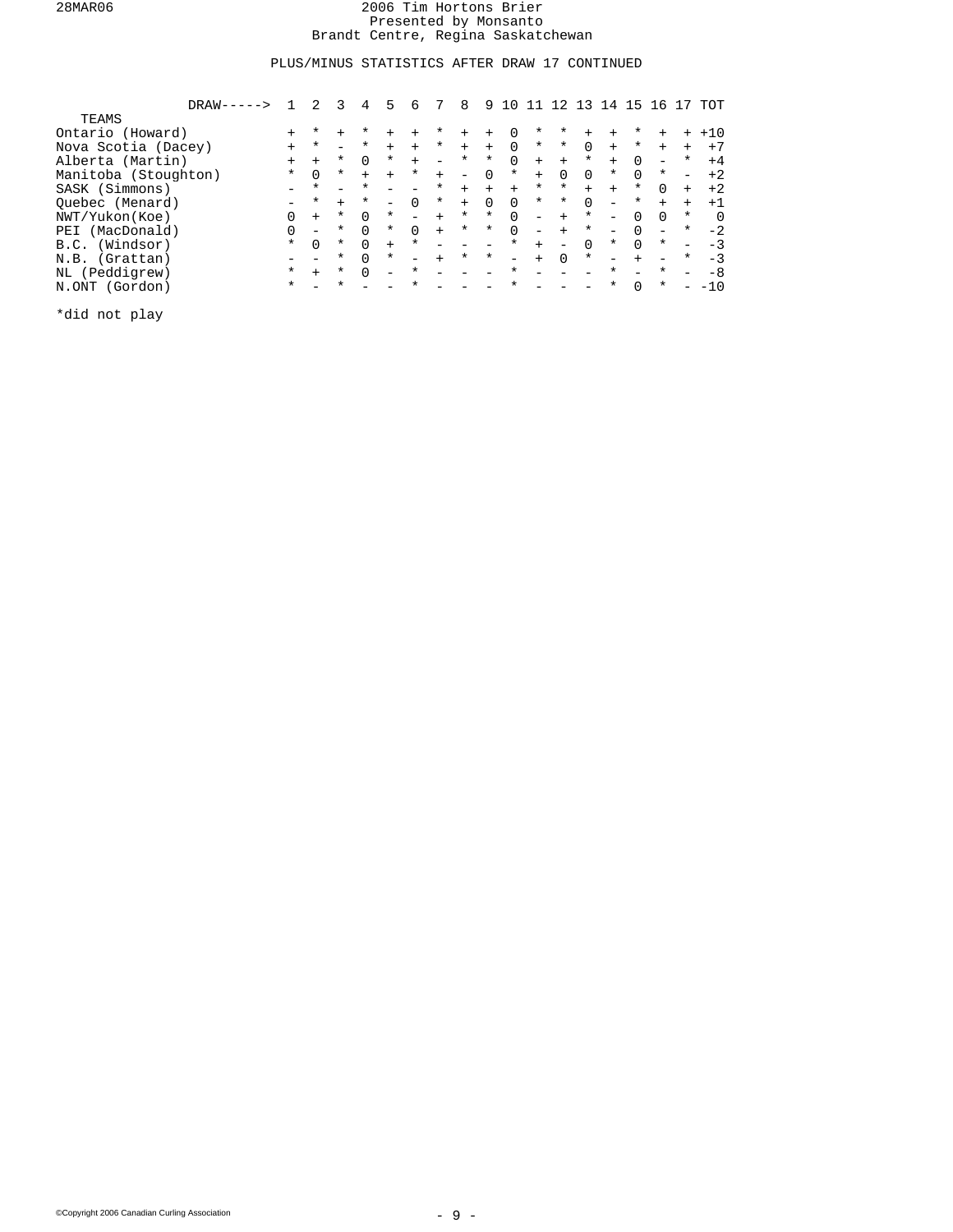# TEAM CUMULATIVE STATISTICS AFTER DRAW 21

|                  |                          | $---DRANS---$     |                  |                   |                  | --TAKEOUTS--- |                       | $---TOTAL---$     |                   |                   |
|------------------|--------------------------|-------------------|------------------|-------------------|------------------|---------------|-----------------------|-------------------|-------------------|-------------------|
|                  |                          | IT                | OТ               | <b>TOT</b>        | IT               | <b>OT</b>     | TOT                   | IT                | OТ                | TOT               |
| Alberta (Martin) | #SH<br><b>PTS</b><br>PCT | 295<br>1020<br>86 | 139<br>470<br>85 | 434<br>1490<br>86 | 223<br>747<br>84 | 193<br>83     | 416<br>639 1386<br>83 | 518<br>1767<br>85 | 332<br>1109<br>84 | 850<br>2876<br>85 |
| 1 Don Bartlett   | #SH                      | 118               | 38               | 156               | 8                | 10            | 18                    | 126               | 48                | 174               |
|                  | <b>PTS</b>               | 425               | 130              | 555               | 22               | 33            | 55                    | 447               | 163               | 610               |
|                  | PCT                      | 90                | 86               | 89                | 69               | 83            | 76                    | 89                | 85                | 88                |
| 2 Carter Rycroft | #SH                      | 50                | 28               | 78                | 73               | 63            | 136                   | 123               | 91                | 214               |
|                  | <b>PTS</b>               | 159               | 89               | 248               | 252              | 226           | 478                   | 411               | 315               | 726               |
|                  | PCT                      | 80                | 79               | 79                | 86               | 90            | 88                    | 84                | 87                | 85                |
| 3 Don Walchuk    | #SH                      | 44                | 29               | 73                | 84               | 57            | 141                   | 128               | 86                | 214               |
|                  | <b>PTS</b>               | 149               | 96               | 245               | 283              | 187           | 470                   | 432               | 283               | 715               |
|                  | PCT                      | 85                | 83               | 84                | 84               | 82            | 83                    | 84                | 82                | 84                |
| 4 Kevin Martin   | #SH                      | 54                | 38               | 92                | 57               | 61            | 118                   | 111               | 99                | 210               |
|                  | PTS                      | 178               | 135              | 313               | 186              | 185           | 371                   | 364               | 320               | 684               |
|                  | PCT                      | 82                | 89               | 85                | 82               | 76            | 79                    | 82                | 81                | 81                |
| 5 Mark Johnson   | #SH                      | 29                | 6                | 35                | 1                | 2             | 3                     | 30                | 8                 | 38                |
|                  | PTS                      | 109               | 20               | 129               | $\overline{4}$   | 8             | 12                    | 113               | 28                | 141               |
|                  | PCT                      | 94                | 83               | 92                | 100              | 100           | 100                   | 94                | 88                | 93                |

|                    |            | $---DRANS---$ |     |      |     | $--TAKEOUTS---$ |      | $---TOTAL$ | ---  |      |
|--------------------|------------|---------------|-----|------|-----|-----------------|------|------------|------|------|
|                    |            | IT            | OТ  | TOT  | IT  | OТ              | TOT  | IT         | OТ   | TOT  |
| B.C. (Windsor)     | #SH        | 237           | 269 | 506  | 162 | 169             | 331  | 399        | 438  | 837  |
|                    | <b>PTS</b> | 722           | 829 | 1551 | 516 | 531             | 1047 | 1238       | 1360 | 2598 |
|                    | PCT        | 76            | 77  | 77   | 80  | 79              | 79   | 78         | 78   | 78   |
| 1 Bill Johnson     | #SH        | 88            | 84  | 172  | 16  | 17              | 33   | 104        | 101  | 205  |
|                    | <b>PTS</b> | 273           | 293 | 566  | 53  | 46              | 99   | 326        | 339  | 665  |
|                    | PCT        | 78            | 87  | 82   | 83  | 68              | 75   | 78         | 84   | 81   |
| 2 Randy Nelson     | #SH        | 40            | 58  | 98   | 57  | 57              | 114  | 97         | 115  | 212  |
|                    | <b>PTS</b> | 121           | 185 | 306  | 187 | 171             | 358  | 308        | 356  | 664  |
|                    | PCT        | 76            | 80  | 78   | 82  | 75              | 79   | 79         | 77   | 78   |
| 3 Dennis Graber(S) | #SH        | 51            | 68  | 119  | 33  | 50              | 83   | 84         | 118  | 202  |
|                    | <b>PTS</b> | 154           | 197 | 351  | 114 | 161             | 275  | 268        | 358  | 626  |
|                    | PCT        | 75            | 72  | 74   | 86  | 81              | 83   | 80         | 76   | 77   |
| 4 Brian Windsor    | #SH        | 55            | 56  | 111  | 53  | 40              | 93   | 108        | 96   | 204  |
|                    | <b>PTS</b> | 162           | 146 | 308  | 150 | 139             | 289  | 312        | 285  | 597  |
|                    | PCT        | 74            | 65  | 69   | 71  | 87              | 78   | 72         | 74   | 73   |
| 5 Aron Herrick     | #SH        | 3             | 3   | 6    | 3   | 5               | 8    | 6          | 8    | 14   |
|                    | PTS        | 12            | 8   | 20   | 12  | 14              | 26   | 24         | 22   | 46   |
|                    | PCT        | 100           | 67  | 83   | 100 | 70              | 81   | 100        | 69   | 82   |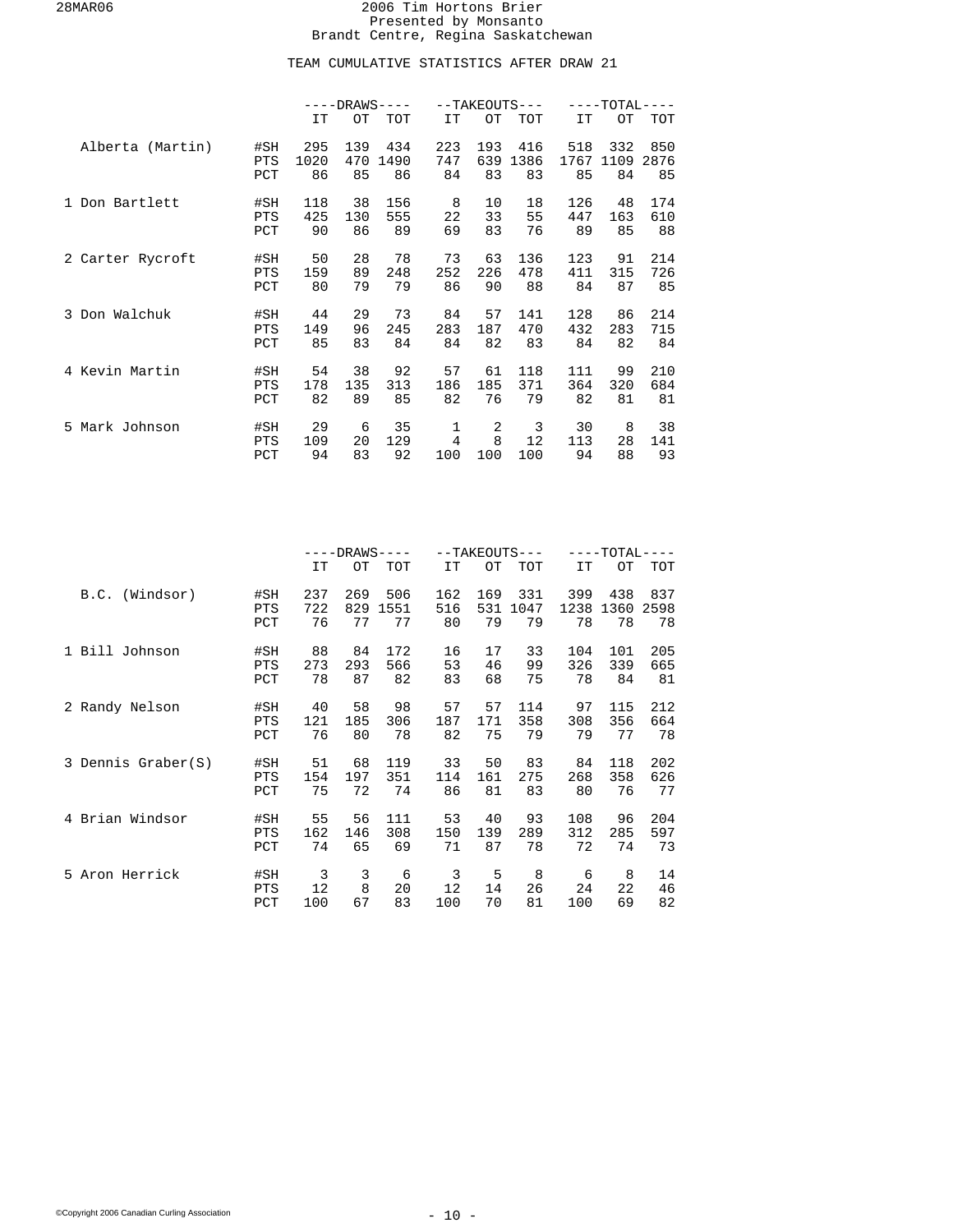|                      |                          | $---DRANS---$    |                  |                   |                        |                        | --TAKEOUTS---        |                   | ----TOTAL----     |                   |
|----------------------|--------------------------|------------------|------------------|-------------------|------------------------|------------------------|----------------------|-------------------|-------------------|-------------------|
|                      |                          | IT               | OТ               | <b>TOT</b>        | IT                     | OT                     | <b>TOT</b>           | IT                | OТ                | TOT               |
| Manitoba (Stoughton) | #SH<br><b>PTS</b><br>PCT | 227<br>746<br>82 | 260<br>860<br>83 | 487<br>1606<br>82 | 162<br>517<br>80       | 173<br>578<br>84       | 335<br>1095<br>82    | 389<br>1263<br>81 | 433<br>1438<br>83 | 822<br>2701<br>82 |
| 1 Steve Gould        | #SH<br><b>PTS</b><br>PCT | 76<br>275<br>90  | 99<br>362<br>91  | 175<br>637<br>91  | 12<br>37<br>77         | 19<br>63<br>83         | 31<br>100<br>81      | 88<br>312<br>89   | 118<br>425<br>90  | 206<br>737<br>89  |
| 2 Garry VanDenBerghe | #SH<br><b>PTS</b><br>PCT | 40<br>122<br>76  | 55<br>157<br>71  | 95<br>279<br>73   | 50<br>161<br>81        | 55<br>183<br>83        | 105<br>344<br>82     | 90<br>283<br>79   | 110<br>340<br>77  | 200<br>623<br>78  |
| 3 Jon Mead           | #SH<br><b>PTS</b><br>PCT | 54<br>177<br>82  | 43<br>127<br>74  | 97<br>304<br>78   | 59<br>189<br>80        | 52<br>181<br>87        | 111<br>370<br>83     | 113<br>366<br>81  | 95<br>308<br>81   | 208<br>674<br>81  |
| 4 Jeff Stoughton     | #SH<br><b>PTS</b><br>PCT | 54<br>163<br>75  | 58<br>197<br>85  | 112<br>360<br>80  | 41<br>130<br>79        | 47<br>151<br>80        | 88<br>281<br>80      | 95<br>293<br>77   | 105<br>348<br>83  | 200<br>641<br>80  |
| 5 Don Harvey         | #SH<br><b>PTS</b><br>PCT | 3<br>9<br>75     | 5<br>17<br>85    | 8<br>26<br>81     | 0<br>$\Omega$<br>$***$ | 0<br>$\Omega$<br>$***$ | 0<br>$\Omega$<br>*** | 3<br>9<br>75      | 5<br>17<br>85     | 8<br>26<br>81     |

|                    |                   | $---DRANS---$    |                  |                   |                  | $--TAKEOUTS---$  |                  | $---TOTAL-$<br>$---$ |                   |                   |
|--------------------|-------------------|------------------|------------------|-------------------|------------------|------------------|------------------|----------------------|-------------------|-------------------|
|                    |                   | IT               | OТ               | TOT               | <b>IT</b>        | OТ               | <b>TOT</b>       | IT                   | OТ                | TOT               |
| (Grattan)<br>N.B.  | #SH<br>PTS<br>PCT | 151<br>461<br>76 | 253<br>782<br>77 | 404<br>1243<br>77 | 112<br>332<br>74 | 192<br>613<br>80 | 304<br>945<br>78 | 263<br>793<br>75     | 445<br>1395<br>78 | 708<br>2188<br>77 |
| 1 Jeff Lacey       | #SH               | 47               | 104              | 151               | 8                | 11               | 19               | 55                   | 115               | 170               |
|                    | <b>PTS</b>        | 161              | 347              | 508               | 19               | 37               | 56               | 180                  | 384               | 564               |
|                    | PCT               | 86               | 83               | 84                | 59               | 84               | 74               | 82                   | 83                | 83                |
| 2 Jason Vaughan    | #SH               | 45               | 43               | 88                | 35               | 55               | 90               | 80                   | 98                | 178               |
|                    | <b>PTS</b>        | 134              | 126              | 260               | 114              | 190              | 304              | 248                  | 316               | 564               |
|                    | PCT               | 74               | 73               | 74                | 81               | 86               | 84               | 78                   | 81                | 79                |
| 3 Wayne Tallon     | #SH               | 33               | 51               | 84                | 33               | 61               | 94               | 66                   | 112               | 178               |
|                    | <b>PTS</b>        | 89               | 137              | 226               | 100              | 186              | 286              | 189                  | 323               | 512               |
|                    | PCT               | 67               | 67               | 67                | 76               | 76               | 76               | 72                   | 72                | 72                |
| James Grattan<br>4 | #SH<br>PTS<br>PCT | 24<br>72<br>75   | 50<br>154<br>77  | 74<br>226<br>76   | 35<br>95<br>68   | 65<br>200<br>77  | 100<br>295<br>74 | 59<br>167<br>71      | 115<br>354<br>77  | 174<br>521<br>75  |
| 5 Mark Dobson      | #SH               | 2                | 5                | 7                 | 1                | 0                | 1                | 3                    | 5                 | 8                 |
|                    | PTS               | 5                | 18               | 23                | $\overline{4}$   | $\Omega$         | $\overline{4}$   | 9                    | 18                | 27                |
|                    | PCT               | 63               | 90               | 82                | 100              | $***$            | 100              | 75                   | 90                | 84                |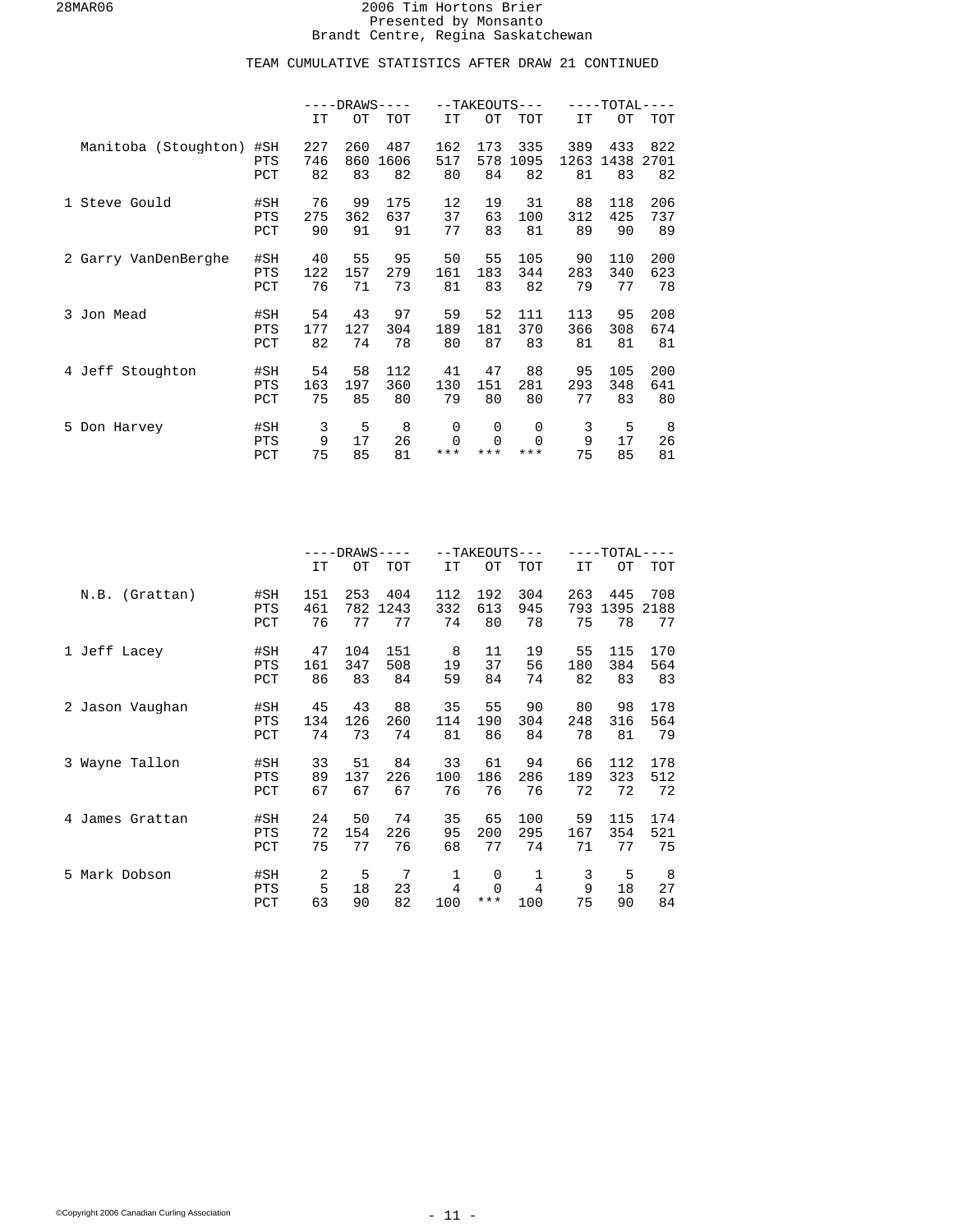|                 |            | $---DRANS---$ |     |      |     | --TAKEOUTS--- |            | $---TOTAL-$<br>--- |      |      |
|-----------------|------------|---------------|-----|------|-----|---------------|------------|--------------------|------|------|
|                 |            | IT            | OТ  | TOT  | IT  | OT            | <b>TOT</b> | <b>IT</b>          | OТ   | TOT  |
| NL (Peddigrew)  | #SH        | 287           | 261 | 548  | 117 | 157           | 274        | 404                | 418  | 822  |
|                 | PTS        | 872           | 839 | 1711 | 353 | 451           | 804        | 1225               | 1290 | 2515 |
|                 | PCT        | 76            | 80  | 78   | 75  | 72            | 73         | 76                 | 77   | 76   |
| 1 Keith Jewer   | #SH        | 88            | 70  | 158  | 13  | 15            | 28         | 101                | 85   | 186  |
|                 | PTS        | 294           | 249 | 543  | 40  | 45            | 85         | 334                | 294  | 628  |
|                 | PCT        | 84            | 89  | 86   | 77  | 75            | 76         | 83                 | 86   | 84   |
| 2 Jeff Rose     | #SH        | 53            | 59  | 112  | 33  | 61            | 94         | 86                 | 120  | 206  |
|                 | <b>PTS</b> | 150           | 196 | 346  | 106 | 183           | 289        | 256                | 379  | 635  |
|                 | PCT        | 71            | 83  | 77   | 80  | 75            | 77         | 74                 | 79   | 77   |
| 3 Ryan LeDrew   | #SH        | 76            | 63  | 139  | 25  | 38            | 63         | 101                | 101  | 202  |
|                 | PTS        | 231           | 190 | 421  | 82  | 110           | 192        | 313                | 300  | 613  |
|                 | PCT        | 76            | 75  | 76   | 82  | 72            | 76         | 77                 | 74   | 76   |
| 4 Ken Peddigrew | #SH        | 60            | 58  | 118  | 43  | 43            | 86         | 103                | 101  | 204  |
|                 | PTS        | 167           | 166 | 333  | 116 | 113           | 229        | 283                | 279  | 562  |
|                 | PCT        | 70            | 72  | 71   | 67  | 66            | 67         | 69                 | 69   | 69   |
| 5 David Noftall | #SH        | 10            | 11  | 21   | 3   | $\mathbf 0$   | 3          | 13                 | 11   | 24   |
|                 | PTS        | 30            | 38  | 68   | 9   | $\Omega$      | 9          | 39                 | 38   | 77   |
|                 | PCT        | 75            | 86  | 81   | 75  | ***           | 75         | 75                 | 86   | 80   |

|                  |                   | $---DRANS---$ |                |                |                           | $--TAKEOUTS---$ |                           | $---TOTAL-$<br>$---$ |                |                |
|------------------|-------------------|---------------|----------------|----------------|---------------------------|-----------------|---------------------------|----------------------|----------------|----------------|
|                  |                   | IT            | OТ             | TOT            | IT                        | OТ              | TOT                       | IT                   | OТ             | TOT            |
| N.ONT (Gordon)   | #SH               | 234           | 276            | 510            | 146                       | 179             | 325                       | 380                  | 455            | 835            |
|                  | PTS               | 693           | 769            | 1462           | 450                       | 521             | 971                       | 1143                 | 1290           | 2433           |
|                  | PCT               | 74            | 70             | 72             | 77                        | 73              | 75                        | 75                   | 71             | 73             |
| 1 Jeremy Landry  | #SH               | 77            | 92             | 169            | 9                         | 11              | 20                        | 86                   | 103            | 189            |
|                  | <b>PTS</b>        | 246           | 303            | 549            | 21                        | 35              | 56                        | 267                  | 338            | 605            |
|                  | PCT               | 80            | 82             | 81             | 58                        | 80              | 70                        | 78                   | 82             | 80             |
| 2 Steve Burnett  | #SH               | 59            | 61             | 120            | 33                        | 57              | 90                        | 92                   | 118            | 210            |
|                  | <b>PTS</b>        | 160           | 155            | 315            | 97                        | 168             | 265                       | 257                  | 323            | 580            |
|                  | PCT               | 68            | 64             | 66             | 73                        | 74              | 74                        | 70                   | 68             | 69             |
| 3 David MacInnes | #SH               | 43            | 55             | 98             | 45                        | 67              | 112                       | 88                   | 122            | 210            |
|                  | <b>PTS</b>        | 130           | 159            | 289            | 141                       | 206             | 347                       | 271                  | 365            | 636            |
|                  | PCT               | 76            | 72             | 74             | 78                        | 77              | 77                        | 77                   | 75             | 76             |
| 4 Robbie Gordon  | #SH               | 47            | 57             | 104            | 58                        | 44              | 102                       | 105                  | 101            | 206            |
|                  | <b>PTS</b>        | 135           | 126            | 261            | 188                       | 112             | 300                       | 323                  | 238            | 561            |
|                  | PCT               | 72            | 55             | 63             | 81                        | 64              | 74                        | 77                   | 59             | 68             |
| 5 Larry Carr     | #SH<br>PTS<br>PCT | 8<br>22<br>69 | 11<br>26<br>59 | 19<br>48<br>63 | 1<br>$\overline{3}$<br>75 | 0<br>***        | 1<br>$\overline{3}$<br>75 | 9<br>25<br>69        | 11<br>26<br>59 | 20<br>51<br>64 |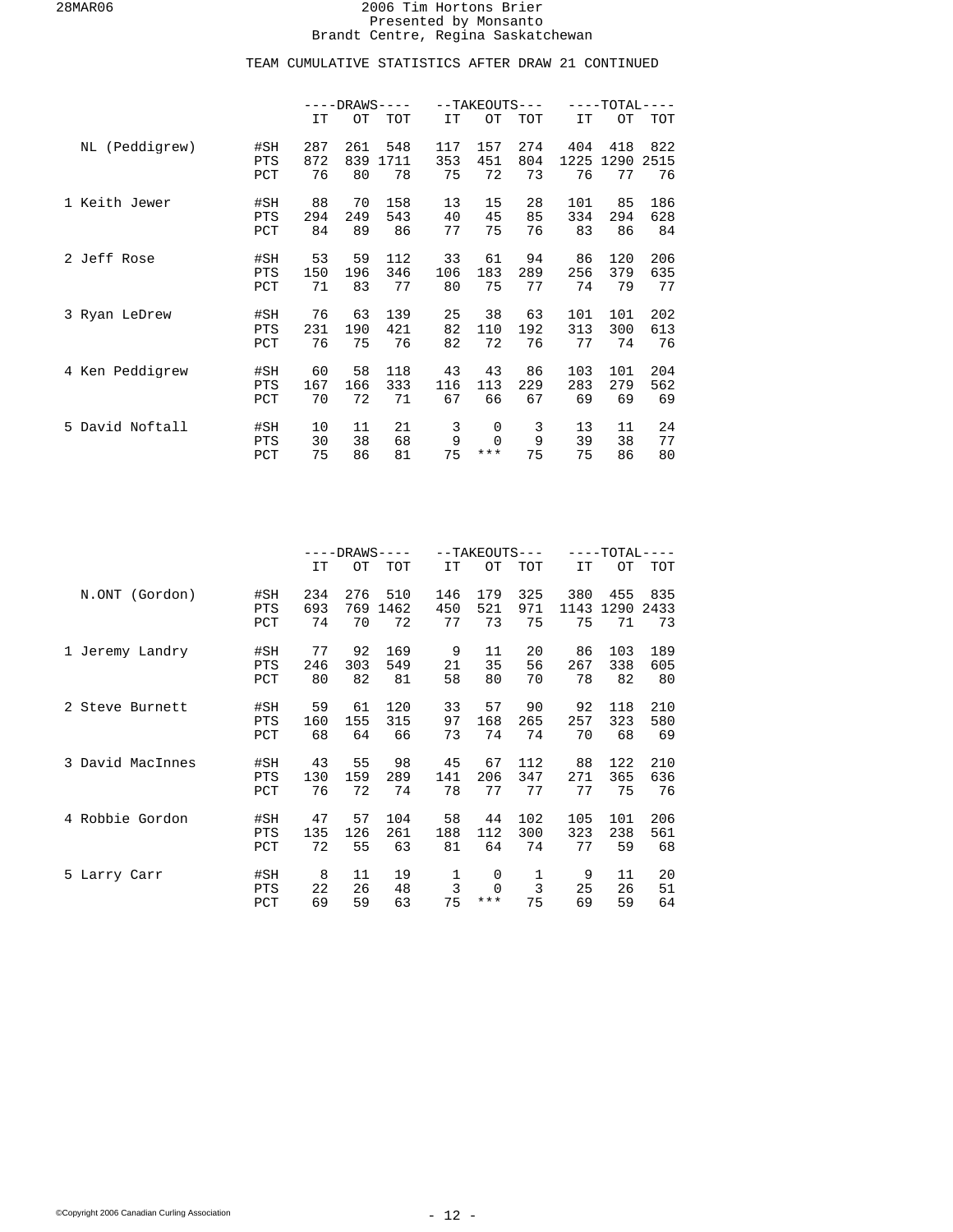|                      |                          | $---DRANS---$   |                 |                 |                 | $--TAKEOUTS---$ |                  | $-TOTAL-$<br>$---$ |                 |                  |
|----------------------|--------------------------|-----------------|-----------------|-----------------|-----------------|-----------------|------------------|--------------------|-----------------|------------------|
|                      |                          | IT              | OТ              | <b>TOT</b>      | IT              | OТ              | <b>TOT</b>       | <b>IT</b>          | OТ              | TOT              |
| NWT/Yukon(Koe)       | #SH                      | 312             | 187             | 499             | 177             | 174             | 351              | 489                | 361             | 850              |
|                      | <b>PTS</b>               | 1002            | 583             | 1585            | 544             | 558             | 1102             | 1546               | 1141            | 2687             |
|                      | PCT                      | 80              | 78              | 79              | 77              | 80              | 78               | 79                 | 79              | 79               |
| 1 Brad Chorostkowski | #SH                      | 155             | 30              | 185             | 9               | 20              | 29               | 164                | 50              | 214              |
|                      | <b>PTS</b>               | 544             | 93              | 637             | 26              | 67              | 93               | 570                | 160             | 730              |
|                      | PCT                      | 88              | 78              | 86              | 72              | 84              | 80               | 87                 | 80              | 85               |
| 2 Mark Whitehead     | #SH                      | 38              | 83              | 121             | 41              | 52              | 93               | 79                 | 135             | 214              |
|                      | <b>PTS</b>               | 92              | 262             | 354             | 137             | 168             | 305              | 229                | 430             | 659              |
|                      | PCT                      | 61              | 79              | 73              | 84              | 81              | 82               | 72                 | 80              | 77               |
| 3 Kevin Whitehead    | #SH                      | 63              | 34              | 97              | 65              | 52              | 117              | 128                | 86              | 214              |
|                      | <b>PTS</b>               | 209             | 96              | 305             | 200             | 165             | 365              | 409                | 261             | 670              |
|                      | PCT                      | 83              | 71              | 79              | 77              | 79              | 78               | 80                 | 76              | 78               |
| Jamie Koe<br>4       | #SH<br><b>PTS</b><br>PCT | 56<br>157<br>70 | 40<br>132<br>83 | 96<br>289<br>75 | 62<br>181<br>73 | 50<br>158<br>79 | 112<br>339<br>76 | 118<br>338<br>72   | 90<br>290<br>81 | 208<br>628<br>75 |

|                     |            | $---DRANS---$ |     |      |     |     | $--TAKEOUTS---$ | $---TOTAL·$ |      |      |  |
|---------------------|------------|---------------|-----|------|-----|-----|-----------------|-------------|------|------|--|
|                     |            | IT            | OТ  | TOT  | IT  | OТ  | TOT             | IT          | OТ   | TOT  |  |
| Nova Scotia (Dacey) | #SH        | 240           | 239 | 479  | 216 | 228 | 444             | 456         | 467  | 923  |  |
|                     | <b>PTS</b> | 800           | 729 | 1529 | 738 | 767 | 1505            | 1538        | 1496 | 3034 |  |
|                     | PCT        | 83            | 76  | 80   | 85  | 84  | 85              | 84          | 80   | 82   |  |
| 1 Andrew Gibson     | #SH        | 119           | 85  | 204  | 11  | 16  | 27              | 130         | 101  | 231  |  |
|                     | <b>PTS</b> | 427           | 286 | 713  | 34  | 51  | 85              | 461         | 337  | 798  |  |
|                     | PCT        | 90            | 84  | 87   | 77  | 80  | 79              | 89          | 83   | 86   |  |
| 2 Rob Harris        | #SH        | 55            | 44  | 99   | 98  | 35  | 133             | 153         | 79   | 232  |  |
|                     | <b>PTS</b> | 186           | 141 | 327  | 350 | 100 | 450             | 536         | 241  | 777  |  |
|                     | PCT        | 85            | 80  | 83   | 89  | 71  | 85              | 88          | 76   | 84   |  |
| 3 Bruce Lohnes      | #SH        | 38            | 46  | 84   | 51  | 97  | 148             | 89          | 143  | 232  |  |
|                     | <b>PTS</b> | 93            | 127 | 220  | 169 | 350 | 519             | 262         | 477  | 739  |  |
|                     | PCT        | 61            | 69  | 65   | 83  | 90  | 88              | 74          | 83   | 80   |  |
| 4 Mark Dacey        | #SH        | 28            | 64  | 92   | 56  | 80  | 136             | 84          | 144  | 228  |  |
|                     | <b>PTS</b> | 94            | 175 | 269  | 185 | 266 | 451             | 279         | 441  | 720  |  |
|                     | PCT        | 84            | 68  | 73   | 83  | 83  | 83              | 83          | 77   | 79   |  |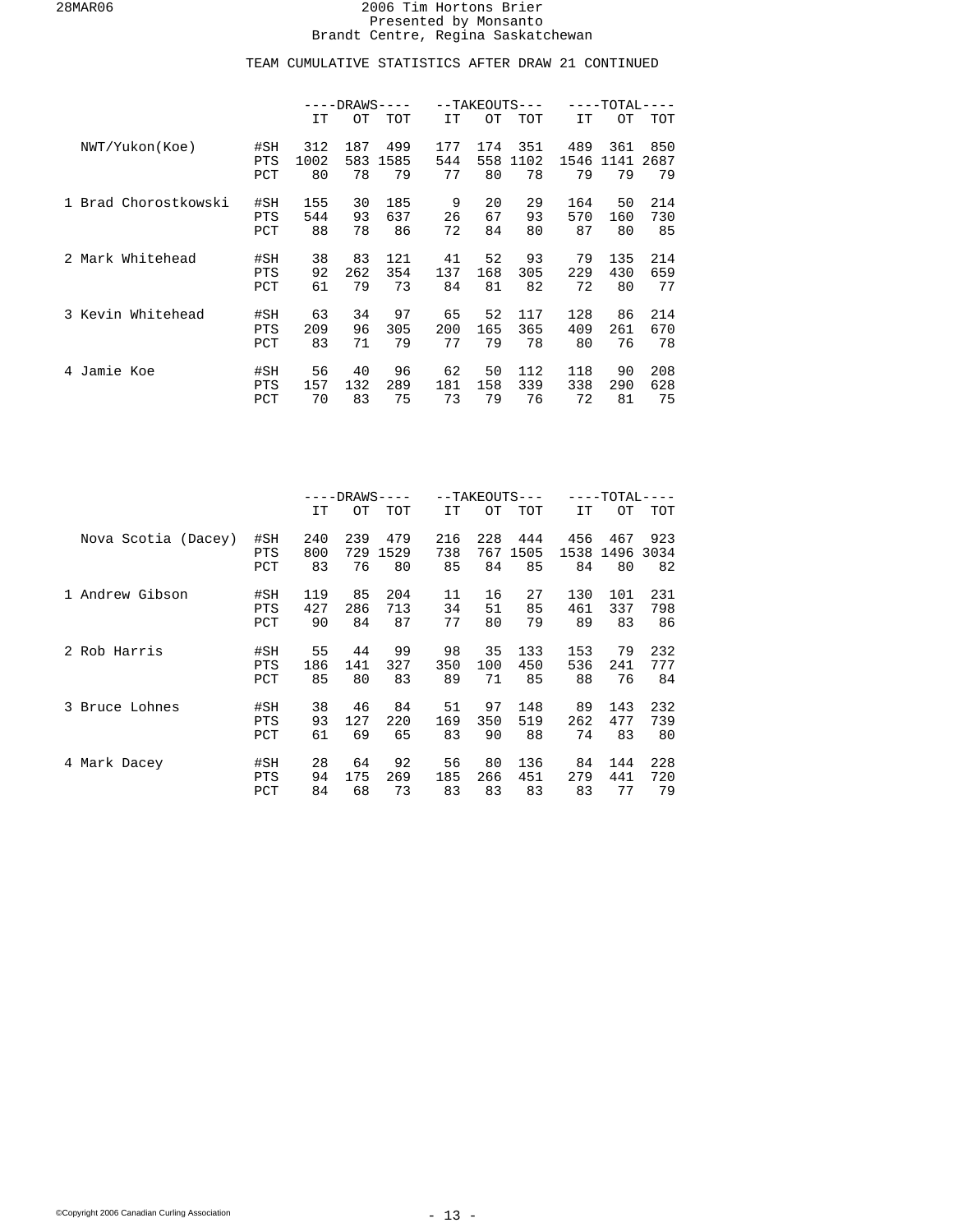|                   |                          | $---DRANS---$   |                 |                  |                 |                 | $--TAKEOUTS---$  | ----TOTAL----    |                  |                  |
|-------------------|--------------------------|-----------------|-----------------|------------------|-----------------|-----------------|------------------|------------------|------------------|------------------|
|                   |                          | IT              | OТ              | TOT              | IT.             | OТ              | TOT              | IT               | OT.              | TOT              |
| Ontario (Howard)  | #SH                      | 206             | 278             | 484              | 255             | 210             | 465              | 461              | 488              | 949              |
|                   | <b>PTS</b>               | 676             | 970             | 1646             | 899             | 697             | 1596             | 1575             | 1667             | 3242             |
|                   | PCT                      | 82              | 87              | 85               | 88              | 83              | 86               | 85               | 85               | 85               |
| 1 Craig Savill    | #SH                      | 67              | 134             | 201              | 14              | 13              | 27               | 81               | 147              | 228              |
|                   | <b>PTS</b>               | 230             | 473             | 703              | 52              | 36              | 88               | 282              | 509              | 791              |
|                   | PCT                      | 86              | 88              | 87               | 93              | 69              | 81               | 87               | 87               | 87               |
| 2 Brent Laing     | #SH                      | 47              | 39              | 86               | 73              | 83              | 156              | 120              | 122              | 242              |
|                   | <b>PTS</b>               | 154             | 131             | 285              | 256             | 270             | 526              | 410              | 401              | 811              |
|                   | PCT                      | 82              | 84              | 83               | 88              | 81              | 84               | 85               | 82               | 84               |
| 3 Richard Hart    | #SH                      | 49              | 46              | 95               | 93              | 53              | 146              | 142              | 99               | 241              |
|                   | <b>PTS</b>               | 156             | 160             | 316              | 320             | 170             | 490              | 476              | 330              | 806              |
|                   | PCT                      | 80              | 87              | 83               | 86              | 80              | 84               | 84               | 83               | 84               |
| Glenn Howard<br>4 | #SH<br><b>PTS</b><br>PCT | 43<br>136<br>79 | 59<br>206<br>87 | 102<br>342<br>84 | 75<br>271<br>90 | 61<br>221<br>91 | 136<br>492<br>90 | 118<br>407<br>86 | 120<br>427<br>89 | 238<br>834<br>88 |

|                    |                   | $---DRANS---$    |                  |                   |                  |                  | --TAKEOUTS---     | $---TOTAL-$<br>$---$ |                   |                   |
|--------------------|-------------------|------------------|------------------|-------------------|------------------|------------------|-------------------|----------------------|-------------------|-------------------|
|                    |                   | IT               | OТ               | TOT               | IT               | ОT               | TOT               | <b>IT</b>            | OТ                | TOT               |
| (MacDonald)<br>PEI | #SH<br>PTS<br>PCT | 259<br>815<br>79 | 248<br>718<br>72 | 507<br>1533<br>76 | 138<br>405<br>73 | 211<br>675<br>80 | 349<br>1080<br>77 | 397<br>1220<br>77    | 459<br>1393<br>76 | 856<br>2613<br>76 |
| 1 Mike Dillon      | #SH               | 140              | 41               | 181               | 21               | 8                | 29                | 161                  | 49                | 210               |
|                    | <b>PTS</b>        | 487              | 136              | 623               | 51               | 22               | 73                | 538                  | 158               | 696               |
|                    | PCT               | 87               | 83               | 86                | 61               | 69               | 63                | 84                   | 81                | 83                |
| 2 Phil Gorveatt    | #SH               | 46               | 58               | 104               | 39               | 53               | 92                | 85                   | 111               | 196               |
|                    | <b>PTS</b>        | 118              | 162              | 280               | 114              | 181              | 295               | 232                  | 343               | 575               |
|                    | PCT               | 64               | 70               | 67                | 73               | 85               | 80                | 68                   | 77                | 73                |
| 3 Kevin Champion   | #SH               | 37               | 59               | 96                | 39               | 81               | 120               | 76                   | 140               | 216               |
|                    | PTS               | 119              | 174              | 293               | 131              | 277              | 408               | 250                  | 451               | 701               |
|                    | PCT               | 80               | 74               | 76                | 84               | 85               | 85                | 82                   | 81                | 81                |
| 4 Rod MacDonald    | #SH               | 35               | 80               | 115               | 38               | 61               | 99                | 73                   | 141               | 214               |
|                    | PTS               | 87               | 214              | 301               | 105              | 168              | 273               | 192                  | 382               | 574               |
|                    | PCT               | 62               | 67               | 65                | 69               | 69               | 69                | 66                   | 68                | 67                |
| 5 Mark O'Rourke    | #SH               | 1                | 10               | 11                | 1                | 8                | 9                 | 2                    | 18                | 20                |
|                    | <b>PTS</b>        | 4                | 32               | 36                | 4                | 27               | 31                | 8                    | 59                | 67                |
|                    | PCT               | 100              | 80               | 82                | 100              | 84               | 86                | 100                  | 82                | 84                |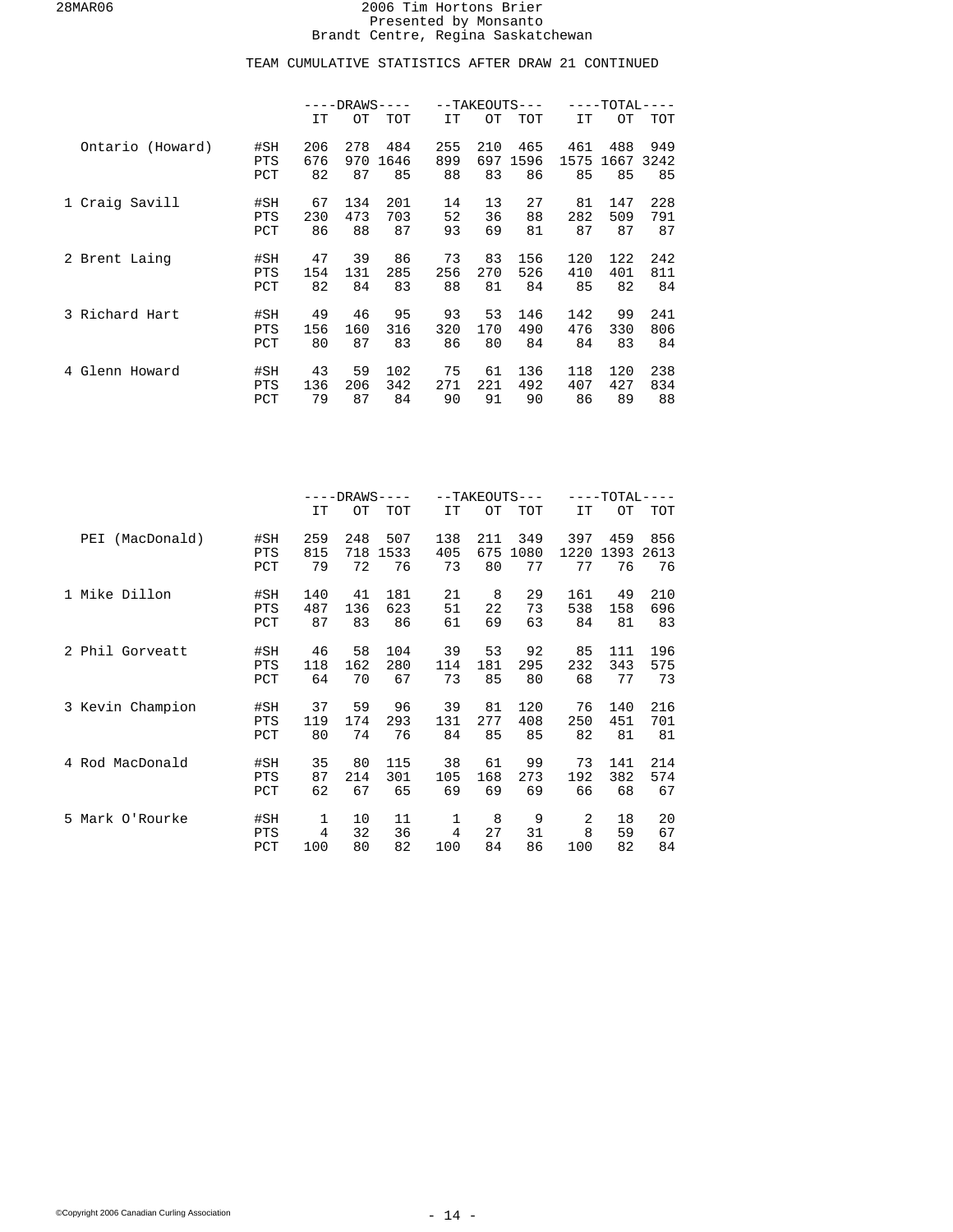|                         |                   | $---DRANS-$<br>$-- -$ |             |             |               | $--TAKEOUTS---$ |               | ----TOTAL·  |             |              |
|-------------------------|-------------------|-----------------------|-------------|-------------|---------------|-----------------|---------------|-------------|-------------|--------------|
|                         |                   | IT                    | OT          | TOT         | IT            | OТ              | <b>TOT</b>    | IT          | OТ          | TOT          |
| Quebec (Menard)         | #SH<br>PTS        | 190<br>560            | 344<br>1122 | 534<br>1682 | 234<br>746    | 256<br>821      | 490<br>1567   | 424<br>1306 | 600<br>1943 | 1024<br>3249 |
|                         | PCT               | 74                    | 82          | 79          | 80            | 80              | 80            | 77          | 81          | 79           |
| 1 Maxime Elmaleh        | #SH<br>PTS        | 39<br>122             | 174<br>597  | 213<br>719  | 19<br>45      | 14<br>47        | 33<br>92      | 58<br>167   | 188<br>644  | 246<br>811   |
|                         | PCT               | 78                    | 86          | 84          | 59            | 84              | 70            | 72          | 86          | 82           |
| 2 Eric Sylvain          | #SH<br>PTS        | 38<br>104             | 56<br>162   | 94<br>266   | 75<br>232     | 89<br>287       | 164<br>519    | 113<br>336  | 145<br>449  | 258<br>785   |
|                         | PCT               | 68                    | 72          | 71          | 77            | 81              | 79            | 74          | 77          | 76           |
| 3 Francois Roberge      | #SH<br>PTS        | 62<br>195             | 41<br>134   | 103<br>329  | 77<br>263     | 78<br>256       | 155<br>519    | 139<br>458  | 119<br>390  | 258<br>848   |
|                         | PCT               | 79                    | 82          | 80          | 85            | 82              | 84            | 82          | 82          | 82           |
| Jean-Michel Menard<br>4 | #SH<br><b>PTS</b> | 49<br>131             | 65<br>197   | 114<br>328  | 63<br>206     | 75<br>231       | 138<br>437    | 112<br>337  | 140<br>428  | 252<br>765   |
|                         | PCT               | 67                    | 76          | 72          | 82            | 77              | 79            | 75          | 76          | 76           |
| 5 Jean Gagnon           | #SH<br>PTS        | 2<br>8                | 8<br>32     | 10<br>40    | 0<br>$\Omega$ | 0<br>$\Omega$   | 0<br>$\Omega$ | 2<br>8      | 8<br>32     | 10<br>40     |
|                         | PCT               | 100                   | 100         | 100         | $***$         | ***             | $***$         | 100         | 100         | 100          |

|                  |                   | $---DRANS---$ |           |            |           |           | $--TAKEOUTS---$ | $-{\tt TOTAL}$ |            |            |
|------------------|-------------------|---------------|-----------|------------|-----------|-----------|-----------------|----------------|------------|------------|
|                  |                   | IT            | OТ        | <b>TOT</b> | IT        | ОT        | <b>TOT</b>      | IT             | OТ         | TOT        |
| SASK (Simmons)   | #SH               | 175           | 277       | 452        | 165       | 155       | 320             | 340            | 432        | 772        |
|                  | PTS<br>PCT        | 555<br>79     | 929<br>84 | 1484<br>82 | 541<br>82 | 534<br>86 | 1075<br>84      | 1096<br>81     | 1463<br>85 | 2559<br>83 |
| 1 Ben Hebert     | #SH               | 34            | 126       | 160        | 9         | 25        | 34              | 43             | 151        | 194        |
|                  | PTS<br>PCT        | 115<br>85     | 444<br>88 | 559<br>87  | 23<br>64  | 85<br>85  | 108<br>79       | 138<br>80      | 529<br>88  | 667<br>86  |
| 2 Chris Haichert | #SH<br><b>PTS</b> | 51<br>174     | 49<br>156 | 100<br>330 | 44<br>162 | 50<br>185 | 94<br>347       | 95<br>336      | 99<br>341  | 194<br>677 |
|                  | PCT               | 85            | 80        | 83         | 92        | 93        | 92              | 88             | 86         | 87         |
| 3 Jeff Sharp     | #SH<br>PTS        | 35<br>118     | 58<br>190 | 93<br>308  | 51<br>157 | 50<br>170 | 101<br>327      | 86<br>275      | 108<br>360 | 194<br>635 |
|                  | PCT               | 84            | 82        | 83         | 77        | 85        | 81              | 80             | 83         | 82         |
| Pat Simmons<br>4 | #SH<br><b>PTS</b> | 55<br>148     | 44<br>139 | 99<br>287  | 61<br>199 | 30<br>94  | 91<br>293       | 116<br>347     | 74<br>233  | 190<br>580 |
|                  | PCT               | 67            | 79        | 72         | 82        | 78        | 80              | 75             | 79         | 76         |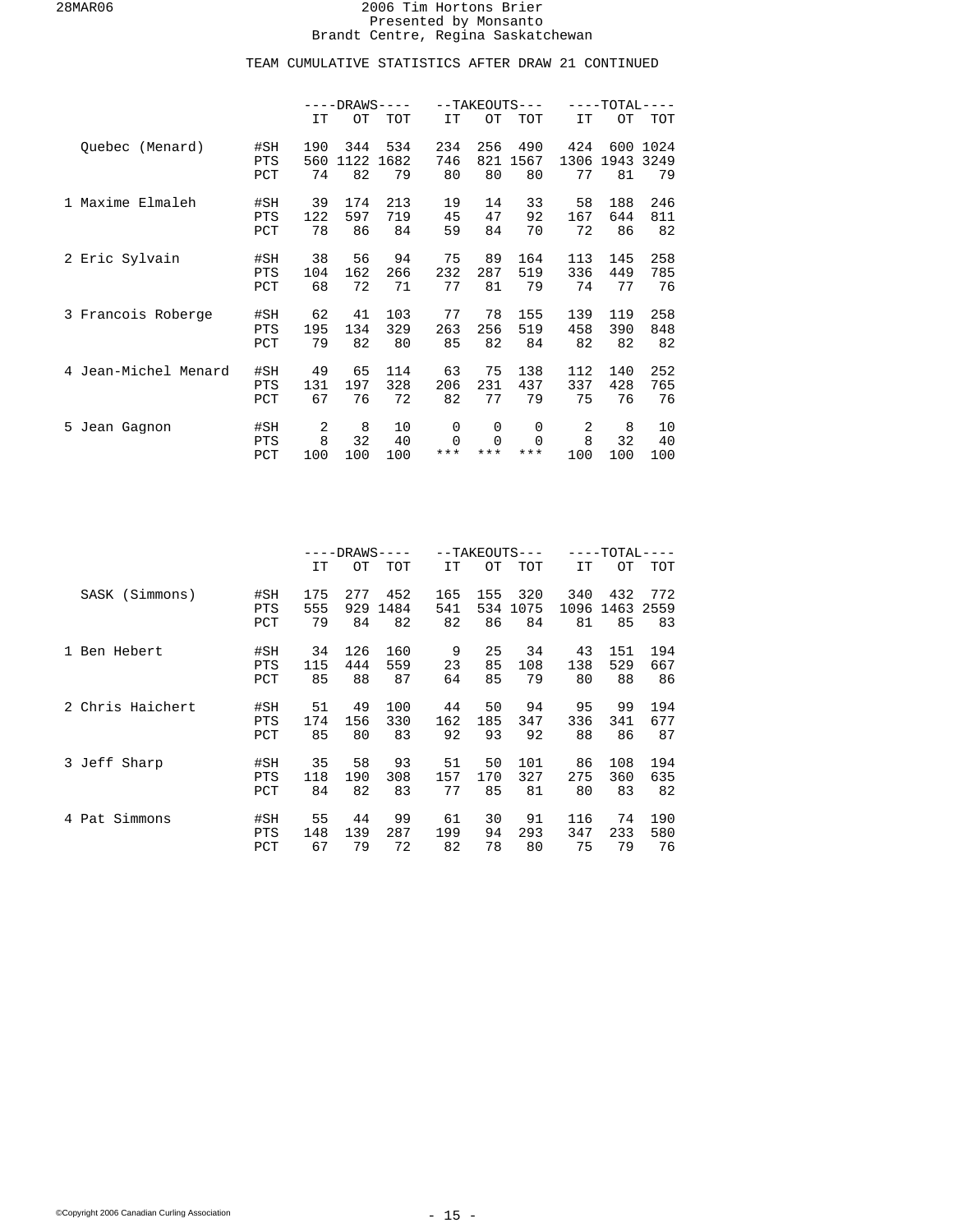# TOP SCORERS AFTER 21 DRAWS

|                                                                                                                  |                                                                                                                                                                                                                                                                                                               |                                                                                                                                                  | SHOTS                                                                                                          | DRAW                                                                                                    |                                                                                                                                                                                                                                                  | $---GAME SCORE---$                                                                                                                                                                                                                                     |
|------------------------------------------------------------------------------------------------------------------|---------------------------------------------------------------------------------------------------------------------------------------------------------------------------------------------------------------------------------------------------------------------------------------------------------------|--------------------------------------------------------------------------------------------------------------------------------------------------|----------------------------------------------------------------------------------------------------------------|---------------------------------------------------------------------------------------------------------|--------------------------------------------------------------------------------------------------------------------------------------------------------------------------------------------------------------------------------------------------|--------------------------------------------------------------------------------------------------------------------------------------------------------------------------------------------------------------------------------------------------------|
| 100<br>100<br>98<br>96<br>95<br>95<br>95<br>94<br>94<br>94<br>94<br>94<br>94<br>94<br>94<br>94<br>94<br>94<br>94 | LEADS<br>Craig Savill<br>Jean Gagnon<br>Ben Hebert<br>Maxime Elmaleh<br>Andrew Gibson<br>Steve Gould<br>Craig Savill<br>Andrew Gibson<br>Mark Johnson<br>Craig Savill<br>Craig Savill<br>Steve Gould<br>Jeff Lacey<br>Jeff Lacey<br>Don Bartlett<br>Steve Gould<br>Steve Gould<br>Steve Gould<br>Bill Johnson | ONT<br>QUE<br>SASK<br>QUE<br>N.S.<br>MAN<br>ONT<br>N.S.<br>ALTA<br>ONT<br><b>ONT</b><br>MAN<br>N.B.<br>N.B.<br>ALTA<br>MAN<br>MAN<br>MAN<br>B.C. | 18<br>10<br>22<br>12<br>11<br>22<br>16<br>18<br>22<br>13<br>17<br>21<br>12<br>12<br>20<br>16<br>20<br>20<br>20 | 13<br>6<br>17<br>16<br>16<br>4<br>5<br>17<br>15<br>17<br>9<br>7<br>11<br>14<br>14<br>8<br>11<br>13<br>2 | <b>NONT</b><br>4<br>8<br>QUE<br>9<br>B.C.<br>9<br>QUE<br>7<br>N.S.<br>7<br>MAN<br>5<br>SASK<br>NONT<br>5.<br>ALTA 10<br>2<br>MAN<br>NL<br>4<br>ALTA<br>6<br>9<br>N.B.<br>9<br>N.S.<br>9<br>QUE<br>3<br>MAN<br>7<br>NWTY<br>MAN<br>8<br>MAN<br>б. | 7<br>ONT<br>10<br>PEI<br>8<br>SASK<br>3<br>N.B.<br>1<br>ALTA<br>5<br>NONT<br>ONT<br>10<br>N.S.<br>10<br>7<br>NONT<br>ONT<br>8<br>7<br>ONT<br>7<br>MAN<br>2<br><b>NONT</b><br>2<br>N.B.<br>5<br>ALTA<br>SASK<br>8<br>6<br>MAN<br>7<br>N.S.<br>3<br>B.C. |
| 95<br>95<br>94<br>93<br>93<br>93<br>93<br>92<br>92<br>92                                                         | <b>SECONDS</b><br>Chris Haichert<br>Brent Laing<br>Carter Rycroft<br>Carter Rycroft<br>Eric Sylvain<br>Chris Haichert<br>Rob Harris<br>Jason Vaughan<br>Eric Sylvain<br>Rob Harris                                                                                                                            | SASK<br>ONT<br>ALTA<br>ALTA<br>QUE<br>SASK<br>N.S.<br>N.B.<br>QUE<br>N.S.                                                                        | 16<br>20<br>16<br>14<br>14<br>20<br>20<br>16<br>16<br>18                                                       | 8<br>6<br>2<br>12<br>$\overline{3}$<br>16<br>9<br>15<br>17<br>17                                        | 3<br>MAN<br>ONT<br>8<br>ALTA<br>9<br>7<br>ALTA<br>10<br>QUE<br>SASK<br>4<br>B.C.<br>6<br>9<br>N.B.<br>$\overline{2}$<br>NL<br>5<br>NONT                                                                                                          | SASK<br>8<br>5<br>N.B.<br>3<br>PEI<br>1<br>B.C.<br>2<br>SASK<br>5<br>NWTY<br>4<br>N.S.<br>3<br>NL<br>7<br>QUE<br>10<br>N.S.                                                                                                                            |
| 95<br>93<br>92<br>91<br>91<br>91<br>91<br>91<br>90<br>90<br>90<br>90<br>90                                       | THIRDS<br>Jeff Sharp<br>Jon Mead<br>Francois Roberge<br>Kevin Whitehead<br>Richard Hart<br>Richard Hart<br>Don Walchuk<br>Don Walchuk<br>Bruce Lohnes<br>Jeff Sharp<br>Kevin Champion<br>Kevin Champion<br>Bruce Lohnes                                                                                       | SASK<br>MAN<br>QUE<br>NWTY<br>ONT<br>ONT<br>ALTA<br>ALTA<br>N.S.<br>SASK<br>PEI<br>PEI<br>N.S.                                                   | 20<br>20<br>12<br>20<br>20<br>20<br>16<br>16<br>18<br>20<br>20<br>22<br>12                                     | 10<br>2<br>16<br>12<br>13<br>16<br>2<br>6<br>17<br>13<br>12<br>15<br>16                                 | 8<br>SASK<br>б.<br>MAN<br>9<br>QUE<br>9<br>NWTY<br>4<br>NONT<br>7<br>ONT<br>ALTA<br>9<br>5<br>SASK<br>5<br>NONT<br>$\overline{4}$<br>NL<br>5<br>PEI<br>5<br>PEI<br>$7\overline{ }$<br>N.S.                                                       | 5<br>N.B.<br>3<br>B.C.<br>3<br>N.B.<br>8<br>NONT<br>7<br>ONT<br>5<br>PEI<br>3<br>PEI<br>9<br>ALTA<br>10<br>N.S.<br>7<br>SASK<br>ΝL<br>6<br>6<br>MAN<br><b>ALTA</b><br>1                                                                                |
| 100<br>98<br>96<br>95<br>94<br>94<br>93<br>93<br>92<br>91<br>91                                                  | SKIPS<br>Glenn Howard<br>Kevin Martin<br>Jean-Michel Menard<br>Glenn Howard<br>Mark Dacey<br>Kevin Martin<br>Jeff Stoughton<br>Jean-Michel Menard<br>James Grattan<br>Glenn Howard<br>Glenn Howard                                                                                                            | ONT<br>ALTA<br>QUE<br>ONT<br>N.S.<br>ALTA<br>MAN<br>QUE<br>N.B.<br>ONT<br>ONT                                                                    | 14<br>20<br>12<br>19<br>16<br>16<br>18<br>14<br>16<br>19<br>16                                                 | 17<br>10<br>16<br>16<br>$1\,$<br>б<br>2<br>3<br>7<br>9<br>3                                             | 2<br>MAN<br>ONT<br>4<br>9<br>QUE<br>7<br>ONT<br>3<br>SASK<br>5<br>SASK<br>MAN<br>6<br>QUE<br>10<br>N.B.<br>10<br>ΝL<br>4<br>9<br>ONT                                                                                                             | ONT<br>8<br>$\overline{7}$<br>ALTA<br>3<br>N.B.<br>5<br>PEI<br>$\boldsymbol{7}$<br>N.S.<br>9<br>ALTA<br>$\mathsf 3$<br>B.C.<br>SASK<br>2<br>4<br>B.C.<br>7<br>ONT<br>4<br>N.S.                                                                         |
| 91<br>91<br>90<br>90<br>90<br>90<br>90<br>89<br>89<br>89<br>89<br>89                                             | TEAMS<br>Quebec (Menard)<br>Alberta (Martin)<br>Ontario (Howard)<br>Ontario (Howard)<br>Ontario (Howard)<br>Ontario (Howard)<br>Nova Scotia (Dacey)<br>Alberta (Martin)<br>Nova Scotia (Dacey)<br>Manitoba (Stoughton)<br>Ontario (Howard)<br>SASK (Simmons)                                                  |                                                                                                                                                  | 48<br>80<br>64<br>76<br>55<br>77<br>72<br>64<br>47<br>87<br>80<br>80                                           | 16<br>10<br>5<br>9<br>17<br>13<br>17<br>2<br>16<br>7<br>10<br>10                                        | 9<br>QUE<br>ONT<br>4<br>SASK<br>5<br>4<br>ΝL<br>2<br>MAN<br>NONT<br>4<br>NONT<br>5<br>9<br>ALTA<br>7<br>N.S.<br>ALTA<br>6<br>$\mathop{\rm ONT}\nolimits$<br>4<br>8<br>SASK                                                                       | 3<br>N.B.<br>ALTA<br>7<br>$\rm ONT$<br>10<br>7<br>$\rm ONT$<br>$\rm ONT$<br>8<br>$\overline{7}$<br>$\rm ONT$<br>N.S.<br>10<br>3<br>PEI<br>ALTA<br>1<br>7<br>MAN<br>7<br>ALTA<br>5<br>N.B.                                                              |

NOTE: Minimum shots - Players 10, Teams 40.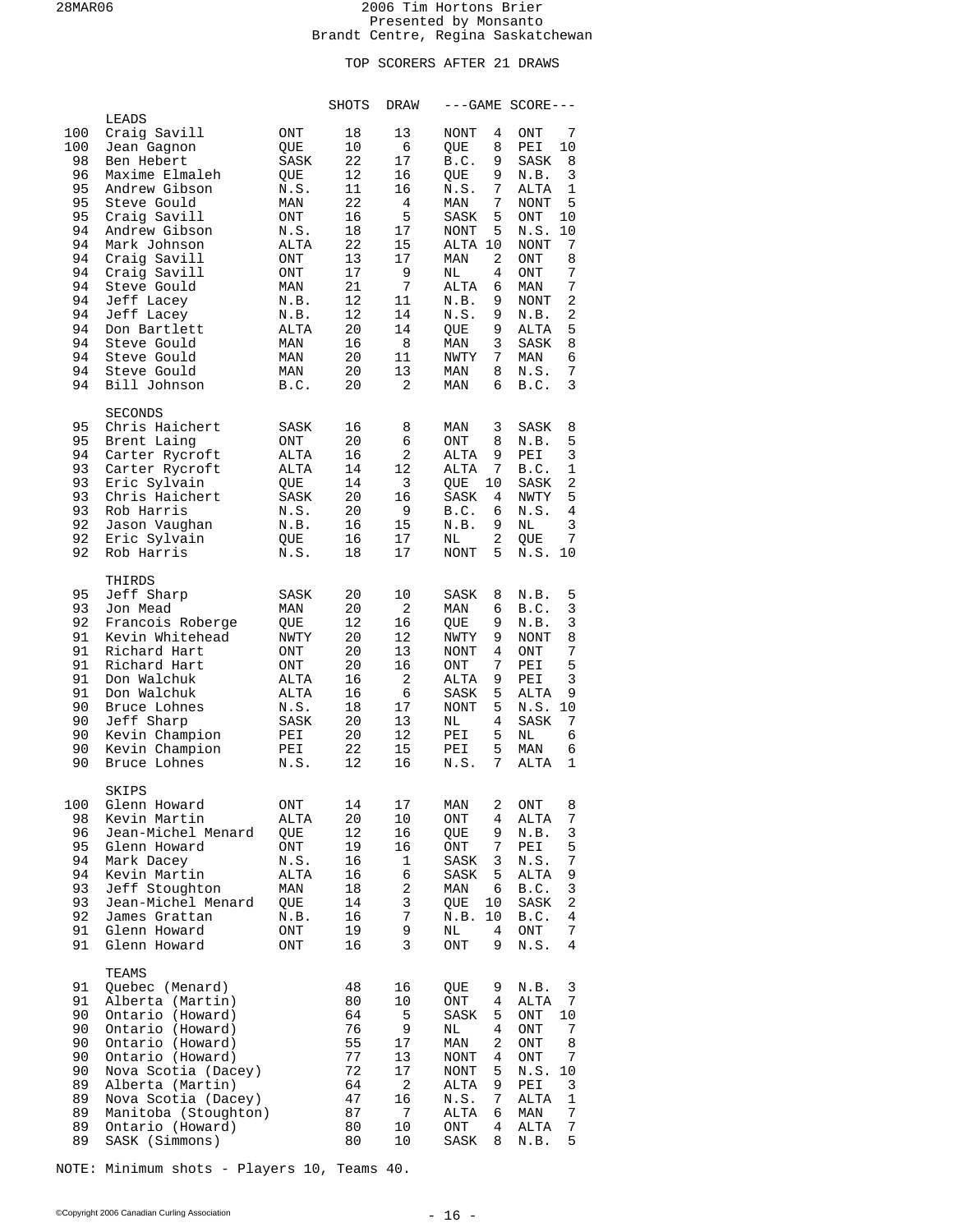# SCORING ANALYSIS AFTER 21 DRAWS

|             |                 |     |                       |                     | <b>BLANK STOLEN</b>  |             |                |                     | ---POINTS SCORED--------     |                               |                            |            |            |                       |
|-------------|-----------------|-----|-----------------------|---------------------|----------------------|-------------|----------------|---------------------|------------------------------|-------------------------------|----------------------------|------------|------------|-----------------------|
|             | TEAM GAMES ENDS |     |                       | ENDS                | <b>ENDS</b>          | $\mathbf 1$ | $\overline{2}$ | $\overline{3}$      | $\overline{4}$               | 5                             | > 5                        | <b>TOT</b> | <b>AVG</b> | <b>STL</b>            |
| <b>ALTA</b> | 12              | 107 | <b>FOR</b><br>AGAINST | 5<br>8              | 13<br>8              | 29<br>31    | 15<br>11       | 6<br>0              | 1<br>$\mathbf{1}$            | 0<br>$\mathbf 0$              | $\mathbf 0$<br>$\Omega$    | 81<br>57   | 6.8<br>4.8 | 16<br>13              |
| B.C.        | 11              | 106 | <b>FOR</b><br>AGAINST | 8<br>5              | 9<br>15              | 28<br>27    | 12<br>16       | 3<br>$\overline{4}$ | 0<br>$\Omega$                | $\mathbf 0$<br>$\Omega$       | $\mathbf 0$<br>$\Omega$    | 61<br>71   | 5.5<br>6.5 | 10<br>19              |
| MAN         | 11              | 104 | FOR<br>AGAINST        | 10<br>2             | 11<br>8              | 32<br>25    | 15<br>12       | 0<br>3              | 0<br>$\mathbf{1}$            | $\mathbf 0$<br>$\overline{2}$ | $\Omega$<br>$\Omega$       | 62<br>72   | 5.6<br>6.5 | 12<br>11              |
| N.B.        | 11              | 89  | FOR<br>AGAINST        | 7<br>$\mathbf{1}$   | 10<br>9              | 19<br>18    | 16<br>16       | 3<br>6              | $\mathbf 1$<br>$\Omega$      | $\mathbf{1}$<br>$\Omega$      | $\mathbf 0$<br>$\Omega$    | 69<br>68   | 6.3<br>6.2 | 17<br>14              |
| NL          | 11              | 103 | <b>FOR</b><br>AGAINST | 5<br>5              | 10<br>21             | 30<br>31    | 5<br>18        | $\overline{4}$<br>4 | 0<br>$\mathbf 0$             | $\mathsf 0$<br>$\Omega$       | $\mathbf 0$<br>$\Omega$    | 52<br>79   | 4.7<br>7.2 | 12<br>25              |
| <b>NONT</b> | 11              | 105 | <b>FOR</b><br>AGAINST | 5<br>3              | 5<br>16              | 23<br>27    | 16<br>17       | 1<br>10             | 0<br>$\mathbf{1}$            | $\mathbf 0$<br>$\mathbf 0$    | $\mathbf 0$<br>$\Omega$    | 58<br>95   | 5.3<br>8.6 | $7\overline{ }$<br>27 |
| <b>NWTY</b> | 11              | 107 | <b>FOR</b><br>AGAINST | $\overline{4}$<br>9 | 9<br>6               | 28<br>27    | 16<br>9        | $\overline{2}$<br>8 | 0<br>$\Omega$                | $\mathbf 0$<br>$\Omega$       | $\Omega$<br>$\Omega$       | 66<br>69   | 6.0<br>6.3 | 12<br>7               |
| N.S.        | 13              | 116 | <b>FOR</b><br>AGAINST | 4<br>12             | 9<br>6               | 24<br>31    | 18<br>15       | 8<br>2              | $\mathbf{1}$<br>$\mathbf{1}$ | $\mathsf 0$<br>$\Omega$       | $\mathbf 0$<br>$\Omega$    | 88<br>71   | 6.8<br>5.5 | 17<br>- 9             |
| ONT         | 13              | 121 | FOR<br>AGAINST        | 2<br>8              | 16<br>$\overline{4}$ | 30<br>26    | 21<br>16       | 7<br>$\overline{2}$ | $\mathbf 1$<br>$\mathbf{1}$  | $\overline{2}$<br>$\Omega$    | $\mathsf 0$<br>$\Omega$    | 107<br>68  | 8.2<br>5.2 | 23<br>8               |
| PEI         | 11              | 108 | <b>FOR</b><br>AGAINST | 5<br>7              | 8<br>14              | 29<br>28    | 10<br>19       | $\overline{4}$<br>3 | $\mathsf 0$<br>$\mathbf{1}$  | $\mathsf 0$<br>$\Omega$       | $\mathbf 0$<br>$\Omega$    | 61<br>79   | 5.5<br>7.2 | 10<br>20              |
| <b>OUE</b>  | 14              | 129 | <b>FOR</b><br>AGAINST | 4<br>2              | 16<br>11             | 26<br>35    | 26<br>17       | 7<br>$\overline{4}$ | 3<br>$\mathbf{1}$            | $\mathbf 0$<br>$\mathbf 0$    | $\mathbf 0$<br>$\mathbf 0$ | 111<br>85  | 7.9<br>6.1 | 26<br>16              |
| SASK        | 11              | 97  | <b>FOR</b><br>AGAINST | 9<br>6              | 10<br>8              | 27<br>19    | 8<br>12        | 7<br>6              | 1<br>$\mathbf{1}$            | 0<br>$\mathbf{1}$             | $\mathbf 0$<br>$\Omega$    | 68<br>70   | 6.2<br>6.4 | 18<br>11              |
| TOTAL       | 70              | 646 | <b>FOR</b><br>AGAINST | 68<br>68            | 126<br>126           | 325<br>325  | 178<br>178     | 52<br>52            | 8<br>8                       | 3<br>$\overline{3}$           | 0<br>$\Omega$              | 884<br>884 | 6.3<br>6.3 | 180<br>180            |

NOTES:

AVG is average score per game.

STL is points from stolen ends.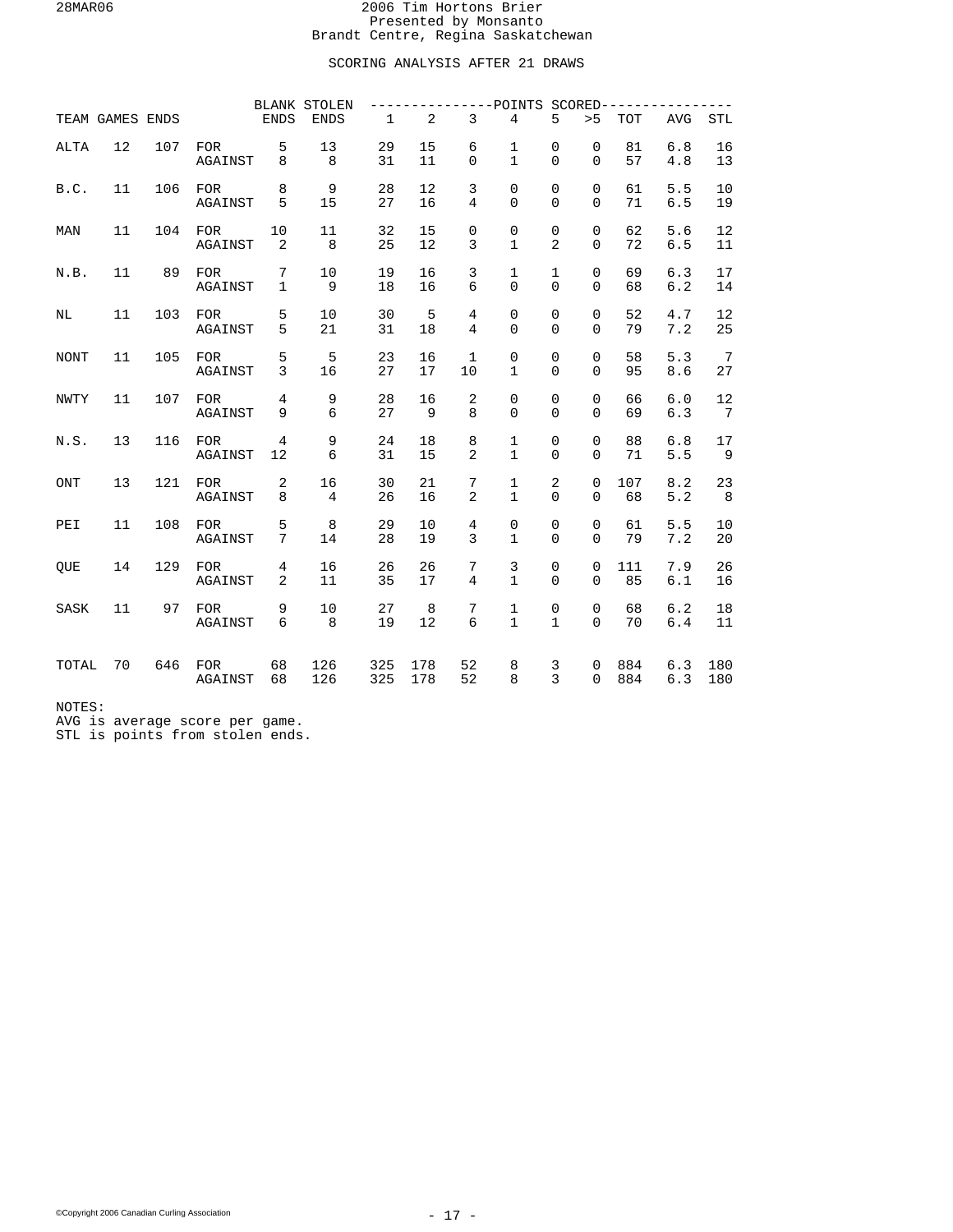SCORING RECORDS AFTER 21 DRAWS

| NUMBER OF GAMES PLAYED: 70                                                                           |                                                    |            |         |                   |                                                          |                                                             |
|------------------------------------------------------------------------------------------------------|----------------------------------------------------|------------|---------|-------------------|----------------------------------------------------------|-------------------------------------------------------------|
| HIGHEST SCORE, ONE TEAM, ONE GAME: 12                                                                |                                                    |            |         |                   |                                                          |                                                             |
| DRAW 1 ONT 12 QUE                                                                                    |                                                    |            | 6       |                   |                                                          |                                                             |
| LOWEST SCORE, ONE TEAM, ONE GAME:                                                                    |                                                    |            | 1       |                   |                                                          |                                                             |
| DRAW 11 ALTA 8 NL 1                                                                                  |                                                    |            |         |                   |                                                          |                                                             |
| DRAW 12 ALTA 7 B.C. 1<br>DRAW 14 SASK 10 PEI 1<br>DRAW 16 N.S. 7 ALTA 1                              |                                                    |            |         |                   |                                                          |                                                             |
| HIGHEST COMBINED SCORE, BOTH TEAMS, ONE GAME: 18                                                     |                                                    |            |         |                   |                                                          |                                                             |
| DRAW 1                                                                                               | ONT 12 QUE 6                                       |            |         |                   |                                                          |                                                             |
| DRAW $\overline{6}$ QUE $\overline{8}$ PEI<br>DRAW 9 MAN 8 QUE 10                                    |                                                    |            | 10      |                   |                                                          |                                                             |
| LOWEST COMBINED SCORE, BOTH TEAMS, ONE GAME: 6                                                       |                                                    |            |         |                   |                                                          |                                                             |
| DRAW 15 NWTY 4 B.C. 2                                                                                |                                                    |            |         |                   |                                                          |                                                             |
| HIGHEST END SCORE WITH HAMMER: 5                                                                     |                                                    |            |         |                   |                                                          |                                                             |
| DRAW 5 SASK 5 ONT 10<br>DRAW 12 N.B. 9 MAN 3 N.B. SCORED 5 IN THE 4TH END                            |                                                    |            |         |                   |                                                          | ONT SCORED 5 IN THE 8TH END                                 |
| DRAW 17 MAN 2 ONT 8 ONT SCORED 5 IN THE 5TH END                                                      |                                                    |            |         |                   |                                                          |                                                             |
| HIGHEST END SCORE WITHOUT HAMMER: 4                                                                  |                                                    |            |         |                   |                                                          |                                                             |
| DRAW 5 N.S. 6 QUE 11 QUE SCORED 4 IN THE 10TH END DRAW 11 N.B. 9 NONT 2 N.B. SCORED 4 IN THE 5TH END |                                                    |            |         |                   |                                                          |                                                             |
| DRAW 16 N.S. 7 ALTA 1 N.S. SCORED 4 IN THE 5TH END                                                   |                                                    |            |         |                   |                                                          |                                                             |
| MOST BLANK ENDS, ONE GAME: 3                                                                         |                                                    |            |         |                   |                                                          |                                                             |
| DRAW 5 SASK 5 ONT 10<br>DRAW 15 NWTY 4 B.C. 2                                                        |                                                    |            |         |                   |                                                          |                                                             |
| DRAW 16 SASK 4 NWTY 5                                                                                |                                                    |            |         |                   |                                                          |                                                             |
| NUMBER OF BLANK ENDS IN EVENT: 68                                                                    |                                                    |            |         |                   |                                                          |                                                             |
| MOST BLANK ENDS ONE DRAW: 7                                                                          |                                                    |            |         |                   |                                                          |                                                             |
| DRAW 5                                                                                               |                                                    |            |         |                   |                                                          |                                                             |
| MOST CONSECUTIVE BLANK ENDS, ONE GAME: 2                                                             |                                                    |            |         |                   |                                                          |                                                             |
| DRAW 1<br>DRAW 5                                                                                     | SASK 3 N.S. 7 BY SASK BEGINNING IN END 1<br>$NL$ 4 | MAN 6      |         |                   | BY MAN BEGINNING IN END 8                                |                                                             |
| DRAW <sub>8</sub><br>DRAW 13                                                                         | $\overline{4}$<br>NL<br>NL 4 SASK 7                | N.S. 6     |         |                   | BY NL BEGINNING IN END 5<br>BY NL BEGINNING IN END 6     |                                                             |
| DRAW 14                                                                                              | SASK 10                                            | PEI 1      |         |                   | BY SASK BEGINNING IN END 1                               |                                                             |
| DRAW 16<br>DRAW 16                                                                                   | N.S. 7 ALTA 1<br>SASK 4                            | NWTY 5     |         |                   | BY ALTA BEGINNING IN END 3<br>BY SASK BEGINNING IN END 1 |                                                             |
| MOST STOLEN ENDS, BOTH TEAMS, ONE GAME: 5                                                            |                                                    |            |         |                   |                                                          |                                                             |
| DRAW 7<br>DRAW 17                                                                                    | ALTA<br>6<br>2<br>NL                               | MAN<br>QUE | -7<br>7 |                   |                                                          |                                                             |
| MOST CONSECUTIVE STOLEN ENDS, ONE TEAM, ONE GAME: 4                                                  |                                                    |            |         |                   |                                                          |                                                             |
| DRAW 17                                                                                              | NL 1                                               |            |         |                   | 2 QUE 7 BY QUE BEGINNING IN END 1                        |                                                             |
| MOST POINTS FROM STOLEN ENDS, ONE TEAM, ONE GAME: 6                                                  |                                                    |            |         |                   |                                                          |                                                             |
| DRAW <sub>8</sub>                                                                                    | MAN 3 SASK 8 BY SASK                               |            |         |                   |                                                          |                                                             |
| DRAW 16                                                                                              | N.S. 7 ALTA 1<br>NL 2 QUE 7                        |            |         | BY N.S.<br>BY QUE |                                                          |                                                             |
| LARGEST COME FROM BEHIND VICTORY: 4                                                                  |                                                    |            |         |                   |                                                          |                                                             |
| DRAW <sub>2</sub><br>5<br>DRAW                                                                       | N.B. 6 NWTY 8<br>SASK 5                            | ONT        | 10      |                   |                                                          | NWTY WAS DOWN 4 AFTER 4 ENDS<br>ONT WAS DOWN 4 AFTER 2 ENDS |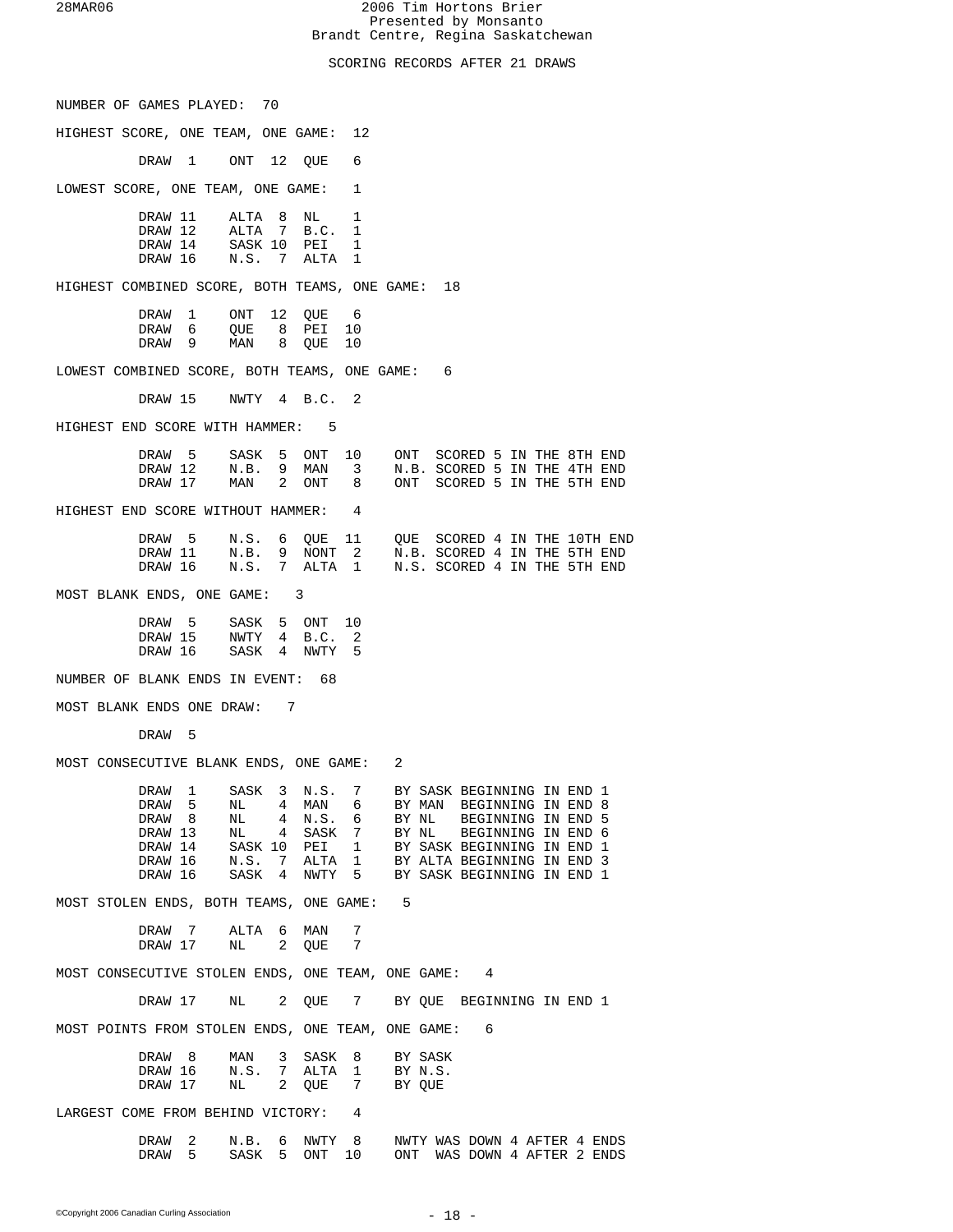# SCORING RECORDS AFTER 21 DRAWS CONTINUED

| NUMBER OF EXTRA END GAMES: |  |  |  |  |  |
|----------------------------|--|--|--|--|--|
|----------------------------|--|--|--|--|--|

MOST ENDS PLAYED IN ONE GAME: 11

| DRAW        | 4 | B.C.    | 9 | NL          | 8  |
|-------------|---|---------|---|-------------|----|
| <b>DRAW</b> | 4 | PEI     | 6 | N.B.        | 8  |
| DRAW        | 4 | MAN     | 7 | NONT        | .5 |
| DRAW        |   | ALTA    | 6 | MAN         | 7  |
| DRAW 10     |   | N.S.    | 7 | PEI         | 6  |
| DRAW 15     |   | ALTA 10 |   | <b>NONT</b> | 7  |
| DRAW 15     |   | PEI     | 5 | MAN         | 6  |
| DRAW 17     |   | B.C.    | 9 | SASK        | 8  |
|             |   |         |   |             |    |

## FEWEST ENDS PLAYED IN ONE GAME: 6

| DRAW 11 |             | N.B. 9 NONT 2 |                         |
|---------|-------------|---------------|-------------------------|
| DRAW 12 | N.B.        | 9 MAN         | $\overline{\mathbf{3}}$ |
| DRAW 14 | N.S.        | 9 N.B. 2      |                         |
| DRAW 16 | N.S. 7 ALTA |               | $\overline{1}$          |
| DRAW 16 | OUE         | 9 N.B. 3      |                         |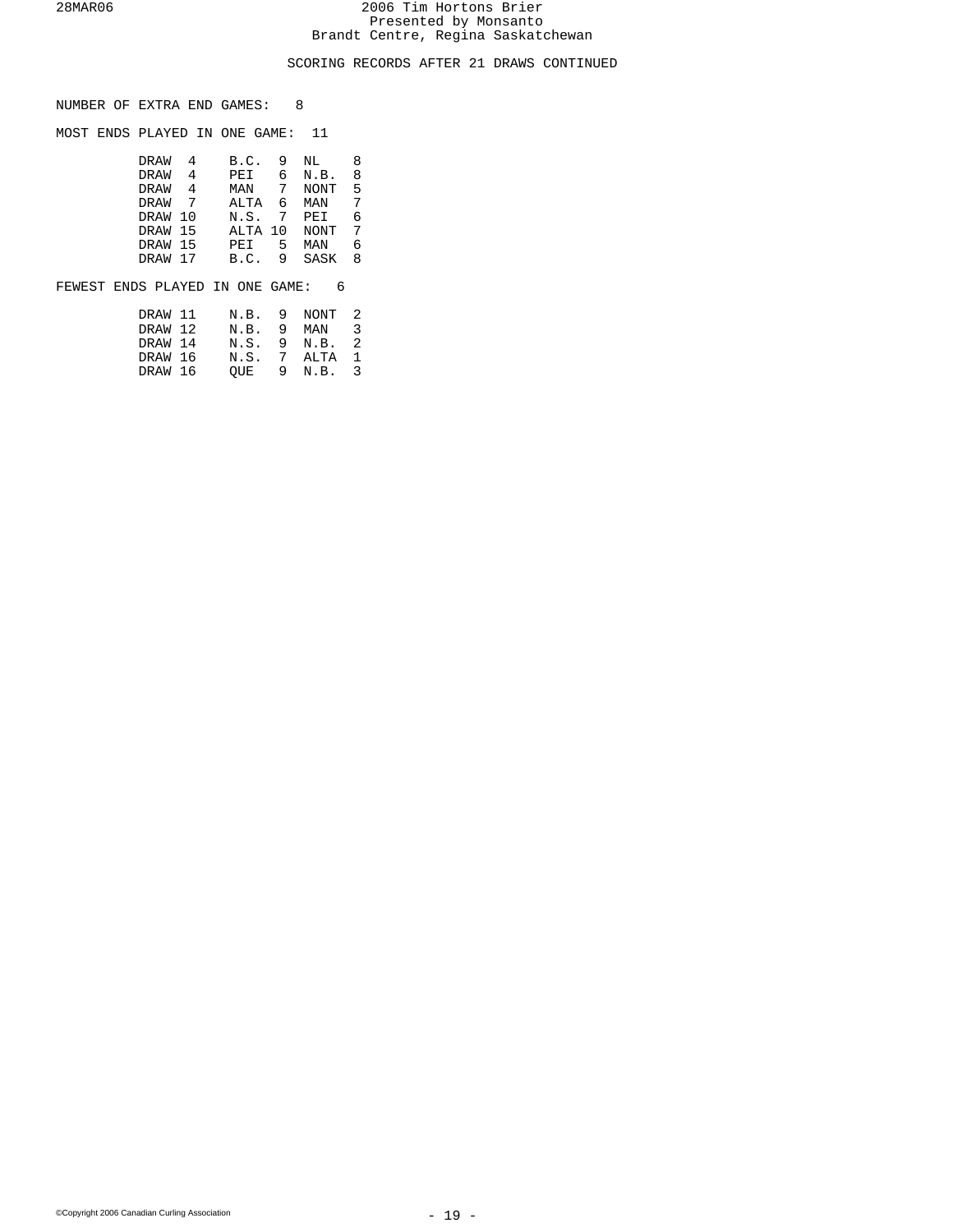# SCORING AND PERCENTAGES SUMMARY FOR DRAW 1

| A SASK (Simmons)<br>Nova Scotia (Dacey)                                                                   | 1<br>$*0$<br>$\Omega$    | 2<br>$\mathbf 0$<br>$\Omega$  | 3<br>1<br>$\Omega$                            | 4<br>0<br>3                       | 5<br>$\mathbf{1}$<br>$\Omega$      | 6<br>0<br>$\overline{a}$           | 7<br>0<br>$\overline{a}$      | 8<br>1<br>$\Omega$                                               | 9<br>Χ<br>X                        | X<br>X | 10 TOTAL<br>3<br>7                                                                | 21:14<br>25:26 |                            |                                               |                            |
|-----------------------------------------------------------------------------------------------------------|--------------------------|-------------------------------|-----------------------------------------------|-----------------------------------|------------------------------------|------------------------------------|-------------------------------|------------------------------------------------------------------|------------------------------------|--------|-----------------------------------------------------------------------------------|----------------|----------------------------|-----------------------------------------------|----------------------------|
| SASK (Simmons)<br>1 Ben Hebert<br>2 Chris Haichert<br>3 Jeff Sharp<br>4 Pat Simmons<br>Team Totals        |                          | 16<br>16<br>16<br>15          | #SH PTS PCT<br>57<br>57<br>48<br>32<br>63 194 | 89<br>89<br>75<br>53<br>77        |                                    |                                    |                               | 2 Rob Harris<br>3 Bruce Lohnes<br>4 Mark Dacey<br>Team Totals    |                                    |        | Nova Scotia (Dacey)<br>1 Andrew Gibson                                            |                | 16<br>16<br>16<br>16       | #SH PTS PCT<br>54<br>49<br>56<br>60<br>64 219 | 84<br>77<br>88<br>94<br>86 |
| B PEI (MacDonald)<br>NWT/Yukon(Koe)                                                                       | 1<br>$*3$<br>$\Omega$    | 2<br>$\Omega$<br>$\Omega$     | 3<br>$\mathbf 0$<br>$\mathbf{1}$              | 4<br>$\mathbf{1}$<br>$\Omega$     | 5<br>$\mathbf 0$<br>$\overline{a}$ | 6<br>$\mathbf{1}$<br>$\Omega$      | 7<br>0<br>$\mathbf{1}$        | 8<br>3<br>$\Omega$                                               | 9<br>$\mathbf 0$<br>$\overline{a}$ | Χ<br>X | 10 TOTAL<br>8<br>6                                                                | 11:34<br>05:14 |                            |                                               |                            |
| PEI (MacDonald)<br>1 Mike Dillon<br>2 Phil Gorveatt<br>3 Kevin Champion<br>4 Rod MacDonald<br>Team Totals |                          | 17<br>20<br>20<br>19          | #SH PTS<br>51<br>57<br>64<br>56<br>76 228     | PCT<br>75<br>71<br>80<br>74<br>75 |                                    |                                    |                               | 4 Jamie Koe<br>Team Totals                                       |                                    |        | NWT/Yukon(Koe)<br>1 Brad Chorostkowski<br>2 Mark Whitehead<br>3 Kevin Whitehead   |                | 20<br>20<br>20<br>19       | #SH PTS PCT<br>73<br>60<br>62<br>52<br>79 247 | 91<br>75<br>78<br>68<br>78 |
| C N.B. (Grattan)<br>Alberta (Martin)                                                                      | 1<br>$\mathbf 0$<br>$*1$ | 2<br>$\mathbf{1}$<br>$\Omega$ | 3<br>0<br>$\overline{a}$                      | 4<br>0<br>$\Omega$                | 5<br>$\mathbf{1}$<br>$\Omega$      | 6<br>$\mathsf 0$<br>$\overline{2}$ | 7<br>$\mathbf{1}$<br>$\Omega$ | 8<br>$\Omega$<br>3                                               | 9<br>Χ<br>X                        | Χ<br>X | 10 TOTAL<br>3<br>8                                                                | 15:59<br>18:40 |                            |                                               |                            |
| N.B. (Grattan)<br>1 Jeff Lacey<br>2 Jason Vaughan<br>3 Wayne Tallon<br>4 James Grattan<br>Team Totals     |                          | 16<br>16<br>16<br>15          | #SH PTS<br>58<br>43<br>50<br>47<br>63 198     | PCT<br>91<br>67<br>78<br>78<br>79 |                                    |                                    |                               | 1 Don Bartlett<br>3 Don Walchuk<br>4 Kevin Martin<br>Team Totals |                                    |        | Alberta (Martin)<br>2 Carter Rycroft                                              |                | 16<br>16<br>16<br>16       | #SH PTS PCT<br>56<br>55<br>54<br>56<br>64 221 | 88<br>86<br>84<br>88<br>86 |
| D Ontario (Howard)<br>Quebec (Menard)                                                                     | 1<br>$\mathbf 0$<br>$*2$ | 2<br>4<br>$\Omega$            | 3<br>$\mathbf{1}$<br>$\Omega$                 | 4<br>0<br>$\overline{2}$          | 5<br>$\mathbf{1}$<br>$\Omega$      | 6<br>0<br>$\overline{a}$           | 7<br>3<br>0                   | 8<br>0<br>0                                                      | 9<br>$\overline{3}$<br>0           | X<br>X | 10 TOTAL<br>12<br>6                                                               | 10:47<br>11:06 |                            |                                               |                            |
| Ontario (Howard)<br>1 Craig Savill<br>2 Brent Laing<br>3 Richard Hart<br>4 Glenn Howard<br>Team Totals    |                          | 17<br>18<br>18<br>18<br>71    | #SH PTS<br>54<br>58<br>58<br>63<br>233        | PCT<br>79<br>81<br>81<br>88<br>82 |                                    |                                    |                               | 2 Eric Sylvain<br>Team Totals                                    |                                    |        | Ouebec (Menard)<br>1 Maxime Elmaleh<br>3 Francois Roberge<br>4 Jean-Michel Menard |                | 18<br>18<br>18<br>17<br>71 | #SH PTS PCT<br>64<br>49<br>54<br>40<br>207    | 89<br>68<br>75<br>59<br>73 |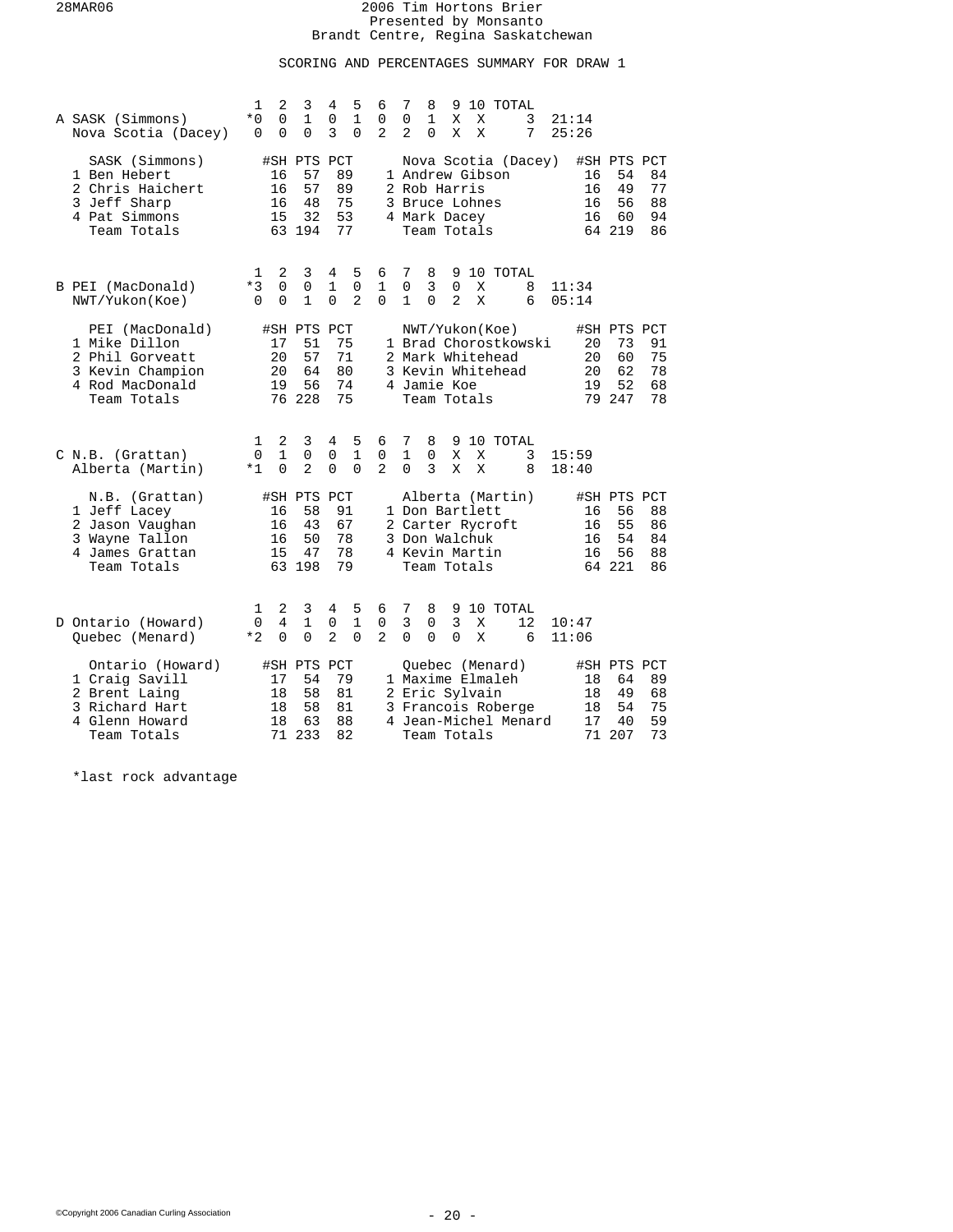# SCORING AND PERCENTAGES SUMMARY FOR DRAW 2

| A Alberta (Martin)<br>PEI (MacDonald)                                                                                      | 1<br>*2<br>$\Omega$       | 2<br>$\mathbf 0$<br>$\Omega$     | 3<br>$\mathbf{1}$<br>$\Omega$                 | 4<br>$\mathbf 0$<br>$\mathbf 0$ | 5<br>$\mathbf 0$<br>$\overline{2}$ | 6<br>4<br>$\Omega$                | 7<br>0<br>1                  | 8<br>2<br>$\Omega$                              | 9<br>X<br>X                      | X<br>X              | 10 TOTAL                                                                                    | 9<br>3                | 27:04<br>16:15             |                                               |                            |
|----------------------------------------------------------------------------------------------------------------------------|---------------------------|----------------------------------|-----------------------------------------------|---------------------------------|------------------------------------|-----------------------------------|------------------------------|-------------------------------------------------|----------------------------------|---------------------|---------------------------------------------------------------------------------------------|-----------------------|----------------------------|-----------------------------------------------|----------------------------|
| Alberta (Martin)<br>1 Don Bartlett<br>2 Carter Rycroft<br>3 Don Walchuk<br>4 Kevin Martin<br>Team Totals                   |                           | 16<br>16<br>16<br>16             | #SH PTS PCT<br>57<br>60<br>58<br>54<br>64 229 | 89<br>94<br>91<br>84<br>89      |                                    |                                   |                              | 1 Mike Dillon<br>Team Totals                    |                                  |                     | PEI (MacDonald)<br>2 Phil Gorveatt<br>3 Kevin Champion<br>4 Rod MacDonald                   |                       | 16<br>16<br>16<br>16       | #SH PTS PCT<br>49<br>40<br>44<br>53<br>64 186 | 77<br>63<br>69<br>83<br>73 |
| B Manitoba (Stoughton)<br>B.C. (Windsor)                                                                                   | 1<br>*2<br>$\Omega$       | 2<br>$\mathbf 0$<br>$\mathbf{1}$ | 3<br>$\mathbf 0$<br>$\Omega$                  | 4<br>$\mathbf{1}$<br>$\Omega$   | 5<br>$\mathbf{1}$<br>$\Omega$      | 6<br>$\mathsf{O}$<br>$\mathbf{1}$ | 7<br>$\mathbf 0$<br>$\Omega$ | 8<br>2<br>$\Omega$                              | 9<br>$\mathbf 0$<br>$\mathbf{1}$ | X<br>X              |                                                                                             | 10 TOTAL<br>6<br>3    | 10:52<br>03:48             |                                               |                            |
| Manitoba (Stoughton) #SH PTS PCT<br>1 Steve Gould<br>2 Garry VanDenBerghe<br>3 Jon Mead<br>4 Jeff Stoughton<br>Team Totals |                           | 19<br>20<br>20<br>18             | 58<br>57<br>74<br>67<br>77 256                | 76<br>71<br>93<br>93<br>83      |                                    |                                   |                              | 1 Bill Johnson<br>2 Randy Nelson<br>Team Totals |                                  |                     | B.C. (Windsor)<br>3 Dennis Graber(S)<br>4 Brian Windsor                                     |                       | 20<br>20<br>20<br>19       | #SH PTS PCT<br>75<br>70<br>60<br>54<br>79 259 | 94<br>88<br>75<br>71<br>82 |
| C NL (Peddigrew)<br>N.ONT (Gordon)                                                                                         | 1<br>$\mathbf{1}$<br>$*0$ | 2<br>$\mathbf{1}$<br>$\Omega$    | 3<br>$\overline{0}$<br>$\mathbf{1}$           | 4<br>2<br>$\Omega$              | 5<br>$\overline{3}$<br>$\Omega$    | 6<br>$\mathsf 0$<br>3             | 7<br>1<br>$\Omega$           | 8<br>0<br>$\overline{a}$                        | $\overline{3}$<br>$\Omega$       | Χ<br>X              |                                                                                             | 9 10 TOTAL<br>11<br>6 | 09:14<br>11:26             |                                               |                            |
| NL (Peddigrew)<br>1 Keith Jewer<br>2 Jeff Rose<br>3 Ryan LeDrew<br>4 Ken Peddigrew<br>Team Totals                          |                           | 18<br>18<br>18<br>18             | #SH PTS PCT<br>58<br>56<br>49<br>52<br>72 215 | 81<br>78<br>68<br>72<br>75      |                                    |                                   |                              | Team Totals                                     |                                  |                     | N.ONT (Gordon)<br>1 Jeremy Landry<br>2 Steve Burnett<br>3 David MacInnes<br>4 Robbie Gordon |                       | 18<br>18<br>18<br>18       | #SH PTS PCT<br>56<br>46<br>41<br>35<br>72 178 | 78<br>64<br>57<br>49<br>62 |
| D N.B. (Grattan)<br>NWT/Yukon(Koe)                                                                                         | 1<br>$*2$<br>$\Omega$     | 2<br>$\mathbf 0$<br>$\mathbf{1}$ | 3<br>$\mathbf 0$<br>$\Omega$                  | 4<br>3<br>$\Omega$              | 5<br>$\mathbf 0$<br>$\overline{a}$ | 6<br>0<br>$\mathbf{2}$            | 7<br>0<br>$\Omega$           | 8<br>$\mathbf{1}$<br>$\Omega$                   | 9<br>0<br>$\mathbf{1}$           | 0<br>$\overline{a}$ |                                                                                             | 10 TOTAL<br>6<br>8    | 07:25<br>04:42             |                                               |                            |
| N.B. (Grattan)<br>1 Jeff Lacey<br>2 Jason Vaughan<br>3 Wayne Tallon<br>4 James Grattan<br>Team Totals                      |                           | 20<br>20<br>20<br>19<br>79       | #SH PTS PCT<br>43<br>68<br>58<br>49<br>218    | 54<br>85<br>73<br>64<br>69      |                                    |                                   |                              | 4 Jamie Koe<br>Team Totals                      |                                  |                     | NWT/Yukon(Koe)<br>2 Mark Whitehead<br>3 Kevin Whitehead                                     | 1 Brad Chorostkowski  | 20<br>20<br>20<br>20<br>80 | #SH PTS PCT<br>70<br>60<br>62<br>52<br>244    | 88<br>75<br>78<br>65<br>76 |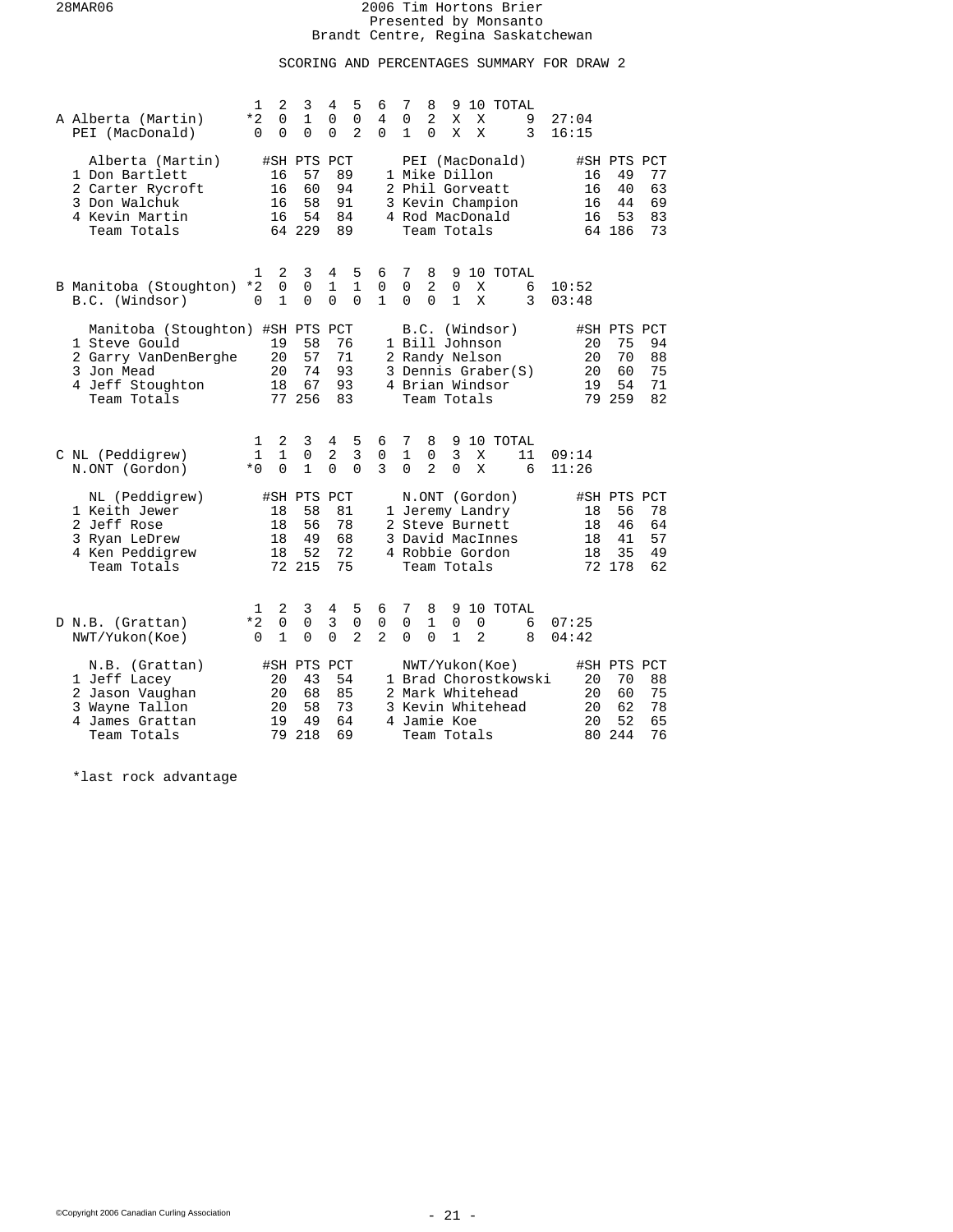# SCORING AND PERCENTAGES SUMMARY FOR DRAW 3

| B Quebec (Menard)<br>SASK (Simmons)                                                                              | $*4$<br>$\Omega$              | 2<br>$\Omega$<br>$\Omega$  | 3<br>$\Omega$<br>$\mathbf{1}$                 | 4<br>$\mathbf{1}$<br>$\Omega$ | 5<br>2<br>$\Omega$                       | 6<br>$\mathbf 0$<br>$\mathbf{1}$ | 7<br>3 <sup>1</sup><br>$\Omega$                                                                    | 8<br>X<br>X   | 9<br>X<br>X     | 10<br>X<br>X                                                     | TOTAL<br>10<br>$\mathfrak{D}$ | 24:30<br>21:21                             |                            |                                            |                            |
|------------------------------------------------------------------------------------------------------------------|-------------------------------|----------------------------|-----------------------------------------------|-------------------------------|------------------------------------------|----------------------------------|----------------------------------------------------------------------------------------------------|---------------|-----------------|------------------------------------------------------------------|-------------------------------|--------------------------------------------|----------------------------|--------------------------------------------|----------------------------|
| Ouebec (Menard)<br>1 Maxime Elmaleh<br>2 Eric Sylvain<br>3 Francois Roberge<br>Jean-Michel Menard<br>Team Totals |                               | 14<br>14<br>14<br>14       | #SH PTS PCT<br>41<br>52<br>50<br>52<br>56 195 | 73<br>93<br>89<br>93<br>87    |                                          |                                  | SASK (Simmons)<br>1 Ben Hebert<br>2 Chris Haichert<br>3 Jeff Sharp<br>4 Pat Simmons<br>Team Totals |               |                 |                                                                  | 14<br>14<br>14<br>14<br>56    | #SH PTS PCT<br>44<br>46<br>46<br>36<br>172 | 79<br>82<br>82<br>64<br>77 |                                            |                            |
| C Ontario (Howard)<br>Nova Scotia (Dacey)                                                                        | 1<br>$*2 \quad 1$<br>$\Omega$ | 2<br>$\Omega$              | 3<br>$\mathbf 0$<br>$\mathbf{1}$              | 4<br>$\cap$                   | 5<br>$2 \quad 0 \quad 1$<br>$\mathbf{1}$ | 6<br>$\Omega$                    | 7<br>$\overline{0}$<br>2                                                                           | 8<br>$\Omega$ | $3 \times$<br>X | X<br>$\mathbf{x}$                                                | 9 10 TOTAL<br>9<br>4          | 17:02<br>15:12                             |                            |                                            |                            |
| Ontario (Howard)<br>1 Craig Savill<br>2 Brent Laing<br>3 Richard Hart<br>Glenn Howard<br>4<br>Team Totals        |                               | 16<br>16<br>16<br>16<br>64 | #SH PTS PCT<br>52<br>53<br>50<br>58<br>213    | 81<br>83<br>78<br>91<br>83    |                                          |                                  |                                                                                                    |               | 2 Rob Harris    | 1 Andrew Gibson<br>3 Bruce Lohnes<br>4 Mark Dacey<br>Team Totals | Nova Scotia (Dacey)           |                                            | 16<br>16<br>16<br>16<br>64 | #SH PTS PCT<br>47<br>53<br>40<br>40<br>180 | 73<br>83<br>63<br>63<br>70 |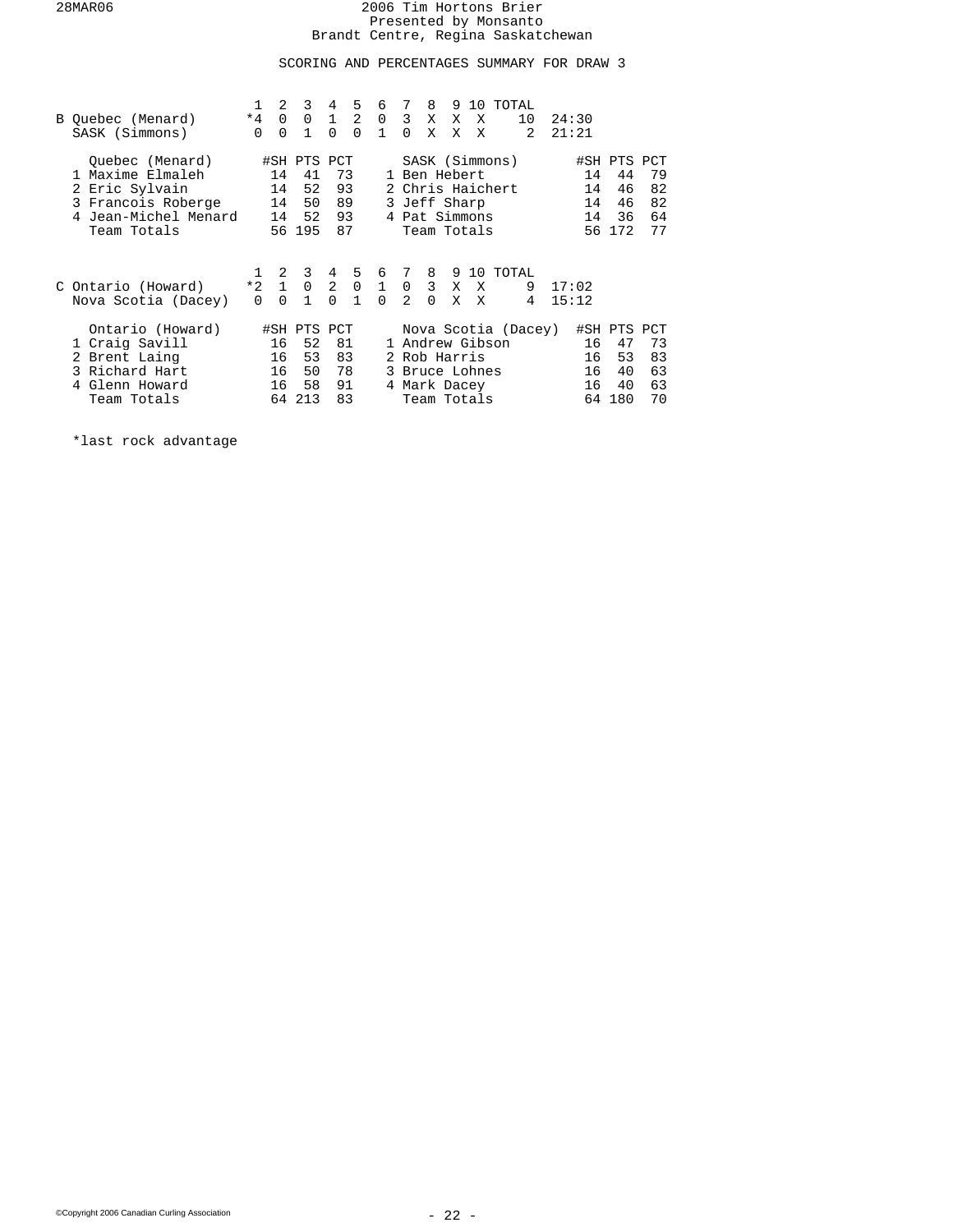# SCORING AND PERCENTAGES SUMMARY FOR DRAW 4

| A B.C. (Windsor)<br>NL (Peddigrew)                                                                                         | 1<br>*2<br>0        | 2<br>0<br>$\mathbf 1$           | 3<br>$\mathbf{1}$<br>$\Omega$                 | 4<br>$\mathbf 1$<br>$\Omega$     | 5<br>$\mathsf 0$<br>$\mathbf{1}$ | 6<br>3<br>$\Omega$     | 7<br>0<br>3                      | 8<br>1<br>0                                                                                                | 9<br>0<br>$\overline{a}$      | 0<br>$\mathbf{1}$   | 10 11 TOTAL | 1<br>$\Omega$       |        | 9<br>8 | 02:26<br>02:22             |                                               |                            |
|----------------------------------------------------------------------------------------------------------------------------|---------------------|---------------------------------|-----------------------------------------------|----------------------------------|----------------------------------|------------------------|----------------------------------|------------------------------------------------------------------------------------------------------------|-------------------------------|---------------------|-------------|---------------------|--------|--------|----------------------------|-----------------------------------------------|----------------------------|
| B.C. (Windsor)<br>1 Bill Johnson<br>2 Randy Nelson<br>3 Dennis Graber(S)<br>4 Brian Windsor<br>Team Totals                 |                     | 21<br>22<br>22<br>22            | #SH PTS PCT<br>50<br>75<br>73<br>65<br>87 263 |                                  | 60<br>85<br>83<br>74<br>76       |                        |                                  | NL (Peddigrew)<br>1 Keith Jewer<br>2 Jeff Rose<br>3 Ryan LeDrew<br>4 Ken Peddigrew<br>Team Totals          |                               |                     |             |                     |        |        | 22<br>22<br>22<br>22       | #SH PTS PCT<br>78<br>69<br>70<br>63<br>88 280 | 89<br>78<br>80<br>72<br>80 |
| B NWT/Yukon(Koe)<br>Alberta (Martin)                                                                                       | 1<br>$*0$<br>1      | 2<br>$\mathbf{1}$<br>$\Omega$   | 3<br>0<br>$\mathbf{1}$                        | 4<br>0<br>$\mathbf{1}$           | 5<br>$\mathbf{1}$<br>$\Omega$    | 6<br>0<br>$\mathbf{1}$ | 7<br>$\mathbf{1}$<br>$\Omega$    | 8<br>0<br>$\mathbf{1}$                                                                                     | 9<br>$\mathbf{1}$<br>$\Omega$ | 0<br>$\mathbf{1}$   | 10 TOTAL    |                     | 4<br>6 |        | 08:29<br>10:13             |                                               |                            |
| NWT/Yukon(Koe)<br>1 Brad Chorostkowski<br>2 Mark Whitehead<br>3 Kevin Whitehead<br>4 Jamie Koe<br>Team Totals              |                     | 20<br>20<br>20<br>20<br>80      | #SH PTS PCT<br>69<br>66<br>65<br>63<br>263    |                                  | 86<br>83<br>81<br>79<br>82       |                        |                                  | Alberta (Martin)<br>1 Don Bartlett<br>2 Carter Rycroft<br>3 Don Walchuk<br>4 Kevin Martin<br>Team Totals   |                               |                     |             |                     |        |        | 20<br>20<br>20<br>20       | #SH PTS PCT<br>70<br>67<br>68<br>67<br>80 272 | 88<br>84<br>85<br>84<br>85 |
| C PEI (MacDonald)<br>N.B. (Grattan)                                                                                        | 1<br>$*0$<br>2      | 2<br>$\overline{2}$<br>$\Omega$ | 3<br>0<br>$\mathbf{1}$                        | 4<br>$\mathsf 0$<br>$\mathbf{1}$ | 5<br>1<br>$\Omega$               | 6<br>1<br>$\Omega$     | 7<br>$\mathbf 0$<br>$\mathbf{1}$ | 8<br>2<br>$\Omega$                                                                                         | 9<br>$\mathbf 0$<br>$\Omega$  | 0<br>$\mathbf{1}$   | 10 11 TOTAL | 0<br>$\overline{a}$ |        | 6<br>8 | 03:59<br>02:50             |                                               |                            |
| PEI (MacDonald)<br>1 Mike Dillon<br>2 Phil Gorveatt<br>3 Kevin Champion<br>4 Rod MacDonald<br>Team Totals                  |                     | 22<br>22<br>22<br>22            | #SH PTS<br>78<br>63<br>70<br>47<br>88 258     | PCT<br>89<br>72                  | 80<br>53<br>73                   |                        |                                  | N.B.<br>1 Jeff Lacey<br>2 Jason Vaughan<br>3 Wayne Tallon<br>4 James Grattan<br>Team Totals                | (Grattan)                     |                     |             |                     |        |        | 22<br>22<br>22<br>22       | #SH PTS PCT<br>74<br>73<br>60<br>55<br>88 262 | 84<br>83<br>68<br>63<br>74 |
| D Manitoba (Stoughton)<br>N.ONT (Gordon)                                                                                   | 1<br>*1<br>$\Omega$ | 2<br>2<br>$\Omega$              | 3<br>0<br>$\mathbf{1}$                        | 4<br>0<br>$\mathbf{1}$           | 5<br>1<br>$\Omega$               | 6<br>0<br>$\Omega$     | 7<br>0<br>$\mathbf{1}$           | 8<br>1<br>$\Omega$                                                                                         | 9.<br>0<br>$\Omega$           | 0<br>$\overline{2}$ | 10 11 TOTAL | 2<br>$\Omega$       |        | 7<br>5 | 02:54<br>01:37             |                                               |                            |
| Manitoba (Stoughton) #SH PTS PCT<br>1 Steve Gould<br>2 Garry VanDenBerghe<br>3 Jon Mead<br>4 Jeff Stoughton<br>Team Totals |                     | 22<br>22<br>22<br>21<br>87      | 84<br>71<br>75<br>72<br>302                   | 87                               | 95<br>81<br>85<br>86             |                        |                                  | N.ONT (Gordon)<br>1 Jeremy Landry<br>2 Steve Burnett<br>3 David MacInnes<br>4 Robbie Gordon<br>Team Totals |                               |                     |             |                     |        |        | 22<br>22<br>22<br>21<br>87 | #SH PTS PCT<br>64<br>53<br>73<br>55<br>245    | 73<br>60<br>83<br>65<br>70 |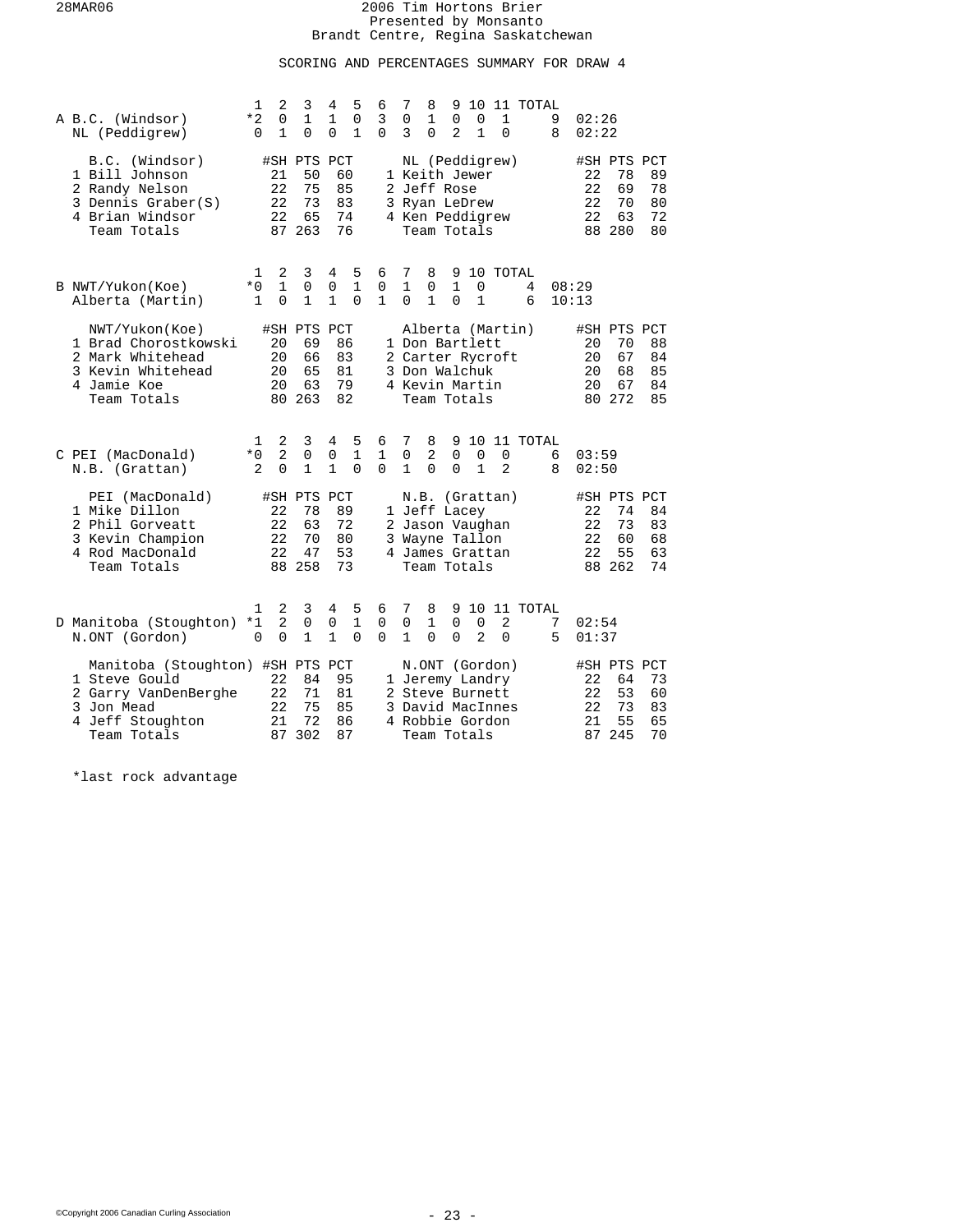# SCORING AND PERCENTAGES SUMMARY FOR DRAW 5

| A Nova Scotia (Dacey)<br>Quebec (Menard)                                                                   | 1<br>*2<br>0          | 2<br>0<br>$\overline{2}$     | 3<br>1<br>$\Omega$                            | 4<br>0<br>$\Omega$            | 5<br>$\mathsf 0$<br>$\overline{2}$ | 6<br>1<br>$\Omega$              | 7<br>0<br>1               | 8<br>2<br>$\Omega$                                                                 | 9<br>0<br>$\overline{2}$ | 10<br>0<br>4      |           | TOTAL<br>6<br>11                           | 03:24<br>00:24                   |                      |                                               |                            |
|------------------------------------------------------------------------------------------------------------|-----------------------|------------------------------|-----------------------------------------------|-------------------------------|------------------------------------|---------------------------------|---------------------------|------------------------------------------------------------------------------------|--------------------------|-------------------|-----------|--------------------------------------------|----------------------------------|----------------------|-----------------------------------------------|----------------------------|
| Nova Scotia (Dacey)<br>1 Andrew Gibson<br>2 Rob Harris<br>3 Bruce Lohnes<br>4 Mark Dacey<br>Team Totals    |                       | 20<br>20<br>20<br>19         | #SH PTS PCT<br>73<br>63<br>62<br>52<br>79 250 |                               | 91<br>79<br>78<br>68<br>79         |                                 |                           | Ouebec (Menard)<br>1 Maxime Elmaleh<br>2 Eric Sylvain<br>Team Totals               |                          |                   |           | 3 Francois Roberge<br>4 Jean-Michel Menard |                                  | 20<br>20<br>20<br>20 | #SH PTS PCT<br>62<br>58<br>54<br>63<br>80 237 | 78<br>73<br>68<br>79<br>74 |
| B NL (Peddigrew)<br>Manitoba (Stoughton)                                                                   | 1<br>$*0$<br>1        | 2<br>$\mathbf{1}$<br>0       | 3<br>0<br>1                                   | 4<br>0<br>$\mathbf{1}$        | 5<br>$\mathbf{1}$<br>$\mathbf 0$   | 6<br>0<br>1                     | 7<br>2<br>$\Omega$        | 8<br>0<br>0                                                                        | 9<br>0<br>$\Omega$       | 0<br>2            |           | 10 TOTAL<br>4<br>6                         | 04:35<br>15:38                   |                      |                                               |                            |
| NL (Peddigrew)<br>1 Keith Jewer<br>2 Jeff Rose<br>3 Ryan LeDrew<br>4 Ken Peddigrew<br>Team Totals          |                       | 20<br>20<br>20<br>20<br>80   | #SH PTS PCT<br>58<br>69<br>56<br>58<br>241    |                               | 73<br>86<br>70<br>73<br>75         | $\overline{a}$                  |                           | 1 Steve Gould<br>3 Jon Mead<br>4 Jeff Stoughton<br>Team Totals                     |                          |                   |           | Garry VanDenBerghe                         | Manitoba (Stoughton) #SH PTS PCT | 20<br>20<br>20<br>18 | 69<br>61<br>66<br>59<br>78 255                | 86<br>76<br>83<br>82<br>82 |
| C N.ONT (Gordon)<br>B.C. (Windsor)                                                                         | 1<br>*1<br>$\Omega$   | 2<br>$\mathbf 1$<br>$\Omega$ | 3<br>0<br>$\mathbf{1}$                        | 4<br>$\mathbf{1}$<br>$\Omega$ | 5<br>$\mathbf 0$<br>3              | 6<br>$\overline{2}$<br>$\Omega$ | 7<br>0<br>$\Omega$        | 8<br>0<br>$\mathbf{1}$                                                             | 9<br>0<br>1              | 0<br>$\mathbf{1}$ |           | 10 TOTAL<br>5<br>7                         | 02:46<br>01:18                   |                      |                                               |                            |
| N.ONT (Gordon)<br>1 Jeremy Landry<br>2 Steve Burnett<br>3 David MacInnes<br>4 Robbie Gordon<br>Team Totals |                       | 20<br>20<br>20<br>20<br>80   | #SH PTS PCT<br>72<br>58<br>60<br>61<br>251    |                               | 90<br>73<br>75<br>76<br>78         |                                 |                           | B.C.<br>1 Bill Johnson<br>2 Randy Nelson<br>4 Brian Windsor<br>Team Totals         |                          |                   | (Windsor) | 3 Dennis Graber(S)                         |                                  | 20<br>20<br>20<br>20 | #SH PTS PCT<br>73<br>72<br>69<br>67<br>80 281 | 91<br>90<br>86<br>84<br>88 |
| D SASK (Simmons)<br>Ontario (Howard)                                                                       | 1<br>$*0$<br>$\Omega$ | 2<br>4<br>0                  | 3<br>$\mathbf 0$<br>3                         | 4<br>0<br>2                   | 5<br>$\mathbf 0$<br>0              | 6<br>$\mathbf{1}$<br>$\Omega$   | 7<br>$\Omega$<br>$\Omega$ | 8<br>0<br>5                                                                        | 9<br>X<br>X              | X<br>X            |           | 10 TOTAL<br>5<br>10                        | 15:01<br>17:35                   |                      |                                               |                            |
| SASK (Simmons)<br>1 Ben Hebert<br>2 Chris Haichert<br>3 Jeff Sharp<br>4 Pat Simmons<br>Team Totals         |                       | 16<br>16<br>16<br>15<br>63   | #SH PTS<br>55<br>53<br>51<br>46<br>205        | PCT                           | 86<br>83<br>80<br>77<br>81         |                                 |                           | 1 Craig Savill<br>2 Brent Laing<br>3 Richard Hart<br>4 Glenn Howard<br>Team Totals |                          |                   |           | Ontario (Howard)                           |                                  | 16<br>16<br>16<br>16 | #SH PTS PCT<br>61<br>58<br>57<br>55<br>64 231 | 95<br>91<br>89<br>86<br>90 |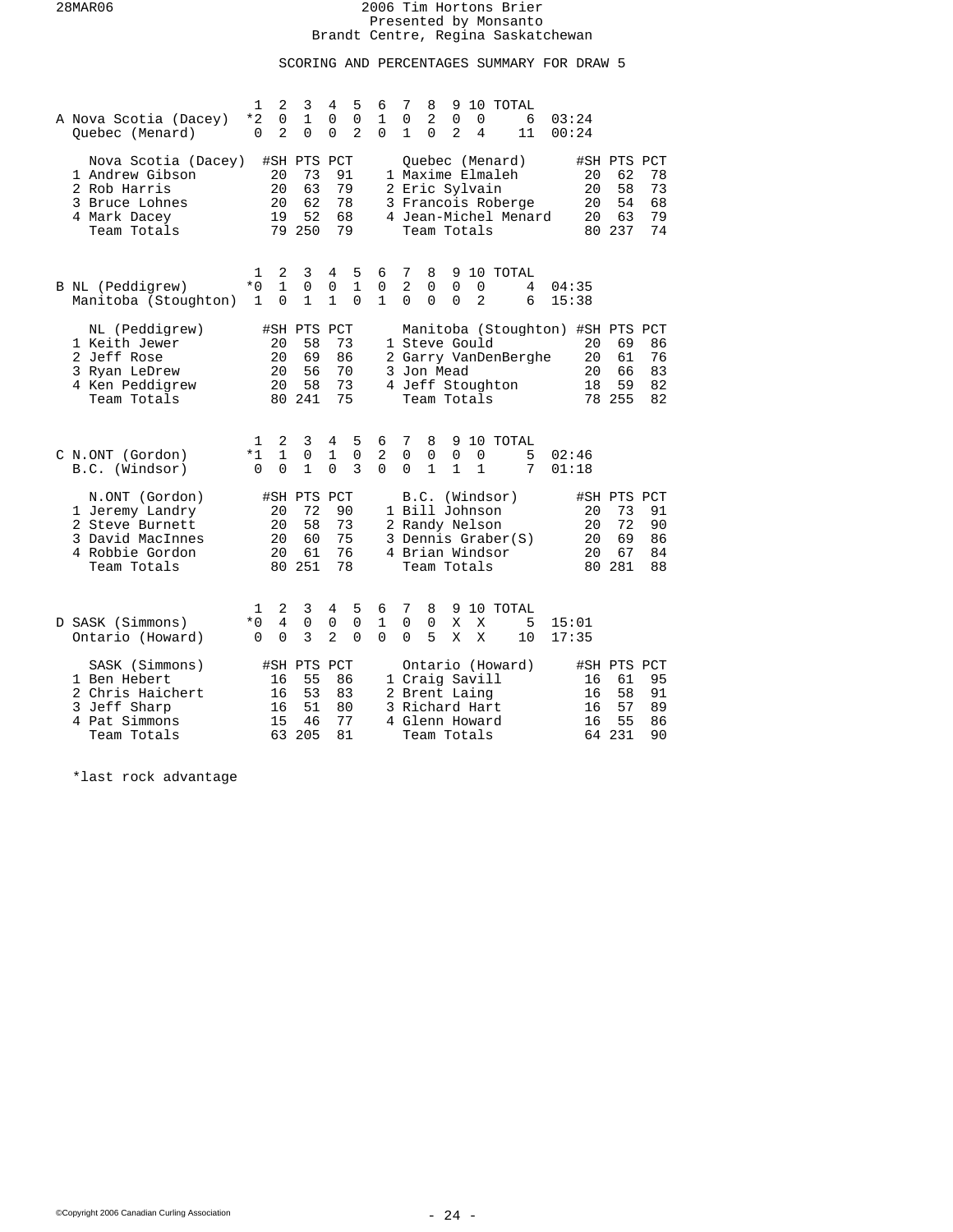# SCORING AND PERCENTAGES SUMMARY FOR DRAW 6

| A Ontario (Howard)<br>N.B. (Grattan)                                                                    | $\mathbf{1}$<br>*1<br>0 | 2<br>3<br>$\Omega$<br>2<br>2<br>$\Omega$                              | 5<br>4<br>3<br>$\mathbf 0$<br>$\Omega$<br>$\Omega$                   | 6<br>0<br>$\mathbf{2}$   | 7<br>8<br>9<br>10<br>TOTAL<br>1<br>0<br>1<br>X<br>8<br>11:09<br>$\mathbf{1}$<br>X<br>5<br>$\Omega$<br>$\Omega$<br>03:40                                                                                              |
|---------------------------------------------------------------------------------------------------------|-------------------------|-----------------------------------------------------------------------|----------------------------------------------------------------------|--------------------------|----------------------------------------------------------------------------------------------------------------------------------------------------------------------------------------------------------------------|
| Ontario (Howard)<br>1 Craig Savill<br>2 Brent Laing<br>3 Richard Hart<br>4 Glenn Howard<br>Team Totals  |                         | #SH PTS PCT<br>17<br>54<br>20<br>76<br>19<br>62<br>19<br>65<br>75 257 | 79<br>95<br>82<br>86<br>86                                           | 3                        | #SH PTS PCT<br>N.B. (Grattan)<br>75<br>1 Jeff Lacey<br>20<br>60<br>75<br>2 Jason Vaughan<br>60<br>20<br>Wayne Tallon<br>59<br>74<br>20<br>55<br>76<br>4 James Grattan<br>18<br>78 234<br>75<br>Team Totals           |
| B Ouebec (Menard)<br>PEI (MacDonald)                                                                    | 1<br>$*0$<br>1          | 2<br>3<br>$\overline{0}$<br>$\overline{2}$<br>3<br>$\Omega$           | 4<br>5<br>$\mathbf 0$<br>$\mathbf 0$<br>$\mathbf{1}$<br>$\mathbf{1}$ | 6<br>2<br>$\Omega$       | 7<br>9 10 TOTAL<br>8<br>$\overline{2}$<br>$\mathbf 0$<br>2<br>0<br>8<br>05:00<br>3<br>$\Omega$<br>$\Omega$<br>$\mathbf 1$<br>10<br>06:26                                                                             |
| Ouebec (Menard)<br>1 Maxime Elmaleh                                                                     |                         | #SH PTS PCT<br>33<br>10<br>10<br>40                                   | 83<br>100                                                            |                          | PEI (MacDonald)<br>#SH PTS PCT<br>1 Mike Dillon<br>18<br>56<br>78                                                                                                                                                    |
| 1 Jean Gagnon<br>2 Eric Sylvain<br>3 Francois Roberge<br>4 Jean-Michel Menard<br>Team Totals            |                         | 20<br>56<br>20<br>69<br>52<br>19<br>79 250                            | 70<br>86<br>68<br>79                                                 |                          | 79<br>63<br>2 Phil Gorveatt<br>20<br>3 Kevin Champion<br>56<br>70<br>20<br>4 Rod MacDonald<br>80<br>20<br>64<br>78 239<br>77<br>Team Totals                                                                          |
| C SASK (Simmons)<br>Alberta (Martin)                                                                    | 1<br>$*0$<br>1          | 2<br>3<br>$\mathbf{1}$<br>$\mathbf 0$<br>$\Omega$<br>3                | 5<br>4<br>2<br>0<br>$\Omega$<br>$\overline{a}$                       | 6<br>1<br>$\Omega$       | 7<br>8<br>10 TOTAL<br>9<br>0<br>1<br>X<br>X<br>14:49<br>5<br>3<br>$\Omega$<br>X<br>X<br>9<br>21:08                                                                                                                   |
| SASK (Simmons)<br>1 Ben Hebert<br>2 Chris Haichert<br>3 Jeff Sharp<br>4 Pat Simmons<br>Team Totals      |                         | #SH PTS<br>56<br>16<br>50<br>16<br>50<br>16<br>45<br>16<br>64 201     | PCT<br>88<br>78<br>78<br>70<br>79                                    |                          | Alberta (Martin)<br>#SH PTS PCT<br>1 Don Bartlett<br>40<br>71<br>14<br>2 Carter Rycroft<br>56<br>88<br>16<br>3 Don Walchuk<br>58<br>91<br>16<br>4 Kevin Martin<br>94<br>16<br>60<br>62 214<br>86<br>Team Totals      |
| D Nova Scotia (Dacey)<br>NWT/Yukon(Koe)                                                                 | 1<br>*0<br>$\Omega$     | 2<br>3<br>3<br>$\mathbf 0$<br>$\Omega$<br>$\mathbf{1}$                | 5<br>4<br>3<br>$\overline{0}$<br>$\mathbf 0$<br>$\Omega$             | 6<br>0<br>$\overline{a}$ | 10 TOTAL<br>7<br>8<br>9<br>3<br>0<br>X<br>X<br>9<br>25:05<br>1<br>0<br>Χ<br>X<br>4<br>25:29                                                                                                                          |
| Nova Scotia (Dacey)<br>1 Andrew Gibson<br>2 Rob Harris<br>3 Bruce Lohnes<br>4 Mark Dacey<br>Team Totals |                         | #SH PTS<br>16<br>57<br>16<br>54<br>51<br>16<br>55<br>16<br>64 217     | PCT<br>89<br>84<br>80<br>86<br>85                                    |                          | NWT/Yukon(Koe)<br>#SH PTS PCT<br>1 Brad Chorostkowski<br>54<br>84<br>16<br>2 Mark Whitehead<br>69<br>16<br>44<br>72<br>3 Kevin Whitehead<br>16<br>46<br>4 Jamie Koe<br>50<br>78<br>16<br>64 194<br>76<br>Team Totals |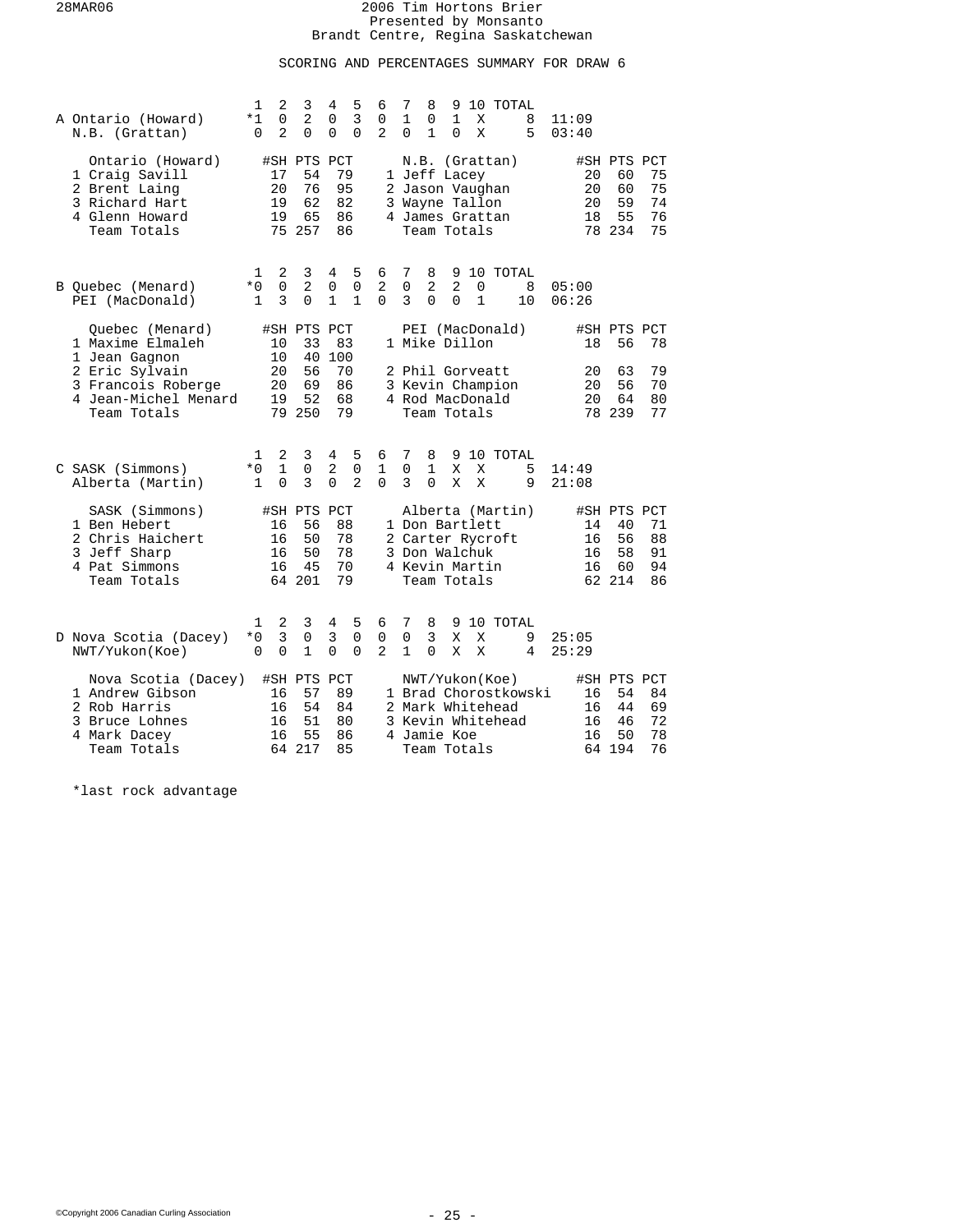# SCORING AND PERCENTAGES SUMMARY FOR DRAW 7

| A PEI (MacDonald)<br>N.ONT (Gordon)                                                                           | 1<br>*1<br>0               | $\overline{2}$<br>3<br>0<br>0<br>1<br>$\mathbf{1}$            | 5<br>4<br>1<br>$\mathbf{1}$<br>0<br>$\Omega$              | 6<br>7<br>8<br>9<br>10 TOTAL<br>$\overline{2}$<br>$\mathbf 0$<br>0<br>$\mathbf 0$<br>2<br>7<br>12:44<br>$\mathbf{1}$<br>$\mathbf{1}$<br>$\Omega$<br>$\mathbf 0$<br>$\Omega$<br>4<br>07:59                             |
|---------------------------------------------------------------------------------------------------------------|----------------------------|---------------------------------------------------------------|-----------------------------------------------------------|-----------------------------------------------------------------------------------------------------------------------------------------------------------------------------------------------------------------------|
| PEI (MacDonald)<br>1 Mike Dillon<br>2 Phil Gorveatt<br>3 Kevin Champion<br>4 Rod MacDonald<br>Team Totals     | 20<br>20<br>20<br>20       | #SH PTS PCT<br>55<br>62<br>68<br>63<br>80 248                 | 69<br>78<br>85<br>79<br>78                                | N.ONT (Gordon)<br>#SH PTS PCT<br>19<br>65<br>86<br>1 Jeremy Landry<br>53<br>2 Steve Burnett<br>20<br>66<br>52<br>3 David MacInnes<br>20<br>65<br>4 Robbie Gordon<br>20<br>62<br>78<br>79 232<br>73<br>Team Totals     |
| B N.B. (Grattan)<br>(Windsor)<br>B.C.                                                                         | 1<br>$*2$<br>$\Omega$      | 2<br>3<br>2<br>1<br>$\Omega$<br>$\Omega$                      | 4<br>5<br>2<br>$\mathbf 0$<br>$\Omega$<br>$\overline{2}$  | 6<br>7<br>8<br>10 TOTAL<br>9<br>$\mathbf 0$<br>2<br>1<br>X<br>X<br>10<br>21:00<br>$\Omega$<br>$\overline{a}$<br>$\Omega$<br>X<br>X<br>4<br>12:46                                                                      |
| N.B. (Grattan)<br>1 Jeff Lacey<br>1 Mark Dobson                                                               |                            | #SH PTS PCT<br>8<br>30<br>8<br>27                             | 94<br>84                                                  | B.C.<br>(Windsor)<br>#SH PTS PCT<br>1 Bill Johnson<br>50<br>78<br>16                                                                                                                                                  |
| 2 Jason Vaughan<br>3 Wayne Tallon<br>4 James Grattan<br>Team Totals                                           | 16<br>16<br>16             | 41<br>51<br>59<br>64 208                                      | 64<br>80<br>92<br>81                                      | 48<br>75<br>2 Randy Nelson<br>16<br>3 Dennis Graber(S)<br>47<br>73<br>16<br>36<br>56<br>4 Brian Windsor<br>16<br>64 181<br>71<br>Team Totals                                                                          |
| C NWT/Yukon(Koe)<br>NL (Peddigrew)                                                                            | 1<br>*2<br>$\Omega$        | 2<br>3<br>$\mathbf{1}$<br>$\mathbf 1$<br>$\Omega$<br>$\Omega$ | 5<br>4<br>1<br>0<br>3<br>$\Omega$                         | 6<br>7<br>8<br>9<br>10 TOTAL<br>$\overline{2}$<br>$\overline{2}$<br>0<br>0<br>X<br>9<br>14:14<br>$\mathbf{1}$<br>$\Omega$<br>$\mathbf{1}$<br>$\Omega$<br>X<br>5<br>09:03                                              |
| NWT/Yukon(Koe)<br>1 Brad Chorostkowski<br>2 Mark Whitehead<br>3 Kevin Whitehead<br>4 Jamie Koe<br>Team Totals | 18<br>18<br>18<br>17       | #SH PTS PCT<br>58<br>61<br>53<br>53<br>71 225                 | 81<br>85<br>74<br>78<br>79                                | NL (Peddigrew)<br>#SH PTS PCT<br>1 Keith Jewer<br>18<br>61<br>85<br>2 Jeff Rose<br>18<br>50<br>69<br>51<br>71<br>3 Ryan LeDrew<br>18<br>4 Ken Peddigrew<br>56<br>18<br>40<br>72 202<br>70<br>Team Totals              |
| D Alberta (Martin)<br>Manitoba (Stoughton)                                                                    | 1<br>$*0$<br>1             | 2<br>3<br>2<br>0<br>$\mathbf{1}$<br>$\Omega$                  | 5<br>4<br>$\overline{a}$<br>0<br>$\mathbf{1}$<br>$\Omega$ | 7<br>10 11 TOTAL<br>6<br>8<br>9<br>1<br>0<br>0<br>0<br>1<br>0<br>6<br>02:07<br>$\mathbf{1}$<br>$\mathbf{1}$<br>$\mathbf{1}$<br>$\Omega$<br>$\Omega$<br>$\mathbf{1}$<br>7<br>03:56                                     |
| Alberta (Martin)<br>1 Don Bartlett<br>2 Carter Rycroft<br>3 Don Walchuk<br>4 Kevin Martin<br>Team Totals      | 22<br>22<br>22<br>22<br>88 | #SH PTS<br>79<br>70<br>65<br>65<br>279                        | PCT<br>90<br>80<br>74<br>74<br>79                         | Manitoba (Stoughton) #SH PTS PCT<br>1 Steve Gould<br>21<br>79<br>94<br>2 Garry VanDenBerghe<br>22<br>80<br>91<br>78<br>3 Jon Mead<br>22<br>89<br>72<br>4 Jeff Stoughton<br>22<br>82<br>309<br>89<br>Team Totals<br>87 |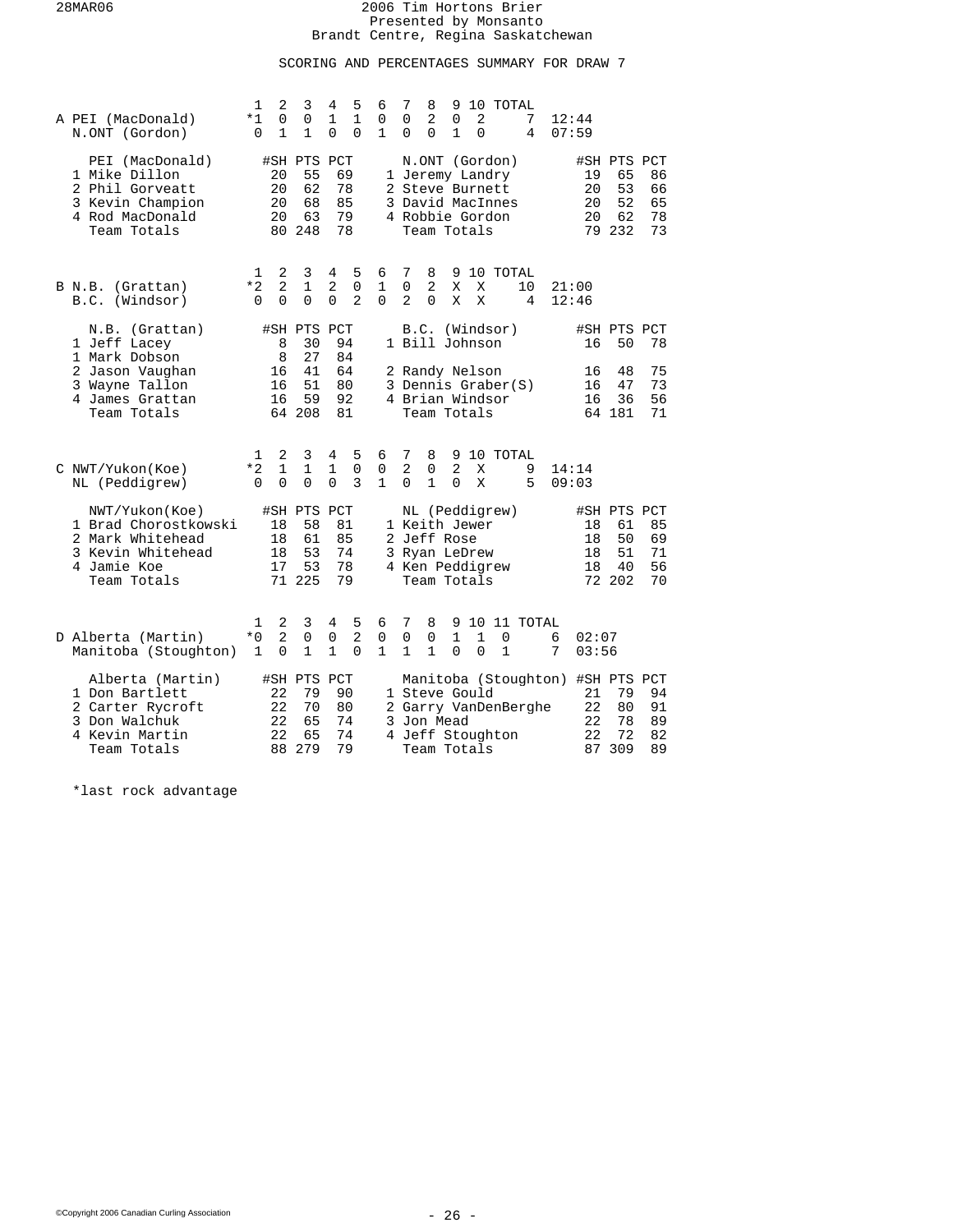# SCORING AND PERCENTAGES SUMMARY FOR DRAW 8

| A Manitoba (Stoughton)<br>SASK (Simmons)                                                                   | $\mathbf{1}$<br>$*0$<br>2 | $\overline{2}$<br>$\mathbf 0$<br>3 | 3<br>0<br>$\mathbf{1}$                        | 4<br>1<br>$\Omega$               | 5<br>0<br>$\mathbf{1}$             | 6<br>1<br>$\Omega$               | 7<br>$\mathbf{1}$<br>$\Omega$    | 8<br>0<br>$\mathbf{1}$          | 9<br>Χ<br>X                                                                        | Χ<br>X            |                                     | 10 TOTAL<br>3<br>8                         | 19:28<br>21:58 |                      |                                               |                            |
|------------------------------------------------------------------------------------------------------------|---------------------------|------------------------------------|-----------------------------------------------|----------------------------------|------------------------------------|----------------------------------|----------------------------------|---------------------------------|------------------------------------------------------------------------------------|-------------------|-------------------------------------|--------------------------------------------|----------------|----------------------|-----------------------------------------------|----------------------------|
| Manitoba (Stoughton) #SH PTS PCT<br>1 Steve Gould<br>2 Garry VanDenBerghe                                  |                           | 16<br>8<br>8                       | 60<br>25<br>26                                | 94<br>78<br>81                   |                                    |                                  |                                  |                                 | 1 Ben Hebert                                                                       |                   | SASK (Simmons)<br>2 Chris Haichert  |                                            |                | 16<br>16             | #SH PTS PCT<br>52<br>61                       | 81<br>95                   |
| 2 Don Harvey<br>3 Jon Mead<br>4 Jeff Stoughton<br>Team Totals                                              |                           | 16<br>16                           | 42<br>32<br>64 185                            | 66<br>50<br>72                   |                                    |                                  |                                  |                                 | 3 Jeff Sharp<br>4 Pat Simmons<br>Team Totals                                       |                   |                                     |                                            |                | 16<br>16             | 54<br>49<br>64 216                            | 84<br>77<br>84             |
| B NL (Peddigrew)<br>Nova Scotia (Dacey)                                                                    | 1<br>$*1$<br>0            | 2<br>0<br>2                        | 3<br>$\mathbf 1$<br>0                         | 4<br>0<br>2                      | 5<br>$\mathbf 0$<br>0              | 6<br>0<br>$\Omega$               | 7<br>$\mathbf{1}$<br>$\Omega$    | 8<br>0<br>1                     | $\mathbf{1}$<br>$\Omega$                                                           | 0<br>$\mathbf{1}$ |                                     | 9 10 TOTAL<br>4<br>6                       | 05:49<br>11:28 |                      |                                               |                            |
| NL (Peddigrew)<br>1 Keith Jewer<br>2 Jeff Rose<br>3 Ryan LeDrew<br>4 Ken Peddigrew<br>Team Totals          |                           | 20<br>20<br>20<br>19               | #SH PTS PCT<br>68<br>65<br>62<br>52<br>79 247 | 85<br>81<br>78<br>68<br>78       |                                    |                                  |                                  |                                 | 2 Rob Harris<br>3 Bruce Lohnes<br>4 Mark Dacey<br>Team Totals                      |                   | 1 Andrew Gibson                     | Nova Scotia (Dacey)                        |                | 20<br>20<br>20<br>20 | #SH PTS PCT<br>70<br>72<br>67<br>68<br>80 277 | 88<br>90<br>84<br>85<br>87 |
| C B.C. (Windsor)<br>Ontario (Howard)                                                                       | 1<br>$*2$<br>$\Omega$     | 2<br>$\mathbf 0$<br>$\overline{2}$ | 3<br>$\mathsf 0$<br>3                         | 4<br>$\mathbf 0$<br>$\mathbf{1}$ | 5<br>$\mathbf{1}$<br>$\Omega$      | 6<br>$\mathsf 0$<br>$\mathbf{1}$ | 7<br>$\mathbf 0$<br>$\mathbf{1}$ | 8<br>$\overline{a}$<br>$\Omega$ | $\mathbf 0$<br>$\mathbf{1}$                                                        | X<br>X            |                                     | 9 10 TOTAL<br>5<br>9                       | 07:08<br>13:15 |                      |                                               |                            |
| B.C. (Windsor)<br>1 Bill Johnson<br>2 Randy Nelson<br>3 Dennis Graber(S)<br>4 Brian Windsor<br>Team Totals |                           | 18<br>18<br>18<br>18               | #SH PTS PCT<br>62<br>49<br>50<br>49<br>72 210 | 86<br>68<br>69<br>68<br>73       |                                    |                                  |                                  |                                 | 1 Craig Savill<br>2 Brent Laing<br>3 Richard Hart<br>4 Glenn Howard<br>Team Totals |                   |                                     | Ontario (Howard)                           |                | 17<br>18<br>18<br>18 | #SH PTS PCT<br>56<br>57<br>62<br>60<br>71 235 | 82<br>79<br>86<br>83<br>83 |
| D N.ONT (Gordon)<br>Quebec (Menard)                                                                        | ı<br>$*2$<br>$\Omega$     | 2<br>$\mathsf 0$<br>3              | 3<br>0<br>$\overline{2}$                      | 4<br>1<br>$\Omega$               | 5<br>$\mathbf 0$<br>$\overline{2}$ | 6<br>1<br>$\Omega$               | 7<br>0<br>$\mathbf{1}$           | 8<br>1<br>$\Omega$              | 0<br>2                                                                             | Χ<br>X            |                                     | 9 10 TOTAL<br>5<br>10                      | 10:21<br>16:51 |                      |                                               |                            |
| N.ONT (Gordon)<br>1 Jeremy Landry<br>2 Steve Burnett<br>3 David MacInnes<br>4 Robbie Gordon<br>Team Totals |                           | 18<br>18<br>18<br>18<br>72         | #SH PTS PCT<br>60<br>45<br>57<br>52<br>214    | 83<br>63<br>79<br>72<br>74       |                                    |                                  |                                  |                                 | 2 Eric Sylvain<br>Team Totals                                                      |                   | Ouebec (Menard)<br>1 Maxime Elmaleh | 3 Francois Roberge<br>4 Jean-Michel Menard |                | 18<br>18<br>18<br>18 | #SH PTS PCT<br>58<br>62<br>61<br>59<br>72 240 | 81<br>86<br>85<br>82<br>83 |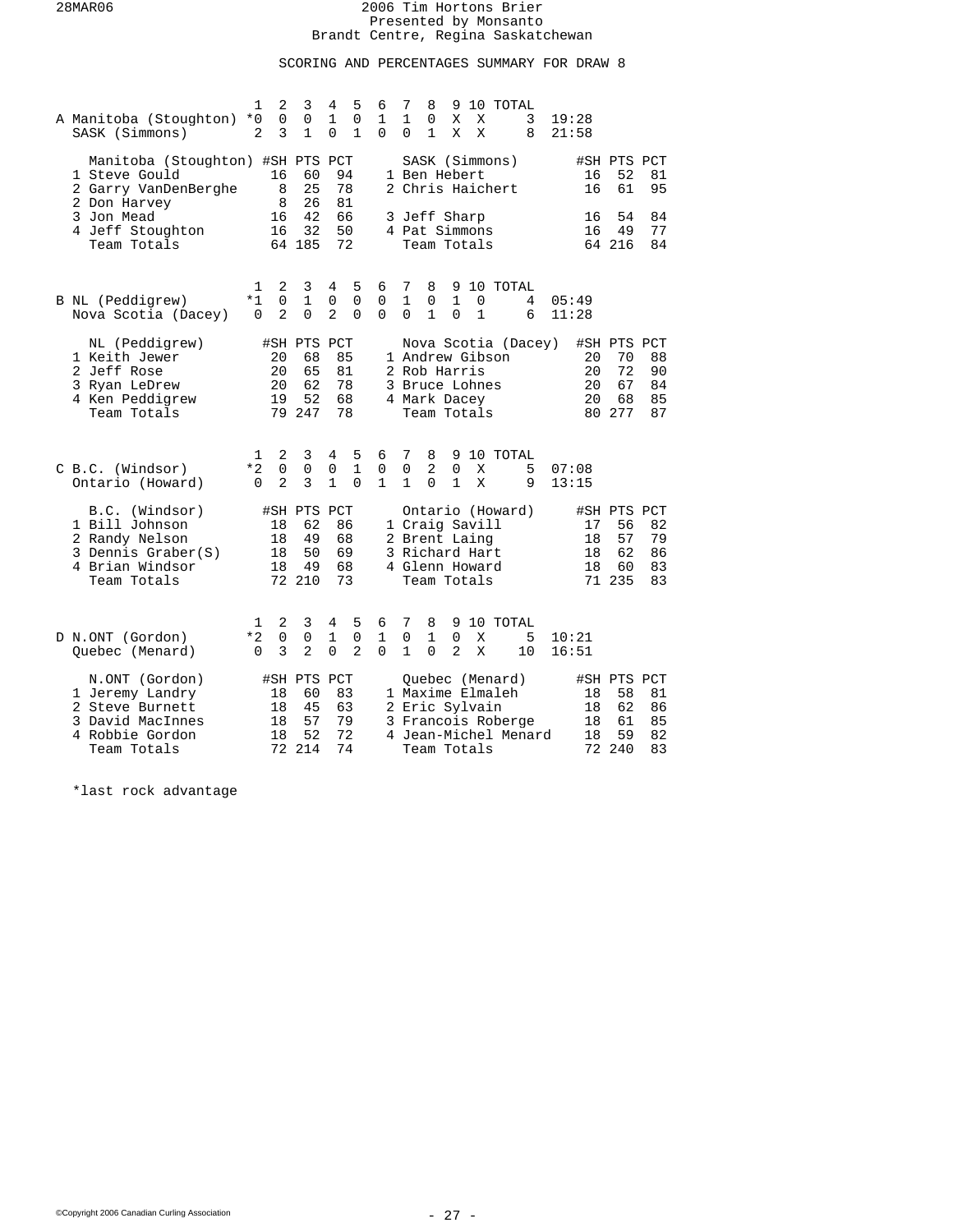# SCORING AND PERCENTAGES SUMMARY FOR DRAW 9

| A B.C. (Windsor)<br>Nova Scotia (Dacey)                                                                                    | $\mathbf{1}$<br>2<br>*1<br>$\mathbf 0$<br>0<br>1           | 3<br>$\mathbf{1}$<br>$\Omega$                 | 5<br>4<br>0<br>0<br>$\overline{2}$<br>$\Omega$                      | 6<br>0<br>$\Omega$       | 7<br>8<br>9<br>10 TOTAL<br>$\overline{2}$<br>1<br>0<br>1<br>6<br>01:02<br>$\mathbf{1}$<br>$\Omega$<br>03:48<br>0<br>$\Omega$<br>4                                                                                         |  |
|----------------------------------------------------------------------------------------------------------------------------|------------------------------------------------------------|-----------------------------------------------|---------------------------------------------------------------------|--------------------------|---------------------------------------------------------------------------------------------------------------------------------------------------------------------------------------------------------------------------|--|
| B.C. (Windsor)<br>1 Bill Johnson<br>2 Randy Nelson<br>3 Dennis Graber(S)<br>4 Brian Windsor<br>Team Totals                 | 20<br>20<br>20<br>20                                       | #SH PTS PCT<br>59<br>54<br>59<br>55<br>80 227 | 74<br>68<br>74<br>69<br>71                                          |                          | Nova Scotia (Dacey)<br>#SH PTS PCT<br>1 Andrew Gibson<br>20<br>66<br>83<br>74<br>93<br>2 Rob Harris<br>20<br>61<br>76<br>3 Bruce Lohnes<br>20<br>19<br>52<br>68<br>4 Mark Dacey<br>79 253<br>Team Totals<br>80            |  |
| B N.ONT (Gordon)<br>SASK (Simmons)                                                                                         | 2<br>1<br>*2<br>$\mathbf 0$<br>$\mathbf{1}$<br>$\Omega$    | 3<br>$\mathbf{1}$<br>$\Omega$                 | 5<br>4<br>$\overline{2}$<br>$\mathbf 0$<br>$\mathbf{2}$<br>$\Omega$ | 6<br>0<br>3              | 10 TOTAL<br>7<br>8<br>9<br>1<br>$\mathbf{1}$<br>0<br>0<br>7<br>01:28<br>$\mathbf 1$<br>$\mathbf{1}$<br>$\Omega$<br>$\Omega$<br>8<br>04:08                                                                                 |  |
| N.ONT (Gordon)<br>1 Jeremy Landry<br>2 Steve Burnett<br>3 David MacInnes<br>4 Robbie Gordon<br>Team Totals                 | 20<br>20<br>20<br>20                                       | #SH PTS PCT<br>63<br>56<br>70<br>46<br>80 235 | 79<br>70<br>88<br>57<br>73                                          |                          | SASK (Simmons)<br>#SH PTS PCT<br>1 Ben Hebert<br>68<br>85<br>20<br>2 Chris Haichert<br>20<br>71<br>89<br>3 Jeff Sharp<br>54<br>68<br>20<br>4 Pat Simmons<br>19<br>59<br>78<br>79 252<br>80<br>Team Totals                 |  |
| C Manitoba (Stoughton)<br>Quebec (Menard)                                                                                  | 2<br>1<br>$\Omega$<br>$*2$<br>$\mathfrak{D}$<br>$\Omega$   | 3<br>$\mathbf{1}$<br>$\Omega$                 | 5<br>4<br>$\mathbf{1}$<br>0<br>3<br>$\Omega$                        | 6<br>0<br>1              | 7<br>8<br>9 10 TOTAL<br>$\overline{2}$<br>$\overline{2}$<br>0<br>8<br>Χ<br>07:51<br>$\Omega$<br>4<br>$\Omega$<br>X<br>10<br>08:02                                                                                         |  |
| Manitoba (Stoughton) #SH PTS PCT<br>1 Steve Gould<br>2 Garry VanDenBerghe<br>3 Jon Mead<br>4 Jeff Stoughton<br>Team Totals | 20<br>20<br>20<br>19                                       | 73<br>66<br>57<br>60<br>79 256                | 91<br>83<br>71<br>79<br>81                                          |                          | Ouebec (Menard)<br>#SH PTS PCT<br>1 Maxime Elmaleh<br>59<br>78<br>19<br>2 Eric Sylvain<br>20<br>57<br>71<br>3 Francois Roberge<br>83<br>20<br>66<br>4 Jean-Michel Menard<br>19<br>64<br>84<br>78 246<br>79<br>Team Totals |  |
| D NL (Peddigrew)<br>Ontario (Howard)                                                                                       | 2<br>1<br>$\mathbf{1}$<br>$*0$<br>$\mathbf{1}$<br>$\Omega$ | 3<br>$\mathbf 0$<br>$\overline{2}$            | 5<br>4<br>$\mathbf{1}$<br>$\mathbf 0$<br>$\mathbf{1}$<br>$\Omega$   | 6<br>0<br>$\overline{2}$ | 7<br>8<br>9<br>10 TOTAL<br>1<br>$\mathbf{1}$<br>0<br>X<br>4<br>03:43<br>0<br>$\mathbf{1}$<br>$\Omega$<br>X<br>7<br>10:59                                                                                                  |  |
| NL (Peddigrew)<br>1 Keith Jewer<br>2 Jeff Rose<br>3 Ryan LeDrew<br>4 Ken Peddigrew<br>Team Totals                          | 20<br>20<br>20<br>19<br>79                                 | #SH PTS PCT<br>68<br>67<br>71<br>51<br>257    | 85<br>84<br>89<br>67<br>81                                          |                          | Ontario (Howard)<br>#SH PTS PCT<br>1 Craig Savill<br>17<br>64<br>94<br>20<br>70<br>88<br>2 Brent Laing<br>71<br>89<br>3 Richard Hart<br>20<br>19<br>69<br>91<br>4 Glenn Howard<br>274<br>90<br>76<br>Team Totals          |  |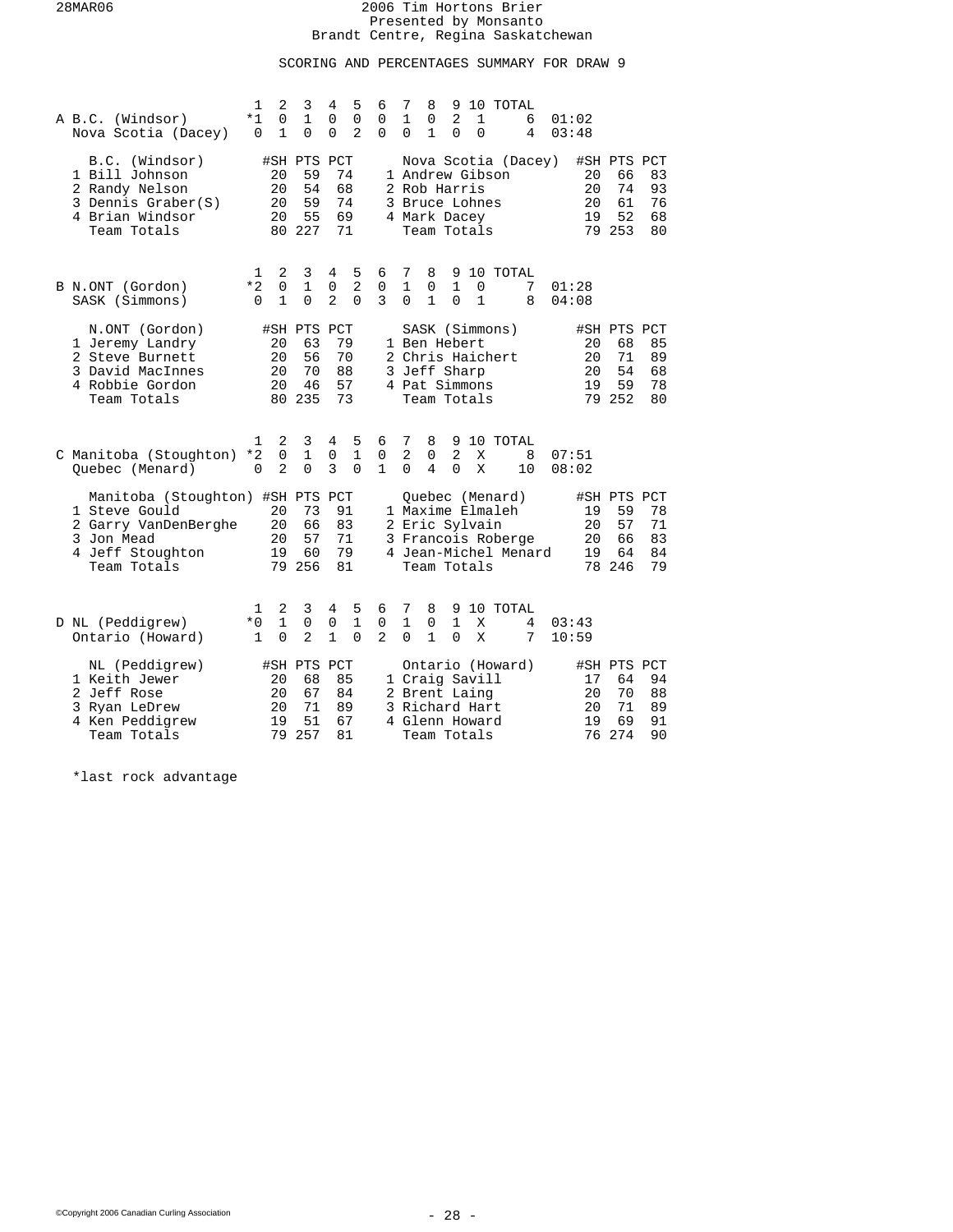# SCORING AND PERCENTAGES SUMMARY FOR DRAW 10

| A Ouebec (Menard)<br>NWT/Yukon(Koe)                                                                                | 1<br>*1<br>$\mathbf 0$    | 2<br>$\mathbf 0$<br>1      | 3<br>0<br>$\Omega$                            | 4<br>1<br>$\Omega$                 | 5<br>$\mathbf{1}$<br>$\Omega$ | 6<br>0<br>$\mathbf{1}$       | 7<br>1<br>$\Omega$            | 8<br>0<br>$\mathbf{1}$                                                   | 9<br>1<br>$\Omega$              | X<br>X            | 10 TOTAL                                                | 5<br>3               |        | 03:44<br>05:48             |                                               |                            |
|--------------------------------------------------------------------------------------------------------------------|---------------------------|----------------------------|-----------------------------------------------|------------------------------------|-------------------------------|------------------------------|-------------------------------|--------------------------------------------------------------------------|---------------------------------|-------------------|---------------------------------------------------------|----------------------|--------|----------------------------|-----------------------------------------------|----------------------------|
| Quebec (Menard)<br>1 Maxime Elmaleh<br>2 Eric Sylvain<br>3 Francois Roberge<br>4 Jean-Michel Menard<br>Team Totals |                           | 20<br>20<br>20<br>20<br>80 | #SH PTS PCT<br>58<br>58<br>63<br>62<br>241    | 73<br>73<br>79<br>78<br>75         |                               |                              |                               | 4 Jamie Koe<br>Team Totals                                               |                                 |                   | NWT/Yukon(Koe)<br>2 Mark Whitehead<br>3 Kevin Whitehead | 1 Brad Chorostkowski |        | 20<br>20<br>20<br>19       | #SH PTS PCT<br>71<br>63<br>66<br>50<br>79 250 | 89<br>79<br>83<br>66<br>79 |
| B Ontario (Howard)<br>Alberta (Martin)                                                                             | 1<br>*1<br>$\Omega$       | 2<br>$\mathbf 0$<br>3      | 3<br>$\mathbf 1$<br>$\Omega$                  | 4<br>$\mathbf 0$<br>$\overline{2}$ | 5<br>$\mathsf 0$<br>$\Omega$  | 6<br>$\mathbf 1$<br>$\Omega$ | 7<br>0<br>$\Omega$            | 8<br>0<br>$\mathbf{1}$                                                   | 9<br>$\mathbf{1}$<br>$\Omega$   | 0<br>$\mathbf{1}$ | 10 TOTAL                                                | 4<br>7               |        | 02:23<br>10:17             |                                               |                            |
| Ontario (Howard)<br>1 Craig Savill<br>2 Brent Laing<br>3 Richard Hart<br>4 Glenn Howard<br>Team Totals             |                           | 20<br>20<br>20<br>20<br>80 | #SH PTS PCT<br>74<br>72<br>66<br>72<br>284    | 93<br>90<br>83<br>90<br>89         |                               |                              |                               | 1 Don Bartlett<br>3 Don Walchuk<br>4 Kevin Martin<br>Team Totals         |                                 |                   | Alberta (Martin)<br>2 Carter Rycroft                    |                      |        | 20<br>20<br>20<br>20       | #SH PTS PCT<br>69<br>73<br>71<br>78<br>80 291 | 86<br>91<br>89<br>98<br>91 |
| C Nova Scotia (Dacey)<br>PEI (MacDonald)                                                                           | $\mathbf{1}$<br>$*0$<br>1 | 2<br>3<br>$\Omega$         | 3<br>$\mathbf 0$<br>$\mathfrak{D}$            | 4<br>1<br>$\Omega$                 | 5<br>0<br>$\mathbf{1}$        | 6<br>0<br>$\Omega$           | 7<br>$\mathbf{1}$<br>$\Omega$ | 8<br>0<br>$\mathbf{1}$                                                   | 9<br>1<br>$\Omega$              | 0<br>$\mathbf{1}$ | 1<br>$\Omega$                                           | 10 11 TOTAL          | 7<br>6 | 00:32<br>02:41             |                                               |                            |
| Nova Scotia (Dacey)<br>1 Andrew Gibson<br>2 Rob Harris<br>3 Bruce Lohnes<br>4 Mark Dacey<br>Team Totals            |                           | 22<br>22<br>22<br>21       | #SH PTS PCT<br>73<br>67<br>74<br>65<br>87 279 | 83<br>76<br>84<br>77<br>80         |                               |                              |                               | 1 Mike Dillon<br>2 Phil Gorveatt<br>Team Totals                          |                                 |                   | PEI (MacDonald)<br>3 Kevin Champion<br>4 Rod MacDonald  |                      |        | 22<br>22<br>22<br>22       | #SH PTS PCT<br>75<br>65<br>73<br>59<br>88 272 | 85<br>74<br>83<br>67<br>77 |
| D SASK (Simmons)<br>N.B. (Grattan)                                                                                 | 1<br>*1<br>$\Omega$       | 2<br>0<br>1                | 3<br>$\mathbf 1$<br>$\Omega$                  | 4<br>0<br>$\overline{a}$           | 5<br>$\mathbf{1}$<br>$\Omega$ | 6<br>0<br>$\Omega$           | 7<br>1<br>$\Omega$            | 8<br>0<br>$\overline{2}$                                                 | 9<br>$\overline{3}$<br>$\Omega$ | 1<br>0            | 10 TOTAL                                                | 8<br>5               |        | 02:07<br>01:40             |                                               |                            |
| SASK (Simmons)<br>1 Ben Hebert<br>2 Chris Haichert<br>3 Jeff Sharp<br>4 Pat Simmons<br>Team Totals                 |                           | 20<br>20<br>20<br>20<br>80 | #SH PTS PCT<br>70<br>71<br>76<br>67<br>284    | 88<br>89<br>95<br>84<br>89         |                               |                              |                               | N.B.<br>1 Jeff Lacey<br>3 Wayne Tallon<br>4 James Grattan<br>Team Totals |                                 |                   | (Grattan)<br>2 Jason Vaughan                            |                      |        | 20<br>20<br>20<br>20<br>80 | #SH PTS PCT<br>74<br>67<br>56<br>63<br>260    | 93<br>84<br>70<br>79<br>81 |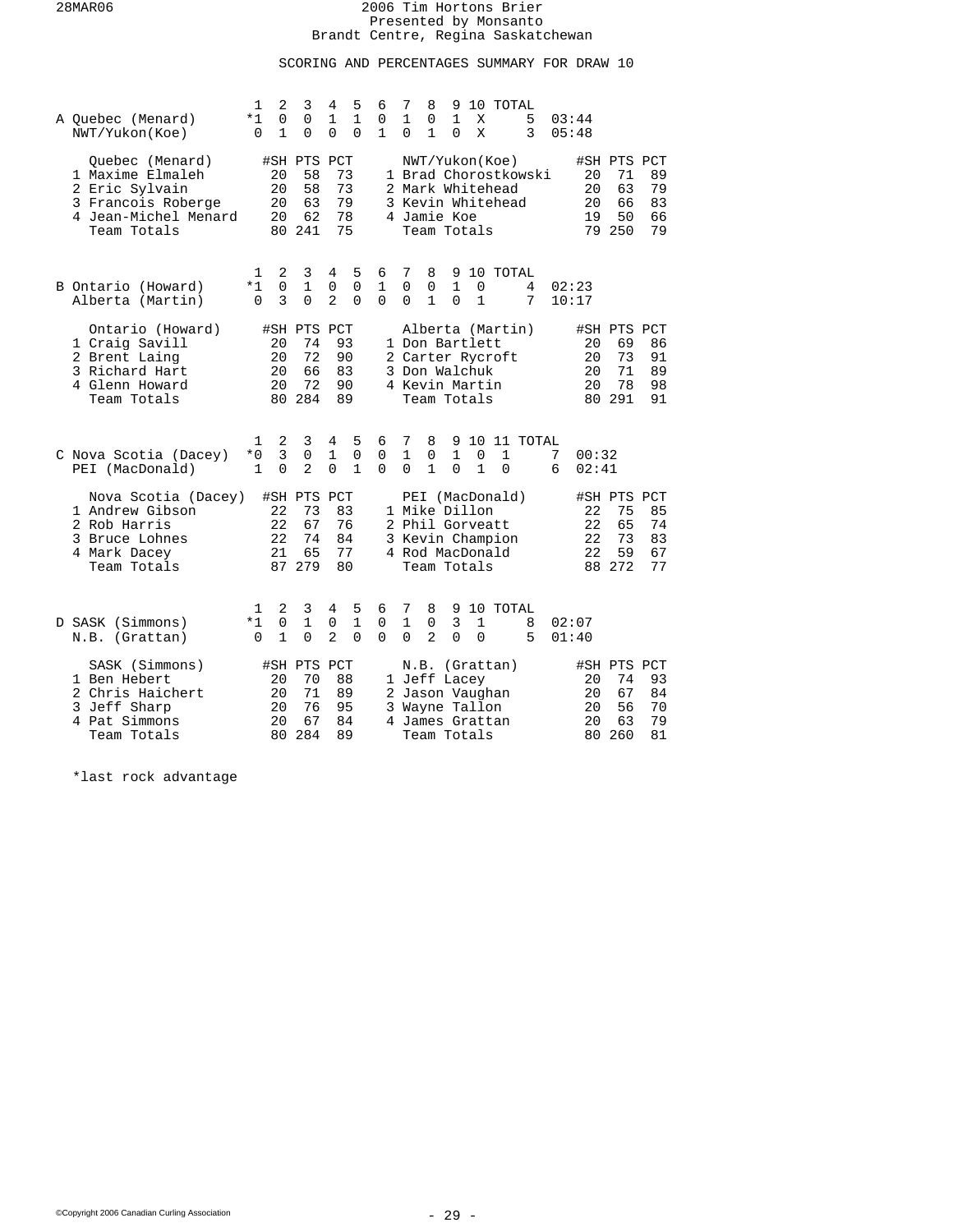# SCORING AND PERCENTAGES SUMMARY FOR DRAW 11

| A Alberta (Martin)<br>NL (Peddigrew)                                                                          | 1<br>$*0$<br>0         | 2<br>$\overline{2}$<br>$\Omega$ | 3<br>0<br>$\mathbf{1}$                        | 4<br>2<br>$\Omega$               | 5<br>1<br>$\Omega$              | 6<br>1<br>$\Omega$       | 7<br>0<br>$\Omega$                 | 8<br>2<br>$\Omega$                              | 9<br>Χ<br>X                      | X<br>$\mathbf{X}$ | 10 TOTAL                                                                                    | 8<br>$\mathbf{1}$    | 28:31<br>21:43                                           |                                               |                            |
|---------------------------------------------------------------------------------------------------------------|------------------------|---------------------------------|-----------------------------------------------|----------------------------------|---------------------------------|--------------------------|------------------------------------|-------------------------------------------------|----------------------------------|-------------------|---------------------------------------------------------------------------------------------|----------------------|----------------------------------------------------------|-----------------------------------------------|----------------------------|
| Alberta (Martin)<br>1 Mark Johnson<br>2 Carter Rycroft<br>3 Don Walchuk                                       |                        | 16<br>16<br>16                  | #SH PTS<br>58<br>55<br>55                     | PCT<br>91<br>86<br>86            |                                 |                          |                                    | 1 Keith Jewer<br>2 Jeff Rose<br>3 Ryan LeDrew   |                                  |                   | NL (Peddigrew)<br>3 David Noftall                                                           |                      | 16<br>16<br>12<br>4                                      | #SH PTS PCT<br>56<br>51<br>39<br>9            | 88<br>80<br>81<br>56       |
| 4 Kevin Martin<br>Team Totals                                                                                 |                        | 16                              | 56<br>64 224                                  | 88<br>88                         |                                 |                          |                                    | Team Totals                                     |                                  |                   | 4 Ken Peddigrew                                                                             |                      | 16                                                       | 41<br>64 196                                  | 64<br>77                   |
| B NWT/Yukon(Koe)<br>Manitoba (Stoughton)                                                                      | 1<br>$*1$<br>$\Omega$  | 2<br>0<br>$\mathbf{1}$          | 3<br>$\mathbf 1$<br>$\Omega$                  | 4<br>0<br>$\overline{2}$         | 5<br>$\overline{a}$<br>$\Omega$ | 6<br>0<br>$\overline{2}$ | 7<br>$\mathbf{1}$<br>$\Omega$      | 8<br>0<br>$\Omega$                              | 9<br>$\mathsf 0$<br>$\mathbf{1}$ | 2<br>$\Omega$     | 10 TOTAL                                                                                    | 7<br>6               | 07:19<br>03:44                                           |                                               |                            |
| NWT/Yukon(Koe)<br>1 Brad Chorostkowski<br>2 Mark Whitehead<br>3 Kevin Whitehead<br>4 Jamie Koe<br>Team Totals |                        | 20<br>20<br>20<br>20<br>80      | #SH PTS PCT<br>64<br>61<br>55<br>60<br>240    | 80<br>76<br>69<br>75<br>75       |                                 |                          |                                    | 1 Steve Gould<br>3 Jon Mead<br>Team Totals      |                                  |                   | 4 Jeff Stoughton                                                                            | 2 Garry VanDenBerghe | Manitoba (Stoughton) #SH PTS PCT<br>20<br>20<br>20<br>20 | 75<br>58<br>65<br>62<br>80 260                | 94<br>73<br>81<br>78<br>81 |
| C N.B. (Grattan)<br>N.ONT (Gordon)                                                                            | 1<br>*2<br>$\mathbf 0$ | 2<br>0<br>2                     | 3<br>0<br>0                                   | 4<br>2<br>0                      | 5<br>4<br>$\mathbf 0$           | 6<br>1<br>0              | 7<br>Χ<br>X                        | 8<br>X<br>X                                     | 9<br>X<br>X                      | X<br>X            | 10 TOTAL                                                                                    | 9<br>$\overline{a}$  | 30:30<br>28:17                                           |                                               |                            |
| N.B. (Grattan)<br>1 Jeff Lacey<br>2 Jason Vaughan<br>3 Wayne Tallon<br>4 James Grattan<br>Team Totals         |                        | 12<br>12<br>12<br>12            | #SH PTS PCT<br>45<br>38<br>31<br>41<br>48 155 | 94<br>79<br>65<br>85<br>81       |                                 |                          |                                    | Team Totals                                     |                                  |                   | N.ONT (Gordon)<br>1 Jeremy Landry<br>2 Steve Burnett<br>3 David MacInnes<br>4 Robbie Gordon |                      | 12<br>12<br>12<br>12                                     | #SH PTS PCT<br>32<br>32<br>27<br>28<br>48 119 | 67<br>67<br>56<br>58<br>62 |
| D PEI (MacDonald)<br>B.C. (Windsor)                                                                           | 1<br>$*0$<br>1         | 2<br>$\overline{2}$<br>$\Omega$ | 3<br>0<br>$\overline{2}$                      | 4<br>$\mathsf 0$<br>$\mathbf{1}$ | 5<br>$\overline{2}$<br>$\Omega$ | 6<br>0<br>$\Omega$       | 7<br>$\mathbf 0$<br>$\overline{2}$ | 8<br>$\mathbf{1}$<br>$\Omega$                   | 9<br>$\mathbf 0$<br>2            | 0<br>0            | 10 TOTAL                                                                                    | 5<br>8               | 11:12<br>05:20                                           |                                               |                            |
| PEI (MacDonald)<br>1 Mike Dillon<br>2 Phil Gorveatt<br>3 Kevin Champion<br>4 Rod MacDonald<br>Team Totals     |                        | 20<br>20<br>20<br>19<br>79      | #SH PTS PCT<br>67<br>59<br>69<br>40<br>235    | 84<br>74<br>86<br>53<br>74       |                                 |                          |                                    | 1 Bill Johnson<br>2 Randy Nelson<br>Team Totals |                                  |                   | B.C. (Windsor)<br>3 Dennis Graber(S)<br>4 Brian Windsor                                     |                      | 18<br>20<br>20<br>18<br>76                               | #SH PTS PCT<br>65<br>67<br>67<br>54<br>253    | 90<br>84<br>84<br>75<br>83 |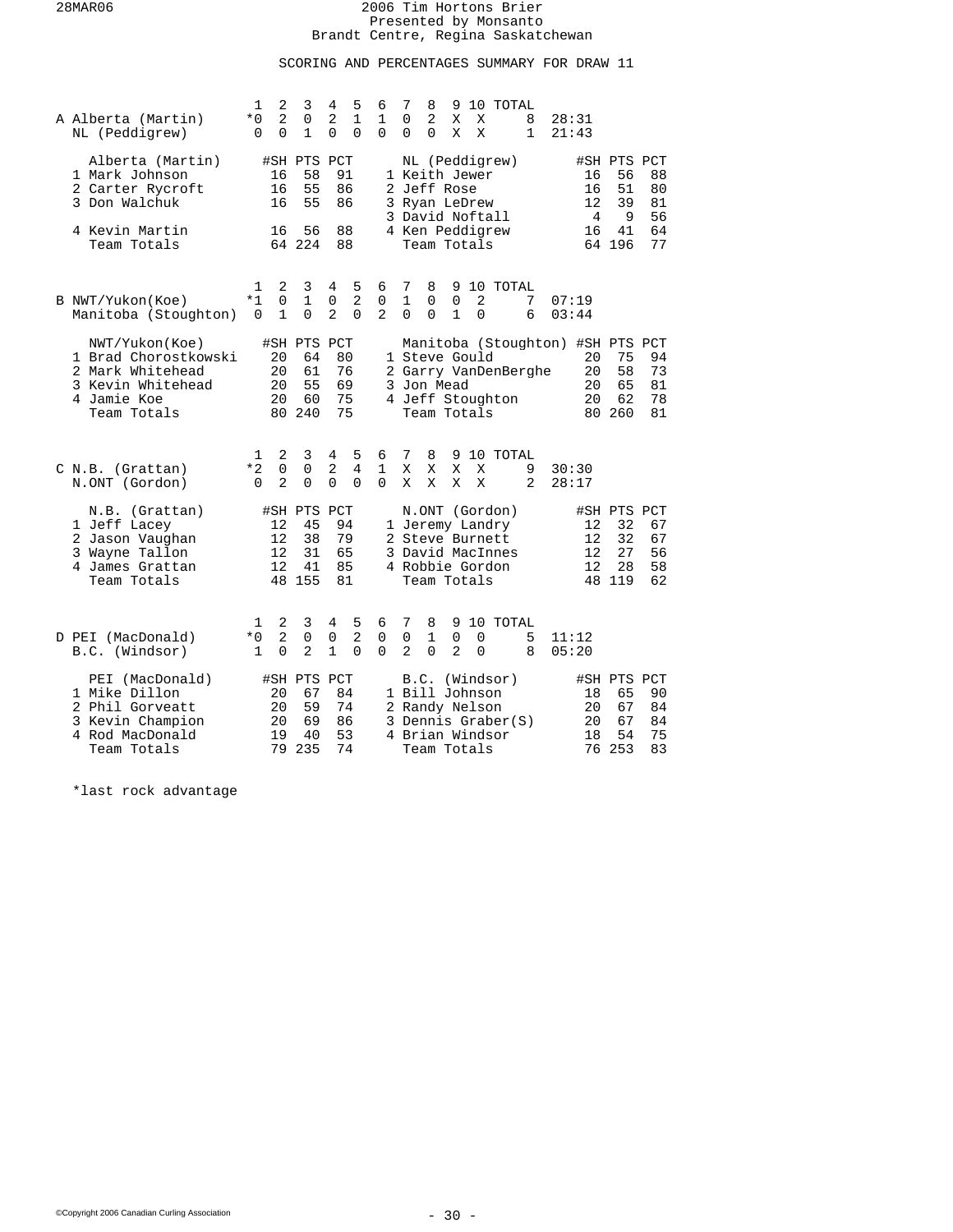# SCORING AND PERCENTAGES SUMMARY FOR DRAW 12

| A N.B. (Grattan)<br>Manitoba (Stoughton)                                                                      | $\mathbf{1}$<br>*1<br>$\Omega$   | 2<br>$\Omega$<br>$\Omega$     | 3<br>$\Omega$<br>$\overline{a}$               | 4<br>5<br>$\Omega$         | 5<br>0<br>$\mathbf{1}$             | 6<br>3<br>$\Omega$                 | 7<br>X<br>X                        | 8<br>Χ<br>X        | 9<br>X<br>X                 | X<br>X                                                                               | 10 TOTAL                                              | 9<br>3           | 31:41<br>33:17 |                            |                                                                    |                                   |
|---------------------------------------------------------------------------------------------------------------|----------------------------------|-------------------------------|-----------------------------------------------|----------------------------|------------------------------------|------------------------------------|------------------------------------|--------------------|-----------------------------|--------------------------------------------------------------------------------------|-------------------------------------------------------|------------------|----------------|----------------------------|--------------------------------------------------------------------|-----------------------------------|
| N.B. (Grattan)<br>1 Jeff Lacey<br>2 Jason Vaughan<br>3 Wayne Tallon<br>4 James Grattan<br>Team Totals         |                                  | 12<br>12<br>12<br>12          | #SH PTS PCT<br>42<br>39<br>40<br>43<br>48 164 | 88<br>81<br>83<br>90<br>85 |                                    |                                    |                                    | 3 Jon Mead         |                             | 1 Steve Gould<br>Team Totals                                                         | 2 Garry VanDenBerghe<br>4 Jeff Stoughton              |                  |                | 12<br>12<br>12<br>11       | Manitoba (Stoughton) #SH PTS PCT<br>41<br>36<br>39<br>38<br>47 154 | 85<br>75<br>81<br>86<br>82        |
| B PEI (MacDonald)<br>NL (Peddigrew)                                                                           | $\mathbf{1}$<br>$*1$<br>$\Omega$ | 2<br>$\mathbf{1}$<br>$\Omega$ | 3<br>$\Omega$<br>$\mathbf{1}$                 | 4<br>0<br>$\mathbf{1}$     | 5<br>$\overline{2}$<br>$\Omega$    | 6<br>$\mathbf 0$<br>$\overline{2}$ | 7<br>$\mathbf 0$<br>$\Omega$       | 8<br>1<br>$\Omega$ | $\mathbf 0$<br>$\mathbf{1}$ | 0<br>$\mathbf{1}$                                                                    | 9 10 TOTAL                                            | 5<br>6           | 06:00<br>09:30 |                            |                                                                    |                                   |
| PEI (MacDonald)<br>1 Mike Dillon<br>2 Mark O'Rourke<br>3 Kevin Champion<br>4 Rod MacDonald<br>Team Totals     |                                  | 19<br>20<br>20<br>20<br>79    | #SH PTS PCT<br>68<br>67<br>72<br>60<br>267    | 89<br>84<br>90<br>75<br>84 |                                    |                                    |                                    | 2 Jeff Rose        |                             | 1 David Noftall<br>3 Ryan LeDrew<br>4 Ken Peddigrew<br>Team Totals                   | NL (Peddigrew)                                        |                  |                | 20<br>20<br>20<br>20       | #SH PTS PCT<br>68<br>46<br>69<br>65<br>80 248                      | 85<br>57<br>86<br>81<br>78        |
| C Alberta (Martin)<br>B.C. (Windsor)                                                                          | 1<br>*1<br>$\Omega$              | 2<br>$\mathbf 1$<br>$\Omega$  | 3<br>1<br>$\Omega$                            | 4<br>0<br>$\Omega$         | 5<br>$\mathbf{1}$<br>$\Omega$      | 6<br>0<br>$\mathbf{1}$             | 7<br>$\overline{3}$<br>$\Omega$    | 8<br>Χ<br>X        | 9<br>Χ<br>X                 | X<br>X                                                                               | 10 TOTAL                                              | 7<br>$\mathbf 1$ | 27:35<br>21:31 |                            |                                                                    |                                   |
| Alberta (Martin)<br>1 Don Bartlett<br>2 Carter Rycroft<br>3 Don Walchuk<br>4 Kevin Martin<br>Team Totals      |                                  | 14<br>14<br>14<br>14          | #SH PTS PCT<br>47<br>52<br>48<br>45<br>56 192 | 84<br>93<br>86<br>80<br>86 |                                    |                                    |                                    |                    |                             | 1 Bill Johnson<br>1 Aron Herrick<br>2 Randy Nelson<br>4 Brian Windsor<br>Team Totals | B.C. (Windsor)<br>3 Dennis Graber(S)                  |                  |                | 10<br>4<br>14<br>14<br>14  | #SH PTS PCT<br>31<br>16<br>37<br>46<br>34<br>56 164                | 78<br>100<br>66<br>82<br>61<br>73 |
| D NWT/Yukon(Koe)<br>N.ONT (Gordon)                                                                            | ı<br>$*2$<br>$\Omega$            | 2<br>$\Omega$<br>$\mathbf 1$  | 3<br>0<br>$\overline{a}$                      | 4<br>3<br>$\Omega$         | 5<br>$\mathsf 0$<br>$\overline{2}$ | 6<br>3<br>$\Omega$                 | 7<br>$\mathbf 0$<br>$\overline{2}$ | 8<br>1<br>$\Omega$ | 9<br>0<br>$\mathbf{1}$      | X<br>X                                                                               | 10 TOTAL                                              | 9<br>8           | 08:57<br>03:41 |                            |                                                                    |                                   |
| NWT/Yukon(Koe)<br>1 Brad Chorostkowski<br>2 Mark Whitehead<br>3 Kevin Whitehead<br>4 Jamie Koe<br>Team Totals |                                  | 20<br>20<br>20<br>19<br>79    | #SH PTS PCT<br>69<br>64<br>73<br>57<br>263    | 86<br>80<br>91<br>75<br>83 |                                    |                                    |                                    |                    |                             | 2 Steve Burnett<br>4 Robbie Gordon<br>Team Totals                                    | N.ONT (Gordon)<br>1 Jeremy Landry<br>3 David MacInnes |                  |                | 20<br>20<br>20<br>20<br>80 | #SH PTS PCT<br>65<br>62<br>66<br>56<br>249                         | 81<br>78<br>83<br>70<br>78        |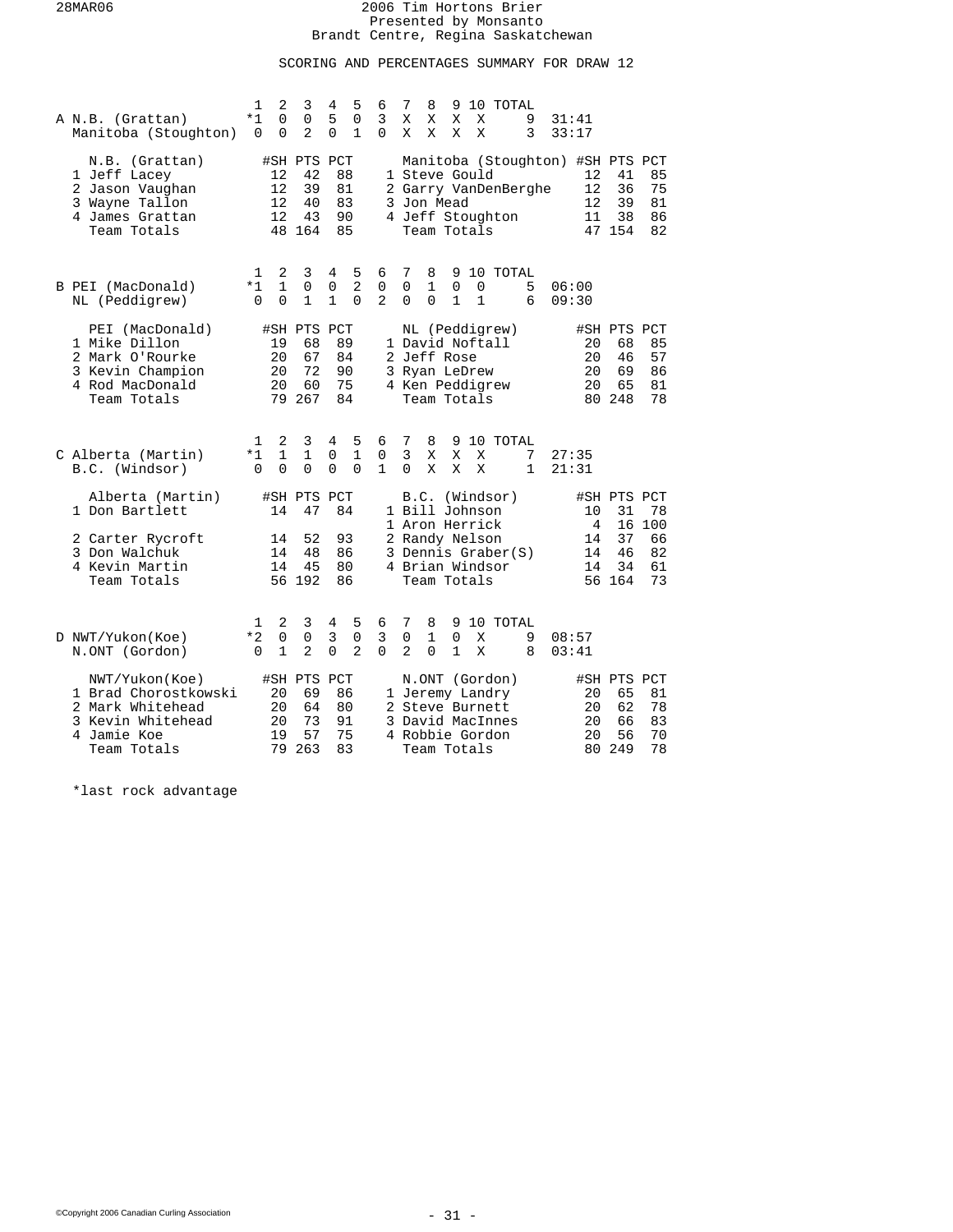# SCORING AND PERCENTAGES SUMMARY FOR DRAW 13

| A N.ONT (Gordon)<br>Ontario (Howard)                                                                                       | 1<br>$*0$<br>0           | $\overline{2}$<br>$\mathbf{1}$<br>$\Omega$ | 3<br>$\mathsf 0$<br>$\overline{a}$            | 4<br>1<br>$\Omega$         | 5<br>$\overline{2}$<br>$\Omega$  | 6<br>0<br>2                        | 7<br>0<br>1        | 8<br>0<br>$\mathbf{1}$        | 9<br>0<br>1                                                                        | Χ<br>X        | 10 TOTAL                                                  | 4<br>7               | 10:46<br>07:53       |    |                                               |                                |
|----------------------------------------------------------------------------------------------------------------------------|--------------------------|--------------------------------------------|-----------------------------------------------|----------------------------|----------------------------------|------------------------------------|--------------------|-------------------------------|------------------------------------------------------------------------------------|---------------|-----------------------------------------------------------|----------------------|----------------------|----|-----------------------------------------------|--------------------------------|
| N.ONT (Gordon)<br>1 Larry Carr<br>2 Steve Burnett<br>3 David MacInnes<br>4 Robbie Gordon<br>Team Totals                    |                          | 20<br>20<br>20<br>18                       | #SH PTS PCT<br>51<br>63<br>66<br>50<br>78 230 | 64<br>79<br>83<br>69       | 74                               |                                    |                    |                               | 1 Craig Savill<br>2 Brent Laing<br>3 Richard Hart<br>4 Glenn Howard<br>Team Totals |               | Ontario (Howard)                                          |                      | 18<br>20<br>20<br>19 |    | #SH PTS PCT<br>71<br>73<br>60<br>77 276       | 72 100<br>89<br>91<br>79<br>90 |
| B B.C. (Windsor)<br>Ouebec (Menard)                                                                                        | 1<br>$*0$<br>$\Omega$    | 2<br>$\mathbf{1}$<br>$\Omega$              | 3<br>$\mathbf 0$<br>2                         | 4<br>1<br>0                | 5<br>$\mathbf{1}$<br>0           | 6<br>$\mathbf 0$<br>$\overline{2}$ | 7<br>0<br>1        | 8<br>2<br>$\mathbf 0$         | 2<br>0                                                                             | X<br>X        | 9 10 TOTAL                                                | 7<br>5               | 01:06<br>04:51       |    |                                               |                                |
| B.C. (Windsor)<br>1 Bill Johnson<br>2 Randy Nelson<br>3 Dennis Graber(S)<br>4 Brian Windsor<br>Team Totals                 |                          | 20<br>20<br>20<br>19                       | #SH PTS PCT<br>59<br>60<br>57<br>56<br>79 232 | 74<br>75<br>71<br>73       | 74                               |                                    |                    |                               | 2 Eric Sylvain<br>Team Totals                                                      |               | Ouebec (Menard)<br>1 Maxime Elmaleh<br>3 Francois Roberge | 4 Jean-Michel Menard | 20<br>20<br>20<br>19 |    | #SH PTS PCT<br>62<br>61<br>58<br>44<br>79 225 | 78<br>76<br>73<br>58<br>71     |
| C NL (Peddigrew)<br>SASK (Simmons)                                                                                         | 1<br>$*1$<br>$\Omega$    | 2<br>$\mathbf{1}$<br>$\Omega$              | 3<br>$\mathbf 0$<br>1                         | 4<br>0<br>3                | 5<br>$\mathbf 0$<br>$\mathbf{1}$ | 6<br>0<br>$\Omega$                 | 7<br>0<br>$\Omega$ | 8<br>1<br>$\Omega$            | 1<br>$\Omega$                                                                      | 0<br>2        | 9 10 TOTAL                                                | 4<br>7               | 00:28<br>09:02       |    |                                               |                                |
| NL (Peddigrew)<br>1 Keith Jewer<br>2 Jeff Rose<br>3 Ryan LeDrew<br>4 Ken Peddigrew<br>Team Totals                          |                          | 20<br>20<br>20<br>20                       | #SH PTS PCT<br>65<br>64<br>52<br>61<br>80 242 | 81<br>80<br>65<br>76       | 76                               |                                    |                    |                               | 1 Ben Hebert<br>3 Jeff Sharp<br>4 Pat Simmons<br>Team Totals                       |               | SASK (Simmons)<br>2 Chris Haichert                        |                      | 20<br>20<br>20<br>19 |    | #SH PTS PCT<br>67<br>69<br>72<br>65<br>79 273 | 84<br>86<br>90<br>86<br>86     |
| D Manitoba (Stoughton)<br>Nova Scotia (Dacey)                                                                              | 1<br>$*0$<br>$\mathbf 1$ | 2<br>0<br>$\Omega$                         | 3<br>$\mathbf{1}$<br>$\Omega$                 | 4<br>0<br>$\overline{2}$   | 5<br>$\overline{2}$<br>$\Omega$  | 6<br>$\mathsf 0$<br>$\overline{2}$ | 7<br>2<br>$\Omega$ | 8<br>$\mathbf{1}$<br>$\Omega$ | 9<br>$\mathbf 0$<br>$\overline{2}$                                                 | 2<br>$\Omega$ | 10 TOTAL                                                  | 8<br>7               | 01:28<br>02:17       |    |                                               |                                |
| Manitoba (Stoughton) #SH PTS PCT<br>1 Steve Gould<br>2 Garry VanDenBerghe<br>3 Jon Mead<br>4 Jeff Stoughton<br>Team Totals |                          | 20<br>20<br>20<br>20<br>80                 | 75<br>57<br>69<br>66<br>267                   | 94<br>71<br>86<br>83<br>83 |                                  |                                    |                    |                               | 2 Rob Harris<br>3 Bruce Lohnes<br>4 Mark Dacey<br>Team Totals                      |               | 1 Andrew Gibson                                           | Nova Scotia (Dacey)  | 20<br>20<br>20<br>20 | 80 | #SH PTS PCT<br>71<br>65<br>69<br>64<br>269    | 89<br>81<br>86<br>80<br>84     |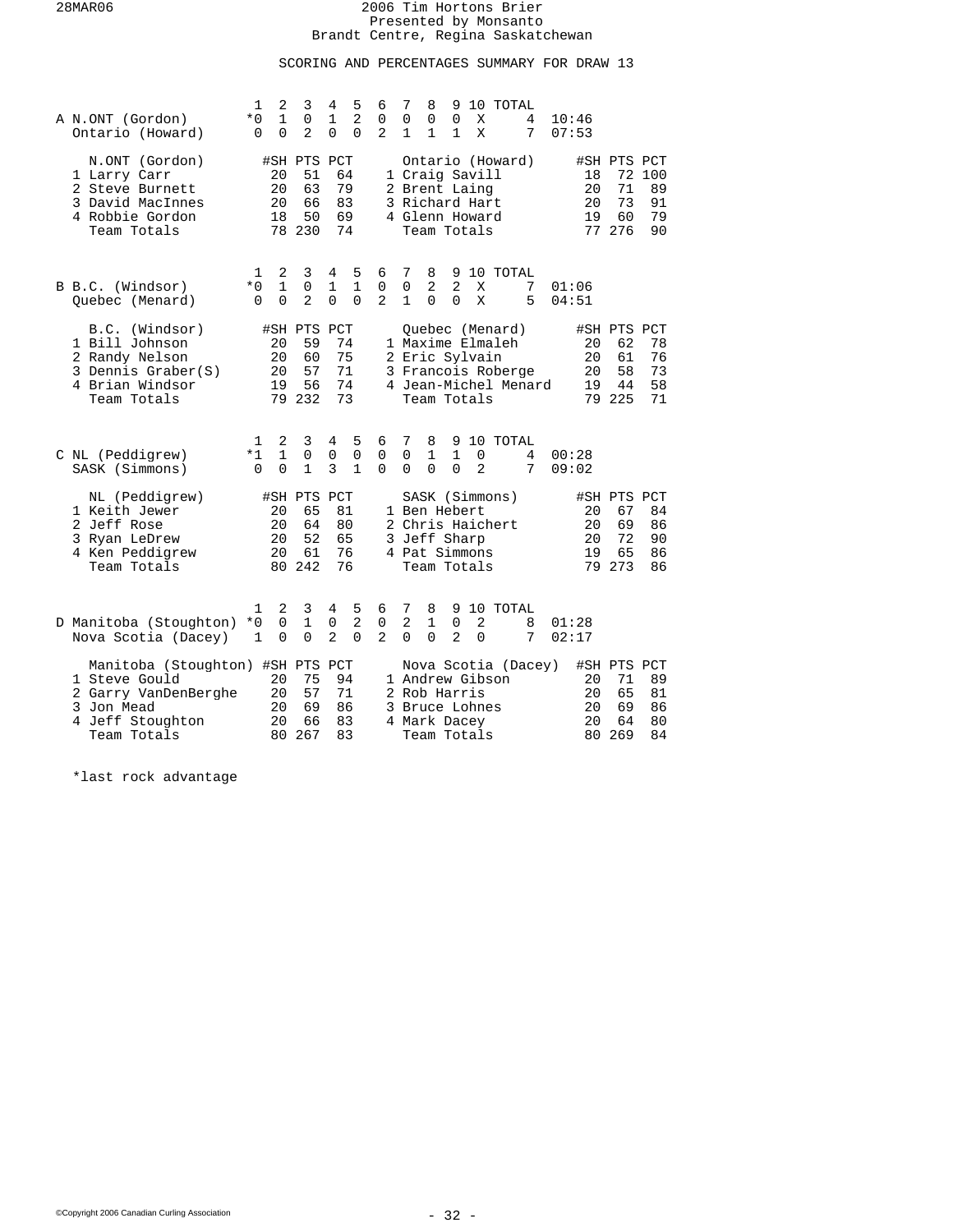# SCORING AND PERCENTAGES SUMMARY FOR DRAW 14

| A SASK (Simmons)<br>PEI (MacDonald)                                                                                | 1<br>$*0$<br>$\Omega$ | 2<br>0<br>$\Omega$              | 3<br>3<br>$\Omega$                            | 4<br>2<br>$\Omega$               | 5<br>0<br>$\mathbf{1}$           | 6<br>2<br>$\Omega$                 | 7<br>3<br>$\Omega$      | 8<br>Χ<br>X                                                                         | 9<br>Χ<br>X              | X<br>X                     | 10 TOTAL                                                | 10<br>1              | 29:42<br>29:44             |                                               |                            |
|--------------------------------------------------------------------------------------------------------------------|-----------------------|---------------------------------|-----------------------------------------------|----------------------------------|----------------------------------|------------------------------------|-------------------------|-------------------------------------------------------------------------------------|--------------------------|----------------------------|---------------------------------------------------------|----------------------|----------------------------|-----------------------------------------------|----------------------------|
| SASK (Simmons)<br>1 Ben Hebert<br>2 Chris Haichert<br>3 Jeff Sharp<br>4 Pat Simmons<br>Team Totals                 |                       | 14<br>14<br>14<br>14            | #SH PTS PCT<br>47<br>50<br>42<br>50<br>56 189 | 84<br>89<br>75<br>89<br>84       |                                  |                                    |                         | 1 Mike Dillon<br>2 Phil Gorveatt<br>4 Rod MacDonald<br>Team Totals                  |                          |                            | PEI (MacDonald)<br>3 Kevin Champion                     |                      | 14<br>14<br>14<br>14       | #SH PTS PCT<br>49<br>46<br>44<br>26<br>56 165 | 88<br>82<br>79<br>46<br>74 |
| B Nova Scotia (Dacey)<br>N.B. (Grattan)                                                                            | 1<br>$*2$<br>$\Omega$ | 2<br>$\overline{2}$<br>0        | 3<br>0<br>$\mathbf{1}$                        | 4<br>2<br>$\Omega$               | 5<br>$\mathbf 0$<br>$\mathbf{1}$ | 6<br>3<br>0                        | 7<br>X<br>X             | 8<br>Χ<br>X                                                                         | 9<br>Χ<br>X              | X<br>X                     | 10 TOTAL                                                | 9<br>2               | 32:48<br>29:01             |                                               |                            |
| Nova Scotia (Dacey)<br>1 Andrew Gibson<br>2 Rob Harris<br>3 Bruce Lohnes<br>4 Mark Dacey<br>Team Totals            |                       | 12<br>12<br>12<br>12            | #SH PTS PCT<br>34<br>41<br>38<br>39<br>48 152 | 71<br>85<br>79<br>81<br>79       |                                  |                                    |                         | 1 Jeff Lacey<br>2 Jason Vaughan<br>3 Wayne Tallon<br>4 James Grattan<br>Team Totals |                          |                            | N.B. (Grattan)                                          |                      | 12<br>12<br>12<br>12       | #SH PTS PCT<br>45<br>38<br>30<br>29<br>48 142 | 94<br>79<br>63<br>60<br>74 |
| C Ontario (Howard)<br>NWT/Yukon(Koe)                                                                               | 1<br>$*1$<br>$\Omega$ | 2<br>$\Omega$<br>$\mathcal{L}$  | 3<br>$\overline{2}$<br>$\Omega$               | 4<br>0<br>1                      | 5<br>3<br>$\Omega$               | 6<br>0<br>1                        | 7<br>0<br>$\mathcal{L}$ | 8<br>2<br>0                                                                         | 0<br>$\mathbf{1}$        | $\overline{a}$<br>$\Omega$ | 9 10 TOTAL                                              | 10<br>7              | 04:41<br>03:08             |                                               |                            |
| Ontario (Howard)<br>1 Craig Savill<br>2 Brent Laing<br>3 Richard Hart<br>4 Glenn Howard<br>Team Totals             |                       | 20<br>20<br>20<br>20            | #SH PTS PCT<br>61<br>61<br>69<br>70<br>80 261 | 76<br>76<br>86<br>88<br>82       |                                  |                                    |                         | 4 Jamie Koe<br>Team Totals                                                          |                          |                            | NWT/Yukon(Koe)<br>2 Mark Whitehead<br>3 Kevin Whitehead | 1 Brad Chorostkowski | 20<br>20<br>20<br>20       | #SH PTS PCT<br>63<br>58<br>54<br>65<br>80 240 | 79<br>73<br>68<br>81<br>75 |
| D Quebec (Menard)<br>Alberta (Martin)                                                                              | 1<br>$*1$<br>$\Omega$ | 2<br>$\mathbf 0$<br>$\mathbf 1$ | 3<br>$\overline{2}$<br>$\Omega$               | 4<br>$\mathbf 0$<br>$\mathbf{1}$ | 5<br>$\mathbf{1}$<br>$\Omega$    | 6<br>$\mathbf 0$<br>$\overline{2}$ | 7<br>0<br>$\mathbf{1}$  | 8<br>2<br>$\Omega$                                                                  | 9<br>$\overline{2}$<br>0 | 1<br>0                     | 10 TOTAL                                                | 9<br>5               | 02:20<br>03:21             |                                               |                            |
| Ouebec (Menard)<br>1 Maxime Elmaleh<br>2 Eric Sylvain<br>3 Francois Roberge<br>4 Jean-Michel Menard<br>Team Totals |                       | 19<br>20<br>20<br>20<br>79      | #SH PTS PCT<br>66<br>57<br>71<br>55<br>249    | 87<br>71<br>89<br>69<br>79       |                                  |                                    |                         | 1 Don Bartlett<br>3 Don Walchuk<br>4 Kevin Martin<br>Team Totals                    |                          |                            | Alberta (Martin)<br>2 Carter Rycroft                    |                      | 20<br>20<br>20<br>19<br>79 | #SH PTS PCT<br>75<br>68<br>71<br>55<br>269    | 94<br>85<br>89<br>72<br>85 |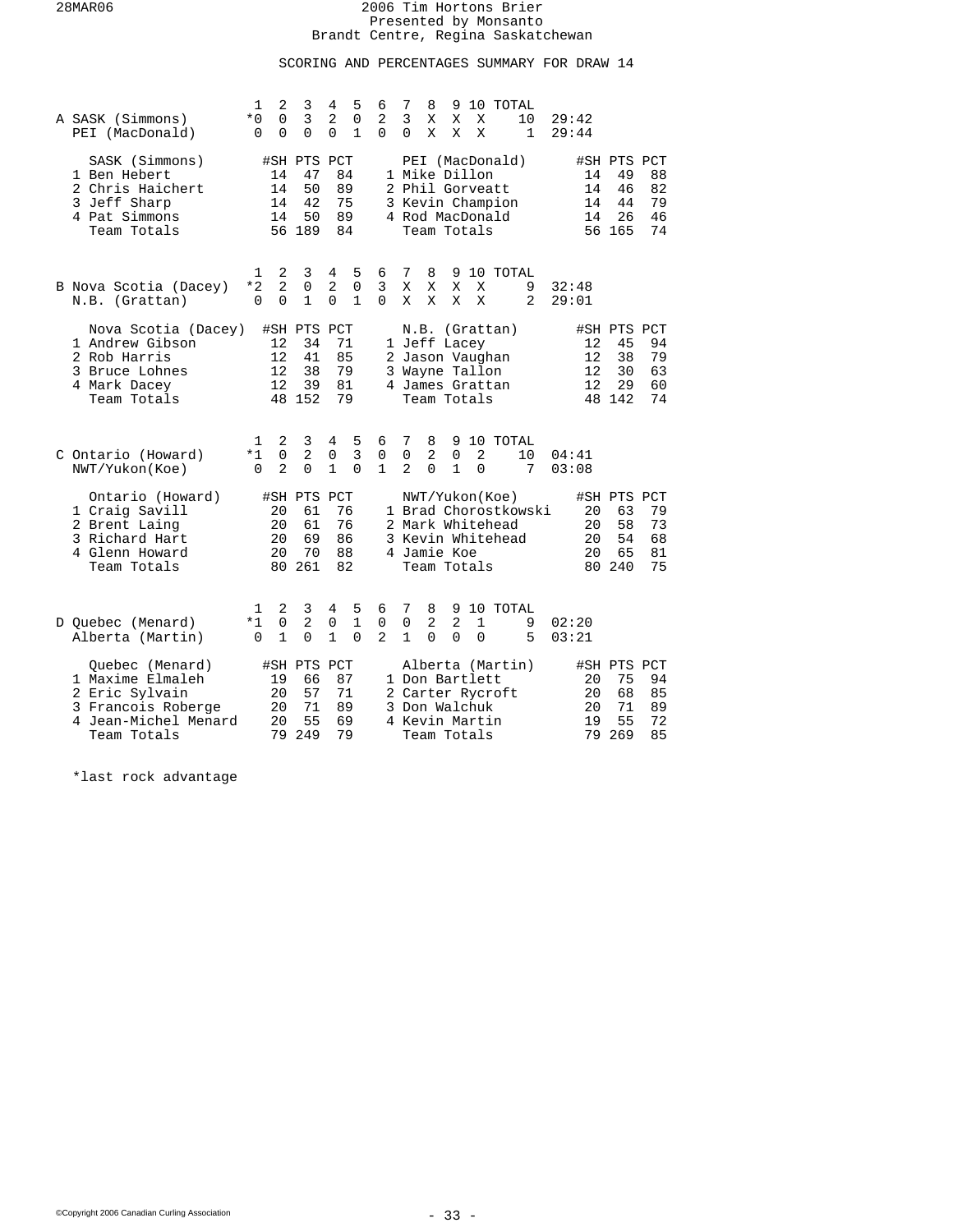# SCORING AND PERCENTAGES SUMMARY FOR DRAW 15

| A NWT/Yukon(Koe)<br>B.C. (Windsor)                                                                            | 1<br>*1<br>0             | $\overline{2}$<br>0<br>0         | 3<br>0<br>$\mathbf{1}$                        | 4<br>0<br>0        | 5<br>1<br>$\Omega$                 | 6<br>0<br>$\Omega$            | 7<br>$\mathbf{1}$<br>$\Omega$      | 8<br>1<br>$\Omega$                 | 9<br>0<br>$\mathbf{1}$                                                          | X<br>X        | 10 TOTAL                                              | 4<br>2               |                      | 17:20<br>00:45       |                                               |                            |
|---------------------------------------------------------------------------------------------------------------|--------------------------|----------------------------------|-----------------------------------------------|--------------------|------------------------------------|-------------------------------|------------------------------------|------------------------------------|---------------------------------------------------------------------------------|---------------|-------------------------------------------------------|----------------------|----------------------|----------------------|-----------------------------------------------|----------------------------|
| NWT/Yukon(Koe)<br>1 Brad Chorostkowski<br>2 Mark Whitehead<br>3 Kevin Whitehead<br>4 Jamie Koe<br>Team Totals |                          | 20<br>20<br>20<br>19             | #SH PTS PCT<br>65<br>67<br>64<br>62<br>79 258 | 82                 | 81<br>84<br>80<br>82               |                               |                                    |                                    | 1 Bill Johnson<br>2 Randy Nelson<br>4 Brian Windsor<br>Team Totals              |               | B.C. (Windsor)<br>3 Dennis Graber(S)                  |                      |                      | 20<br>20<br>20<br>17 | #SH PTS PCT<br>70<br>66<br>63<br>52<br>77 251 | 88<br>83<br>79<br>76<br>81 |
| B Alberta (Martin)<br>N.ONT (Gordon)                                                                          | 1<br>*1<br>$\Omega$      | 2<br>$\mathbf 0$<br>$\mathbf{1}$ | 3<br>$\overline{2}$<br>$\Omega$               | 4<br>0<br>$\Omega$ | 5<br>$\mathsf 0$<br>$\overline{2}$ | 6<br>$\mathbf{1}$<br>$\Omega$ | 7<br>$\mathbf 0$<br>$\overline{a}$ | 8<br>$\mathbf{1}$<br>$\Omega$      | 9<br>$\mathbf 0$<br>$\overline{a}$                                              | 2<br>$\Omega$ | 3<br>$\Omega$                                         | 10 11 TOTAL          | 10<br>7              | 01:00<br>02:31       |                                               |                            |
| Alberta (Martin)<br>1 Mark Johnson<br>2 Carter Rycroft<br>3 Don Walchuk<br>4 Kevin Martin<br>Team Totals      |                          | 22<br>22<br>22<br>22             | #SH PTS<br>83<br>71<br>66<br>64<br>88 284     | PCT                | 94<br>81<br>75<br>73<br>81         |                               |                                    |                                    | 2 Steve Burnett<br>4 Robbie Gordon<br>Team Totals                               |               | N.ONT (Gordon)<br>1 Jeremy Landry<br>3 David MacInnes |                      |                      | 22<br>22<br>22<br>22 | #SH PTS PCT<br>70<br>66<br>68<br>72<br>88 276 | 80<br>75<br>77<br>82<br>78 |
| C PEI (MacDonald)<br>Manitoba (Stoughton)                                                                     | 1<br>$*1$<br>$\Omega$    | 2<br>$\Omega$<br>$\Omega$        | 3<br>$\mathbf 0$<br>1                         | 4<br>1<br>$\Omega$ | 5<br>$\mathbf{1}$<br>$\Omega$      | 6<br>0<br>$\mathbf{1}$        | 7<br>$\mathbf{1}$<br>$\Omega$      | 8<br>$\mathbf 0$<br>$\overline{a}$ | 0<br>$\mathbf{1}$                                                               | 1<br>$\Omega$ | 0<br>1                                                | 9 10 11 TOTAL        | 5<br>6               | 02:14<br>04:27       |                                               |                            |
| PEI (MacDonald)<br>1 Mike Dillon<br>2 Phil Gorveatt<br>3 Kevin Champion<br>4 Rod MacDonald<br>Team Totals     |                          | 22<br>22<br>22<br>22             | #SH PTS<br>76<br>70<br>79<br>56<br>88 281     | PCT<br>86          | 80<br>90<br>64<br>80               |                               |                                    |                                    | 1 Steve Gould<br>3 Jon Mead<br>Team Totals                                      |               | 4 Jeff Stoughton                                      | 2 Garry VanDenBerghe | Manitoba (Stoughton) | 22<br>22<br>22<br>21 | #SH PTS PCT<br>78<br>70<br>68<br>68<br>87 284 | 89<br>80<br>77<br>81<br>82 |
| D N.B. (Grattan)<br>NL (Peddigrew)                                                                            | 1<br>$*0$<br>$\mathbf 1$ | 2<br>$\overline{2}$<br>$\Omega$  | 3<br>$\mathbf 0$<br>$\mathbf{1}$              | 4<br>2<br>$\Omega$ | 5<br>$\mathbf 1$<br>$\Omega$       | 6<br>$\mathbf{1}$<br>$\Omega$ | 7<br>$\mathbf 0$<br>$\mathbf{1}$   | 8<br>3<br>$\Omega$                 | 9<br>X<br>X                                                                     | X<br>X        | 10 TOTAL                                              | 9<br>3               |                      | 20:09<br>18:25       |                                               |                            |
| N.B. (Grattan)<br>1 Jeff Lacey<br>2 Jason Vaughan<br>3 Wayne Tallon<br>4 James Grattan<br>Team Totals         |                          | 16<br>16<br>16<br>16<br>64       | #SH PTS PCT<br>54<br>59<br>42<br>55<br>210    | 92                 | 84<br>66<br>86<br>82               |                               |                                    |                                    | 1 Keith Jewer<br>2 Jeff Rose<br>3 Ryan LeDrew<br>4 Ken Peddigrew<br>Team Totals |               | NL (Peddigrew)                                        |                      |                      | 16<br>16<br>16<br>16 | #SH PTS PCT<br>57<br>42<br>47<br>40<br>64 186 | 89<br>66<br>73<br>63<br>73 |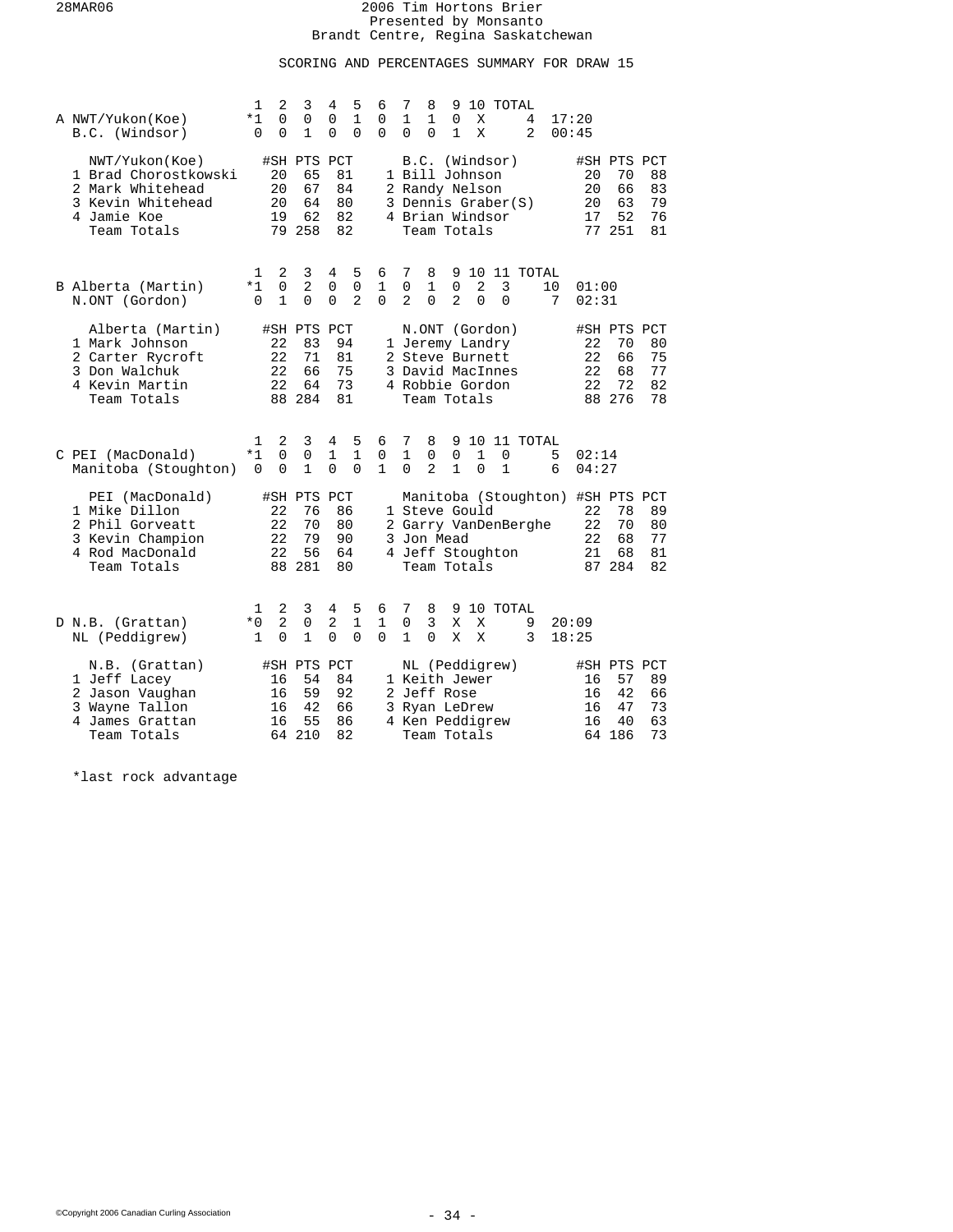# SCORING AND PERCENTAGES SUMMARY FOR DRAW 16

| A Nova Scotia (Dacey)<br>Alberta (Martin)                                                                          | $\mathbf{1}$<br>2<br>$\overline{2}$<br>*1<br>$\Omega$<br>$\Omega$ | 3<br>0<br>$\Omega$                            | 4<br>5<br>4<br>0<br>$\Omega$<br>$\Omega$                               | 6<br>0<br>1                   | 7<br>8<br>10 TOTAL<br>9<br>X<br>Χ<br>Χ<br>Χ<br>7<br>36:20<br>$\mathbf{1}$<br>X<br>Χ<br>X<br>Χ<br>32:13                                                        |                                                                   |
|--------------------------------------------------------------------------------------------------------------------|-------------------------------------------------------------------|-----------------------------------------------|------------------------------------------------------------------------|-------------------------------|---------------------------------------------------------------------------------------------------------------------------------------------------------------|-------------------------------------------------------------------|
| Nova Scotia (Dacey)<br>1 Andrew Gibson<br>2 Rob Harris<br>3 Bruce Lohnes<br>4 Mark Dacey<br>Team Totals            | 11<br>12<br>12<br>12                                              | #SH PTS PCT<br>42<br>40<br>43<br>43<br>47 168 | 95<br>83<br>90<br>90<br>89                                             |                               | Alberta (Martin)<br>12<br>1 Don Bartlett<br>12<br>2 Carter Rycroft<br>3 Don Walchuk<br>12<br>4 Kevin Martin<br>10<br>Team Totals<br>46 144                    | #SH PTS PCT<br>43<br>90<br>41<br>85<br>38<br>79<br>22<br>55<br>78 |
| B SASK (Simmons)<br>NWT/Yukon(Koe)                                                                                 | 2<br>1<br>$*0$<br>$\mathbf 0$<br>$\Omega$<br>$\Omega$             | 3<br>$\mathbf{1}$<br>$\Omega$                 | 4<br>5<br>$\mathbf 0$<br>$\mathbf 0$<br>$\Omega$<br>$\mathbf{1}$       | 6<br>$\mathbf{1}$<br>$\Omega$ | 10 TOTAL<br>7<br>8<br>9<br>$\mathbf{1}$<br>0<br>$\mathbf{1}$<br>0<br>4<br>01:59<br>$\overline{a}$<br>$\Omega$<br>$\overline{a}$<br>5<br>$\Omega$<br>02:42     |                                                                   |
| SASK (Simmons)<br>1 Ben Hebert<br>2 Chris Haichert<br>3 Jeff Sharp<br>4 Pat Simmons<br>Team Totals                 | 20<br>20<br>20<br>20                                              | #SH PTS PCT<br>65<br>74<br>66<br>66<br>80 271 | 81<br>93<br>83<br>83<br>85                                             |                               | NWT/Yukon(Koe)<br>1 Brad Chorostkowski<br>20<br>2 Mark Whitehead<br>20<br>3 Kevin Whitehead<br>20<br>4 Jamie Koe<br>19<br>79 263<br>Team Totals               | #SH PTS PCT<br>74<br>93<br>55<br>69<br>70<br>88<br>64<br>84<br>83 |
| C Quebec (Menard)<br>N.B. (Grattan)                                                                                | 2<br>1<br>$*3$<br>$\mathbf 0$<br>$\mathbf{1}$<br>$\Omega$         | 3<br>$\overline{2}$<br>$\Omega$               | 5<br>4<br>$\overline{3}$<br>$\mathsf{O}$<br>$\overline{a}$<br>$\Omega$ | 6<br>1<br>$\Omega$            | 7<br>8<br>10 TOTAL<br>9<br>9<br>Χ<br>Χ<br>Χ<br>Χ<br>33:39<br>X<br>X<br>3<br>X<br>X<br>31:43                                                                   |                                                                   |
| Ouebec (Menard)<br>1 Maxime Elmaleh<br>2 Eric Sylvain<br>3 Francois Roberge<br>4 Jean-Michel Menard<br>Team Totals | 12<br>12<br>12<br>12                                              | #SH PTS<br>46<br>39<br>44<br>46<br>48 175     | PCT<br>96<br>81<br>92<br>96<br>91                                      |                               | N.B. (Grattan)<br>1 Jeff Lacey<br>12<br>2 Jason Vaughan<br>12<br>3 Wayne Tallon<br>12<br>4 James Grattan<br>12<br>Team Totals<br>48 137                       | #SH PTS PCT<br>39<br>81<br>38<br>79<br>35<br>73<br>25<br>52<br>71 |
| D Ontario (Howard)<br>PEI (MacDonald)                                                                              | 2<br>1<br>$*2$<br>0<br>$\mathbf 1$<br>$\Omega$                    | 3<br>2<br>$\Omega$                            | 5<br>4<br>1<br>0<br>$\mathbf{1}$<br>0                                  | 6<br>1<br>$\Omega$            | 7<br>8<br>9<br>10 TOTAL<br>0<br>1<br>0<br>X<br>14:55<br>7<br>$\mathbf{1}$<br>0<br>$\overline{a}$<br>X<br>5<br>10:01                                           |                                                                   |
| Ontario (Howard)<br>1 Craig Savill<br>2 Brent Laing<br>3 Richard Hart<br>4 Glenn Howard<br>Team Totals             | 19<br>20<br>20<br>19<br>78                                        | #SH PTS PCT<br>61<br>66<br>73<br>72<br>272    | 80<br>83<br>91<br>95<br>87                                             |                               | PEI (MacDonald)<br>#SH PTS PCT<br>1 Mike Dillon<br>20<br>2 Phil Gorveatt<br>20<br>3 Kevin Champion<br>20<br>20<br>4 Rod MacDonald<br>234<br>Team Totals<br>80 | 72<br>90<br>50<br>63<br>62<br>78<br>50<br>63<br>73                |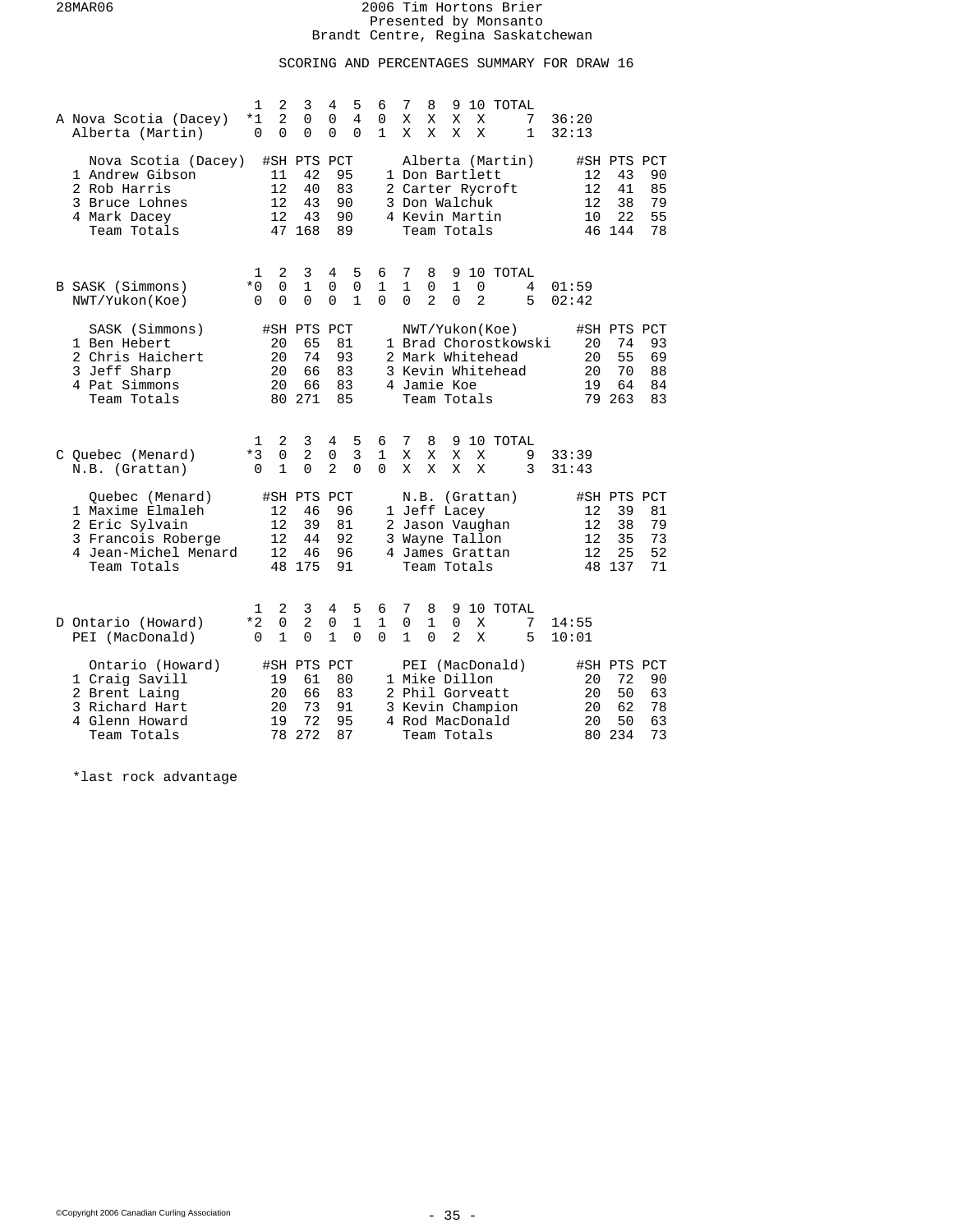# SCORING AND PERCENTAGES SUMMARY FOR DRAW 17

| A NL (Peddigrew)<br>Ouebec (Menard)                                                                                        | 1<br>$*0$<br>2        | 2<br>0<br>1              | 3<br>0<br>$\mathbf 1$                         | 4<br>$\mathbf 0$<br>$\mathbf{1}$ | 5<br>2<br>$\Omega$    | 6<br>$\mathbf 0$<br>$\Omega$     | 7<br>0<br>1                   | 8<br>0<br>$\mathbf{1}$                                                             | 9<br>Χ<br>X        | 10<br>X<br>X              |                                                           | TOTAL<br>2<br>7      | 18:47<br>26:43 |                      |                                               |                             |
|----------------------------------------------------------------------------------------------------------------------------|-----------------------|--------------------------|-----------------------------------------------|----------------------------------|-----------------------|----------------------------------|-------------------------------|------------------------------------------------------------------------------------|--------------------|---------------------------|-----------------------------------------------------------|----------------------|----------------|----------------------|-----------------------------------------------|-----------------------------|
| NL (Peddigrew)<br>1 Keith Jewer<br>2 Jeff Rose<br>3 Ryan LeDrew<br>4 Ken Peddigrew<br>Team Totals                          |                       | 16<br>16<br>16<br>16     | #SH PTS PCT<br>59<br>56<br>47<br>39<br>64 201 | 92<br>88<br>73<br>61<br>79       |                       |                                  |                               | 2 Eric Sylvain<br>Team Totals                                                      |                    |                           | Ouebec (Menard)<br>1 Maxime Elmaleh<br>3 Francois Roberge | 4 Jean-Michel Menard |                | 16<br>16<br>16<br>15 | #SH PTS PCT<br>57<br>59<br>54<br>48<br>63 218 | 89<br>92<br>84<br>80<br>87  |
| B Manitoba (Stoughton)<br>Ontario (Howard)                                                                                 | 1<br>$*1$<br>0        | 2<br>0<br>$\overline{a}$ | 3<br>$\Omega$<br>$\Omega$                     | 4<br>$\mathbf{1}$<br>$\Omega$    | 5<br>$\Omega$<br>5    | 6<br>$\mathbf 0$<br>$\mathbf{1}$ | 7<br>$\Omega$<br>$\Omega$     | 8<br>Χ<br>X                                                                        | X<br>X             | X<br>X                    | 9 10 TOTAL                                                | 2<br>8               | 30:43          | 28:36                |                                               |                             |
| Manitoba (Stoughton) #SH PTS PCT<br>1 Steve Gould<br>2 Garry VanDenBerghe<br>3 Jon Mead<br>4 Jeff Stoughton<br>Team Totals |                       | 14<br>14<br>14<br>14     | 45<br>42<br>41<br>45<br>56 173                | 80<br>75<br>73<br>80<br>77       |                       |                                  |                               | 1 Craig Savill<br>2 Brent Laing<br>3 Richard Hart<br>4 Glenn Howard<br>Team Totals |                    |                           | Ontario (Howard)                                          |                      |                | 13<br>14<br>14<br>14 | #SH PTS PCT<br>49<br>50<br>43<br>56<br>55 198 | 94<br>89<br>77<br>100<br>90 |
| C N.ONT (Gordon)<br>Nova Scotia (Dacey)                                                                                    | 1<br>$*0$<br>3        | 2<br>$\overline{a}$<br>0 | 3<br>0<br>2                                   | 4<br>$\mathbf 0$<br>$\mathbf 0$  | 5<br>$\mathbf 0$<br>1 | 6<br>$\mathbf{1}$<br>$\Omega$    | 7<br>$\mathbf 0$<br>1         | 8<br>2<br>0                                                                        | 0<br>3             | X<br>X                    | 9 10 TOTAL                                                | 5<br>10              | 08:40<br>17:05 |                      |                                               |                             |
| N.ONT (Gordon)<br>1 Jeremy Landry<br>2 Steve Burnett<br>3 David MacInnes<br>4 Robbie Gordon<br>Team Totals                 |                       | 18<br>18<br>18<br>17     | #SH PTS PCT<br>58<br>46<br>56<br>44<br>71 204 | 81<br>64<br>78<br>65<br>72       |                       |                                  |                               | 1 Andrew Gibson<br>2 Rob Harris<br>3 Bruce Lohnes<br>4 Mark Dacey<br>Team Totals   |                    |                           |                                                           | Nova Scotia (Dacey)  |                | 18<br>18<br>18<br>18 | #SH PTS PCT<br>68<br>66<br>65<br>59<br>72 258 | 94<br>92<br>90<br>82<br>90  |
| D B.C. (Windsor)<br>SASK (Simmons)                                                                                         | 1<br>$*3$<br>$\Omega$ | 2<br>0<br>$\overline{2}$ | 3<br>0<br>0                                   | 4<br>$1\,$<br>$\Omega$           | 5<br>0<br>3           | 6<br>$\overline{2}$<br>$\Omega$  | 7<br>$\mathbf{1}$<br>$\Omega$ | 8<br>0<br>$\mathbf{1}$                                                             | 9<br>1<br>$\Omega$ | 10<br>0<br>$\overline{a}$ | 1<br>$\Omega$                                             | 11 TOTAL             | 9<br>8         | 01:05<br>01:36       |                                               |                             |
| B.C. (Windsor)<br>1 Bill Johnson<br>2 Randy Nelson<br>3 Dennis Graber(S)<br>3 Aron Herrick                                 |                       | 22<br>22<br>12<br>10     | #SH PTS PCT<br>71<br>66<br>35<br>30           | 81<br>75<br>73<br>75             |                       |                                  |                               | 1 Ben Hebert<br>3 Jeff Sharp                                                       |                    |                           | SASK (Simmons)<br>2 Chris Haichert                        |                      |                | 22<br>22<br>22       | #SH PTS PCT<br>86<br>75<br>76                 | 98<br>85<br>86              |
| 4 Brian Windsor<br>Team Totals                                                                                             |                       | 21<br>87                 | 75<br>277                                     | 89<br>80                         |                       |                                  |                               | 4 Pat Simmons<br>Team Totals                                                       |                    |                           |                                                           |                      |                | 22<br>88             | 65<br>302                                     | 74<br>86                    |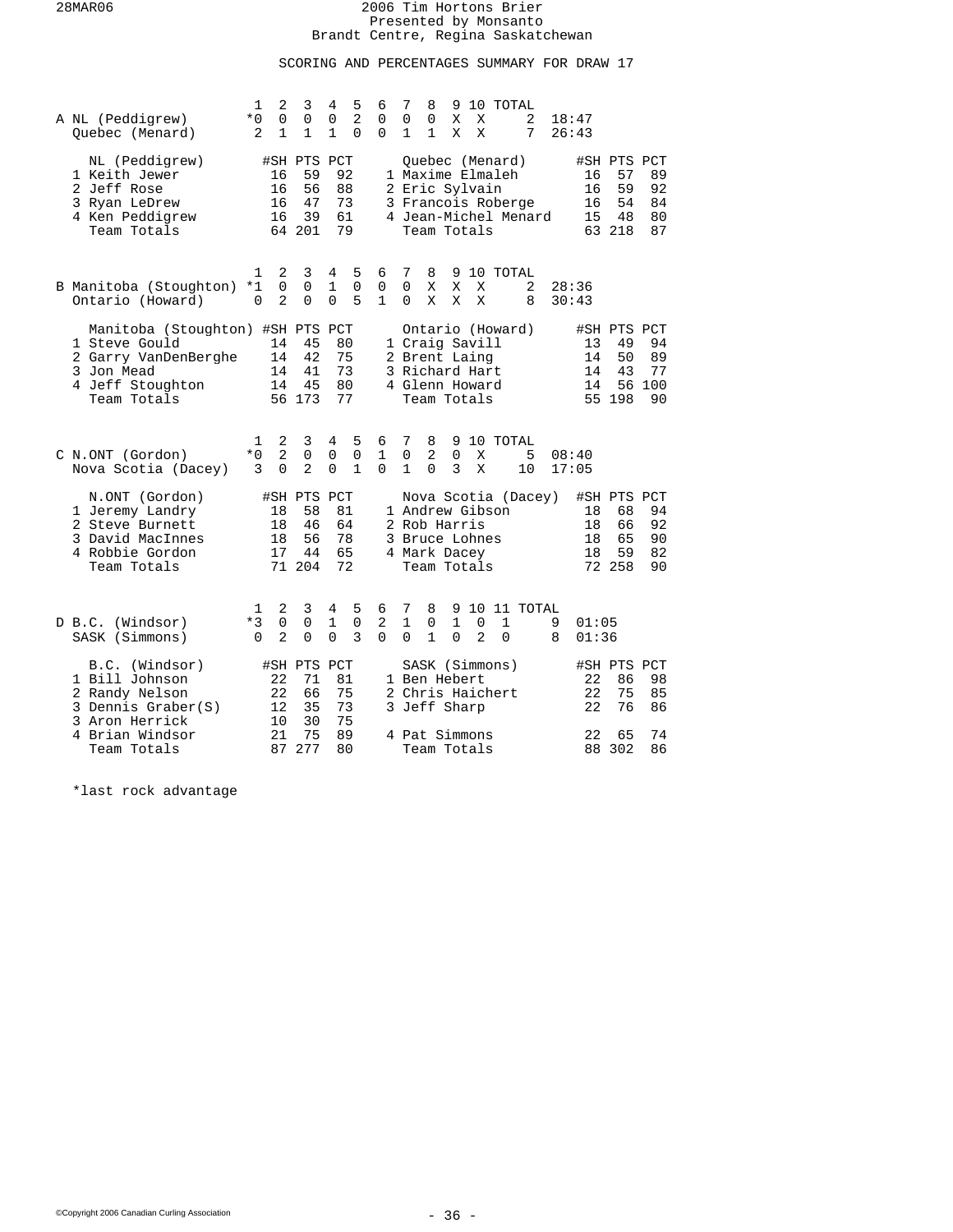SCORING AND PERCENTAGES SUMMARY FOR DRAW 18

|                       |        |    | $1 \t2 \t3$         |                |                |             |                |           | 4 5 6 7 8 9 10 TOTAL |                 |             |      |
|-----------------------|--------|----|---------------------|----------------|----------------|-------------|----------------|-----------|----------------------|-----------------|-------------|------|
| B Nova Scotia (Dacey) |        |    | $0 \quad 0 \quad 2$ | $\overline{0}$ | $\overline{0}$ | $1 \quad 0$ | 1 0 2          |           |                      | 605:36          |             |      |
| Alberta (Martin)      | $*0$ 1 |    | $\Omega$            | $\overline{1}$ | $\Omega$       | $0\quad1$   | $0\quad 2$     | <u>ິດ</u> |                      | $5 \quad 12:04$ |             |      |
| Nova Scotia (Dacey)   |        |    | #SH PTS PCT         |                |                |             |                |           | Alberta (Martin)     |                 | #SH PTS PCT |      |
| 1 Andrew Gibson       |        | 20 | 70                  | 88             |                |             |                |           | 1 Don Bartlett       | 20              | 74          | - 93 |
| 2 Rob Harris          |        | 20 | 68                  | 85             |                |             |                |           | 2 Carter Rycroft     | 20              | 58          | 73   |
| 3 Bruce Lohnes        |        | 20 | 60                  | 75             |                |             | 3 Don Walchuk  |           |                      | 20              | 63          | 79   |
| 4 Mark Dacey          |        | 19 | 64                  | 84             |                |             | 4 Kevin Martin |           |                      | 19              | 62          | 82   |
| Team Totals           |        |    | 79 262              | 83             |                |             | Team Totals    |           |                      | 79              | 257         | 81   |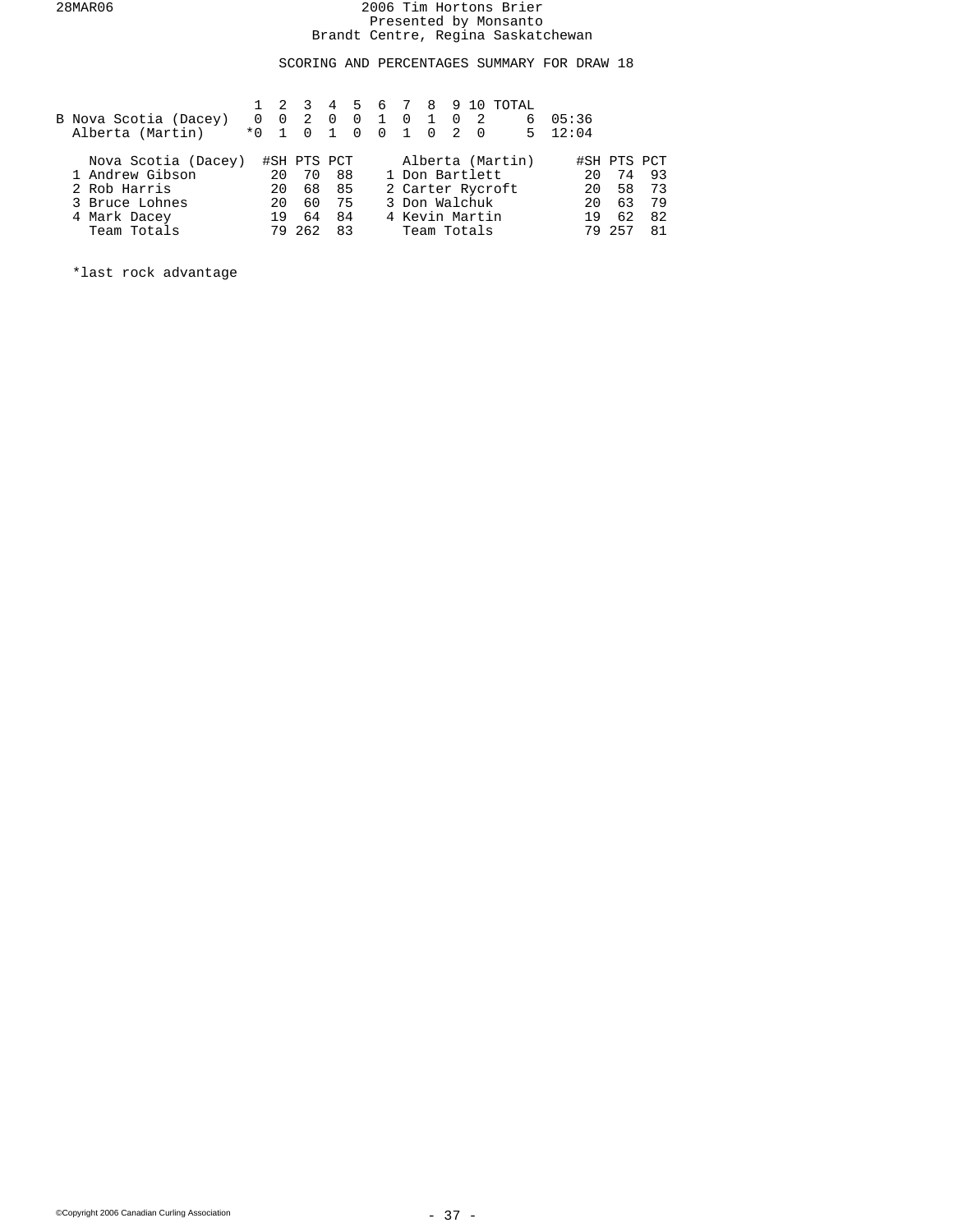SCORING AND PERCENTAGES SUMMARY FOR DRAW 19

|   |                                                | 4        | 5        | 6                                            |                |  |     |           |                                                                                                                        |       |                       |
|---|------------------------------------------------|----------|----------|----------------------------------------------|----------------|--|-----|-----------|------------------------------------------------------------------------------------------------------------------------|-------|-----------------------|
| 0 | $\Omega$                                       |          | $\Omega$ | 2                                            | $\Omega$       |  | X   | 6         | 01:52                                                                                                                  |       |                       |
|   | $\overline{2}$                                 | $\Omega$ |          |                                              |                |  |     | 9         |                                                                                                                        |       |                       |
|   |                                                |          |          |                                              |                |  |     |           |                                                                                                                        |       |                       |
|   |                                                |          |          |                                              |                |  |     |           | 18                                                                                                                     | 61    | 85                    |
|   |                                                |          |          |                                              |                |  |     |           | 20                                                                                                                     | 54    | 68                    |
|   | 70                                             |          |          |                                              |                |  |     |           | 20                                                                                                                     | 58    | 73                    |
|   | 53                                             |          |          |                                              |                |  |     |           | 20                                                                                                                     | 70    | 88                    |
|   |                                                |          |          |                                              |                |  |     |           |                                                                                                                        |       | 78                    |
|   | $\Omega$<br>$*1$<br>20<br>20<br>20<br>19<br>79 | 245      | 67       | #SH PTS PCT<br>84<br>55 69<br>88<br>70<br>78 | $\overline{2}$ |  | 2 0 | 0 2 0 2 X | 8 9 10 TOTAL<br>Ontario (Howard)<br>1 Craig Savill<br>2 Brent Laing<br>3 Richard Hart<br>4 Glenn Howard<br>Team Totals | 05:36 | #SH PTS PCT<br>78 243 |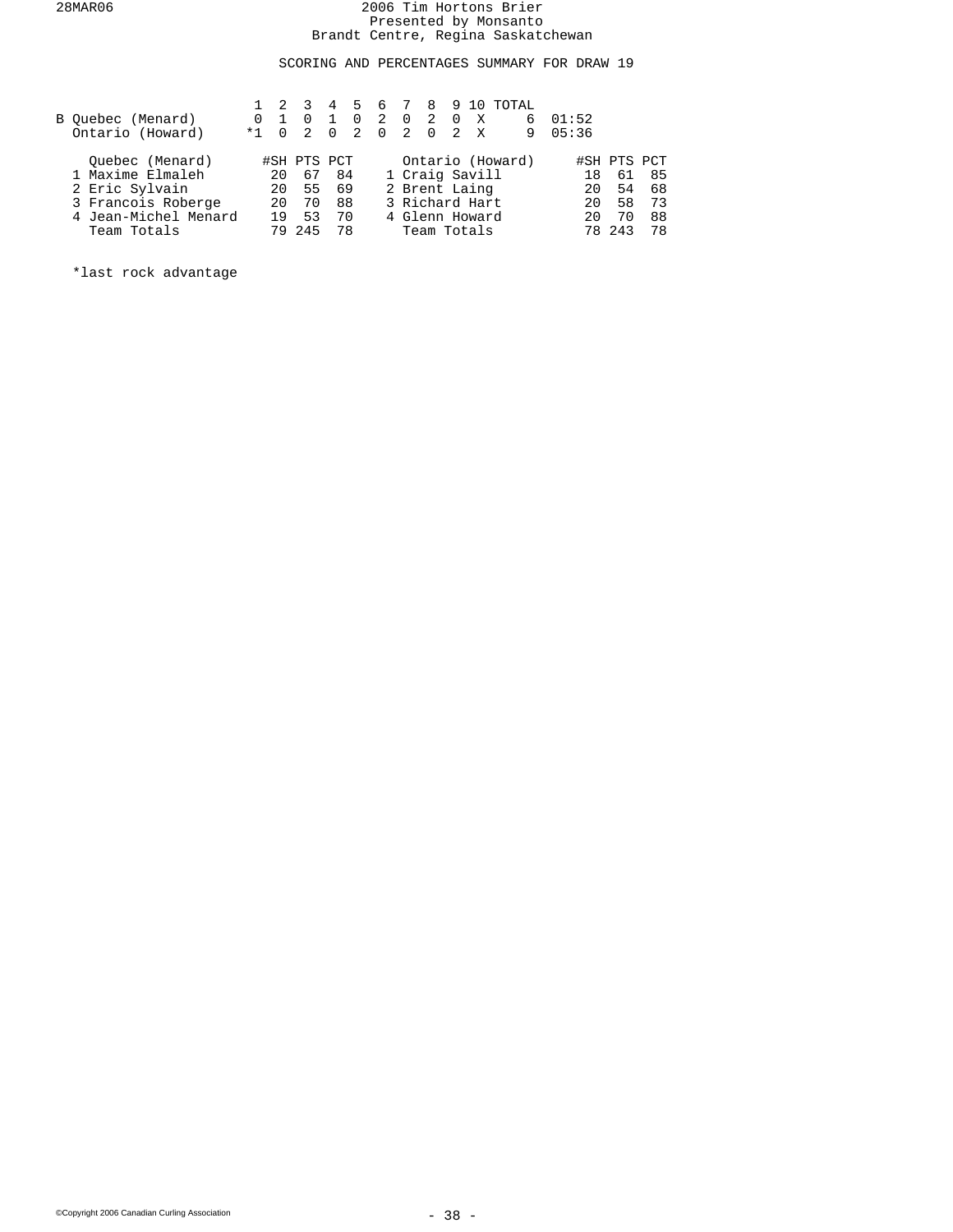SCORING AND PERCENTAGES SUMMARY FOR DRAW 20

|                      |          |                | $1 \t2 \t3$             |           |          |            |                 |             |           |                          | 4 5 6 7 8 9 10 TOTAL |       |    |             |    |
|----------------------|----------|----------------|-------------------------|-----------|----------|------------|-----------------|-------------|-----------|--------------------------|----------------------|-------|----|-------------|----|
| B Ouebec (Menard)    | $*2$     | $\overline{0}$ | $\overline{\mathbf{3}}$ | $\Omega$  | $\Omega$ | 1 0        |                 | $1 \quad 0$ |           | $\overline{\phantom{0}}$ |                      | 02:04 |    |             |    |
| Nova Scotia (Dacey)  | $\Omega$ |                | $\overline{0}$          | $1\quad1$ |          | $0\quad 1$ |                 |             | $0\quad1$ | $\overline{1}$           | 6                    | 00:41 |    |             |    |
|                      |          |                |                         |           |          |            |                 |             |           |                          |                      |       |    |             |    |
| Ouebec (Menard)      |          |                | #SH PTS PCT             |           |          |            |                 |             |           |                          | Nova Scotia (Dacey)  |       |    | #SH PTS PCT |    |
| 1 Maxime Elmaleh     |          | 20             |                         | 66 83     |          |            | 1 Andrew Gibson |             |           |                          |                      |       | 20 | 73          | 91 |
| 2 Eric Sylvain       |          | 20             |                         | 66 83     |          |            | 2 Rob Harris    |             |           |                          |                      |       | 20 | 65          | 81 |
| 3 Francois Roberge   |          | 20             | 68                      | 85        |          |            | 3 Bruce Lohnes  |             |           |                          |                      |       | 20 | 53          | 66 |
| 4 Jean-Michel Menard |          | 20             | 59                      | 74        |          |            | 4 Mark Dacey    |             |           |                          |                      |       | 20 | 59          | 74 |
| Team Totals          |          |                | 80 259                  | 81        |          |            | Team Totals     |             |           |                          |                      |       |    | 80 250      | 78 |